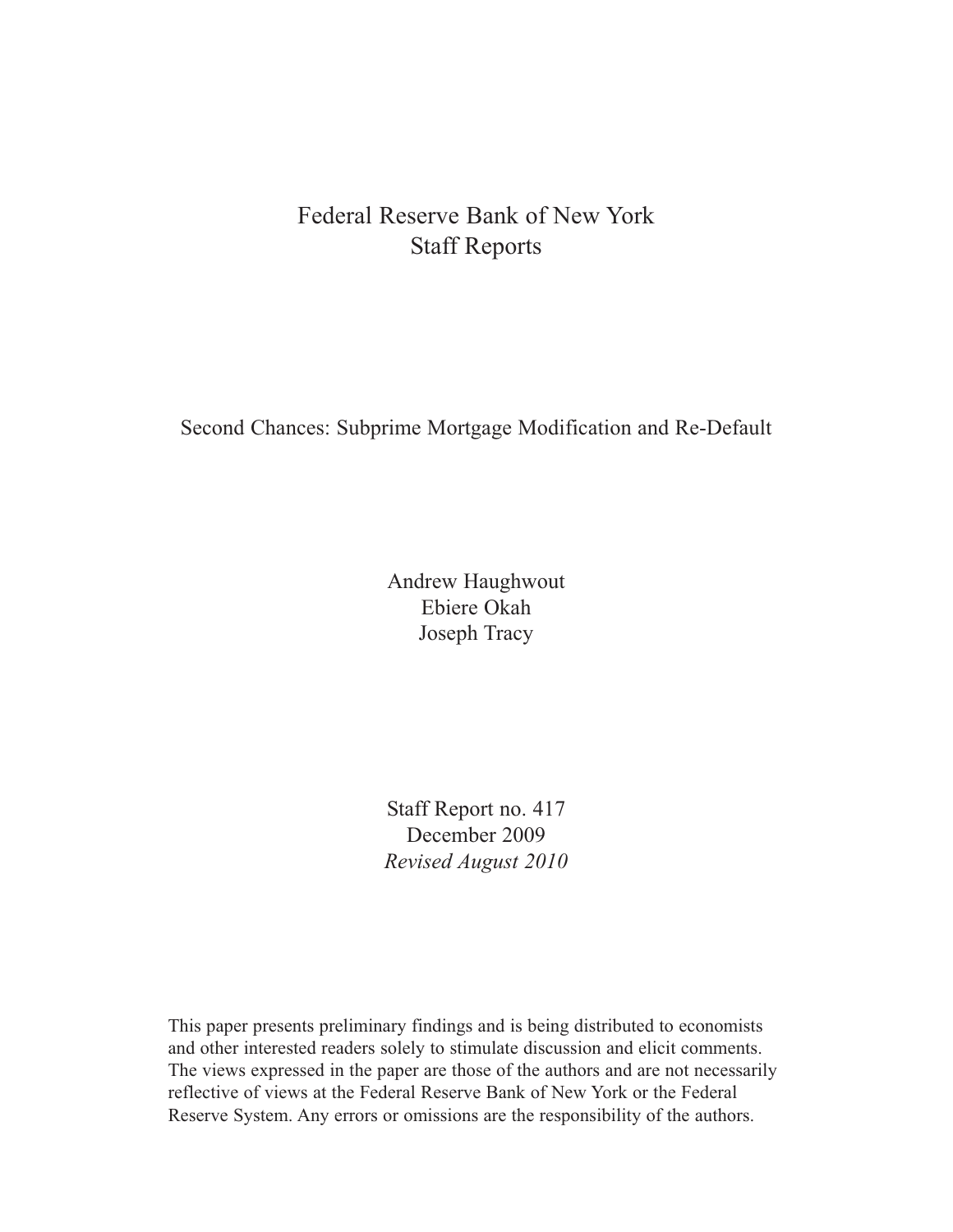#### **Second Chances: Subprime Mortgage Modification and Re-Default**

Andrew Haughwout, Ebiere Okah, and Joseph Tracy *Federal Reserve Bank of New York Staff Reports*, no. 417 December 2009; revised August 2010 JEL classification: G21, R31

#### **Abstract**

Mortgage modifications have become an important component of public interventions designed to reduce foreclosures. In this paper, we examine how the structure of a mortgage modification affects the likelihood of the modified mortgage re-defaulting over the next year. Using data on subprime modifications that precede the government's Home Affordable Modification Program, we focus our attention on those modifications in which the borrower was seriously delinquent and the monthly payment was reduced as part of the modification. The average re-default rate over the twelve months following the modification is 56 percent. The data indicate that the re-default rate declines with the magnitude of the reduction in the monthly payment, but also that the re-default rate declines relatively more when the payment reduction is achieved through principal forgiveness as opposed to lower interest rates.

Key words: mortgage modifications, subprime

Haughwout: Federal Reserve Bank of New York (e-mail: andrew.haughwout@ny.frb.org). Okah: Hunter College. Tracy: Federal Reserve Bank of New York (e-mail: joseph.tracy@ny.frb.org). The authors received helpful comments from Brian Peters, Roseanne Farley, Hui Shan, and John Tschirhart. Anna Cororaton provided excellent research assistance. The views expressed in this paper are those of the authors and do not necessarily reflect the position of the Federal Reserve Bank of New York or the Federal Reserve System.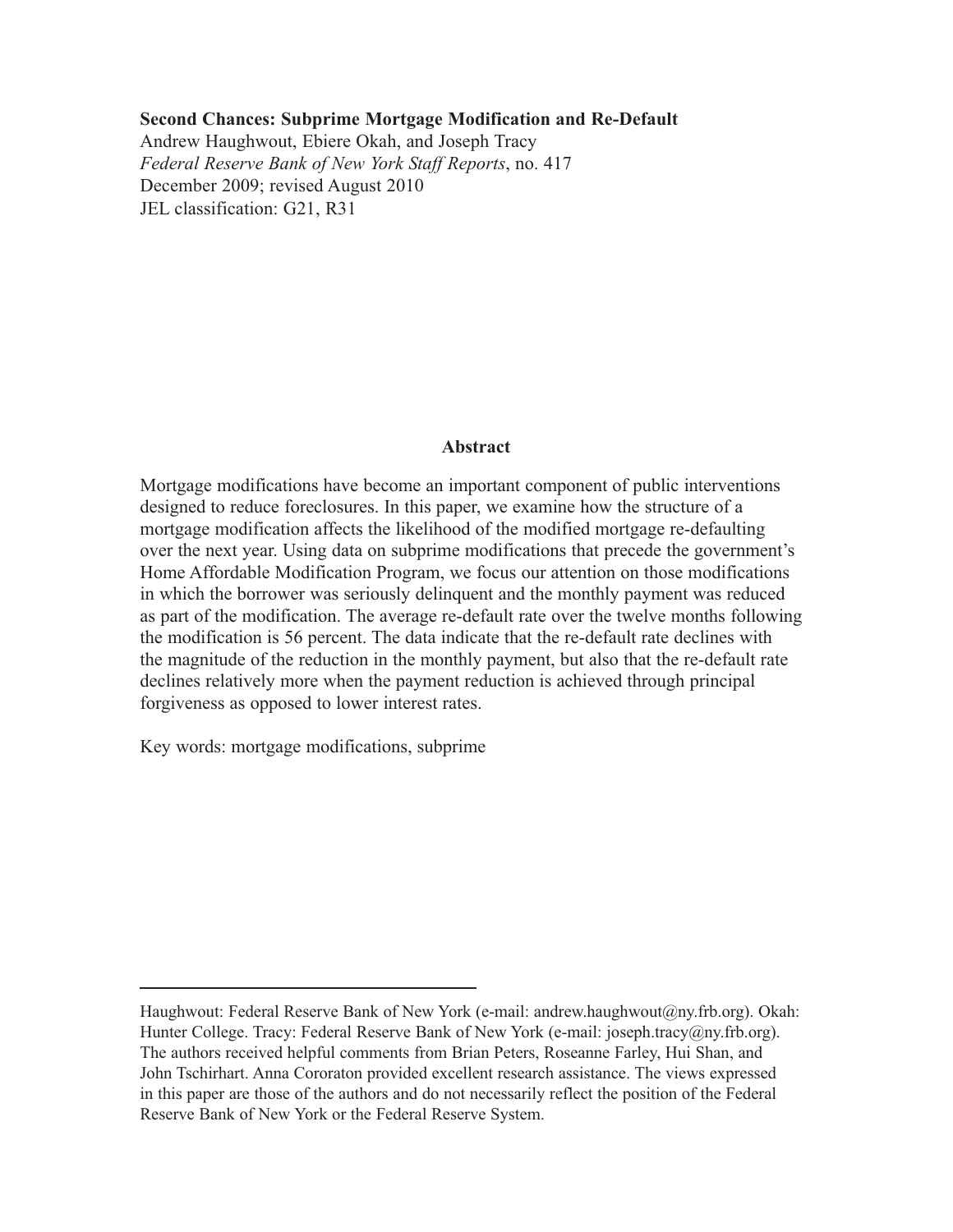The stunning rise in mortgage delinquencies and foreclosures that began in 2007 has led to significant research and policy activity designed to identify and rectify the sources of the crisis. Foreclosure is an expensive and time-consuming process, resulting in significant costs to both the borrower and investor/lender. Further, as foreclosed properties are left vacant or resold at reduced prices, there is a risk of downward pressure on other home prices, potentially increasing the number of homeowners at risk of foreclosure.<sup>1</sup> Thus, both private and public actors have sought interventions that would reduce foreclosures and help to stabilize the housing market.

 While public incentives for prospective buyers to purchase a home and for current owners to refinance their mortgages are in place, an important thrust of these interventions, and the subject of this article, is modification of existing mortgages. As early as December 2007, the mortgage industry began promoting voluntary interest rate freeze modifications to securitized subprime adjustable rate mortgages  $(ARMs)$ .<sup>2</sup> While the number of mortgage modifications steadily increased during 2008, the number of delinquencies and foreclosures also continued to rise. Many observers, including the newly-elected Obama Administration, argued for a more comprehensive approach to modifications. As a result, among the Administration's first acts was to create the Home Affordable Modification Program (HAMP), which is designed to modify millions of mortgages over the next few years. An important policy question is how effective these second chances given to borrowers will be in terms of preventing foreclosures.

 Residential mortgages are complex financial instruments with many features: the principal balance, the interest rate and any adjustments for ARMs, and the maturity or duration of the contract may all be modified. To help facilitate an understanding of mortgage modification and its effects, this paper presents results of our analysis of securitized subprime mortgages that received modifications between December 2005 and March 2009. These modifications preceded the HAMP.

After reviewing relevant previous studies and describing our data, we turn to an analysis of the effectiveness of the modifications we observe. We find that delinquent borrowers whose mortgages receive some kind of modification have a strong tendency to re-default, but that different kinds of modifications have diverse effects on outcomes. In particular, while HAMP

<sup>&</sup>lt;sup>1</sup> See Schuetz *et al.*(2008) and Campbell *et al* (2009).

<sup>&</sup>lt;sup>2</sup> See http://www.americansecuritization.com/uploadedFiles/ASFStreamlinedFrameworkQA121707.pdf for details.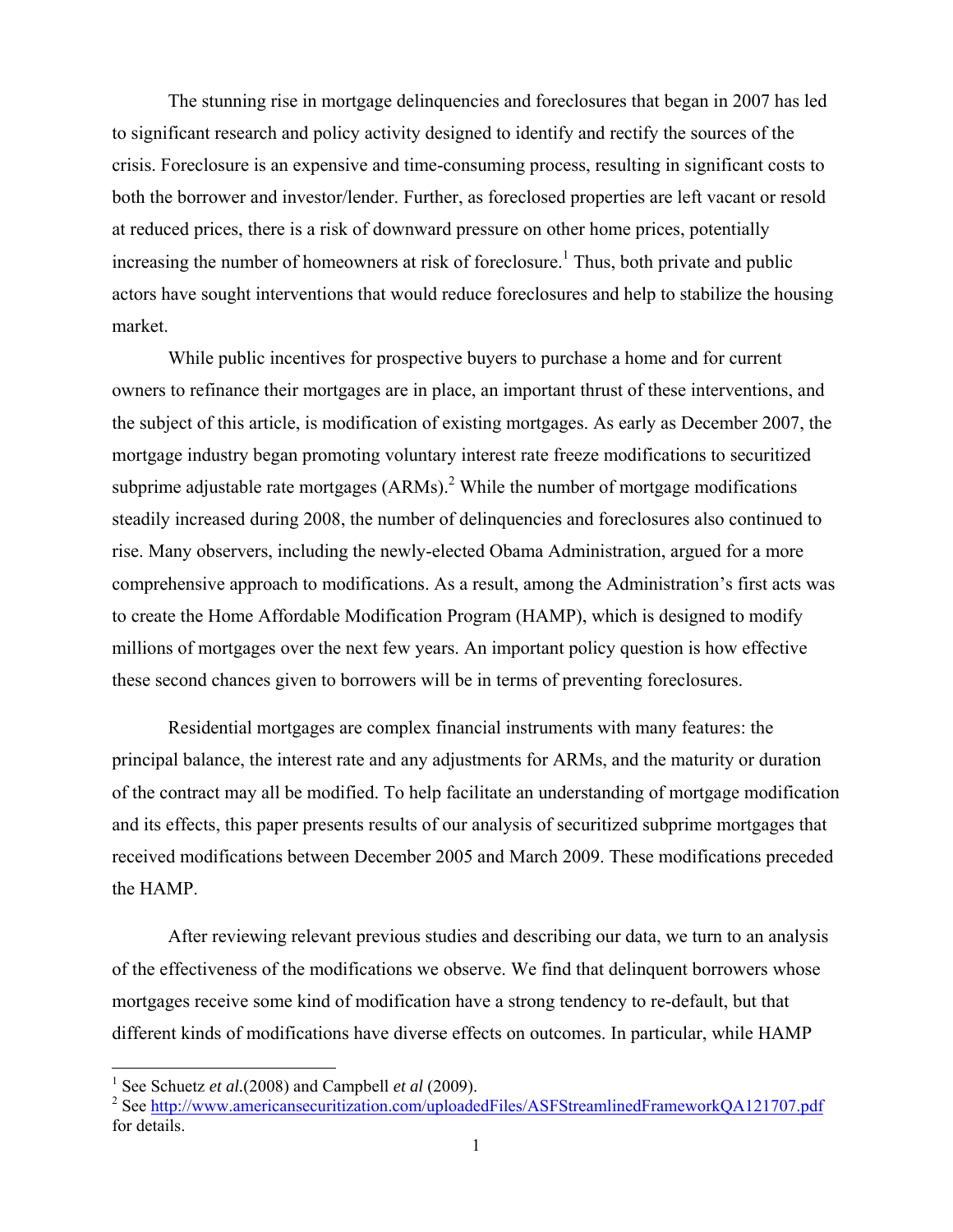focuses on reducing payment burdens, our results indicate the importance of borrower equity - the relationship between the mortgage balance and the home value -- a factor that has been stressed in the previous literature on mortgage defaults. We conclude with a discussion of the implications of our results for modification policy.

#### *Previous Literature on Mortgage Modifications*

 Modification of existing mortgages has historically been relatively rare, and mostly limited to allowing borrowers who receive a temporary income shock - like unemployment or illness – to be brought current, often with any missed payments being added to the balance on the loan. Because such "capitalization" modifications do not change the features of the mortgage, they have not received much attention from academic researchers. Yet in recent months as modifications have become more common and more diverse, attention from researchers and policy analysts has increased sharply. The perception that, in light of the costs of foreclosure, mortgage servicers have been surprisingly slow to offer borrowers modifications has led to a set of recent studies exploring the legal and economic issues involved in the decision to modify.

One particular focus in this work has been on agency problems attributable to the complex structure of mortgage ownership and servicing. The great majority of outstanding residential mortgage loans are securitized, meaning that the "owners" of the loan are numerous and ownership is diffused (Ashcraft and Schuermann, 2008). The day-to-day management of the loans is left to a servicer, who typically is in closest contact with the borrower and who collects a fee based on the size of the loan. This arrangement has led some to worry that servicers – who must decide whether to modify each mortgage – either lack the authority or have insufficient incentives to undertake costly modifications.

Cordell *et al* (2008), for example, argue that a lack of specific guidance from private mortgage-backed security (MBS) investors has led to a reluctance on the part of servicers to change loan terms, even when such changes might benefit both investors and borrowers. Similarly, Piskorski *et al* (2009) find that loans that end up in banks' portfolios ultimately perform better than those held in securities, possibly because of an increased willingness by banks to offer modifications to loans of which they are the sole owners. Adelino *et al* (2009), however, point out that modification is only worthwhile if it induces borrowers who would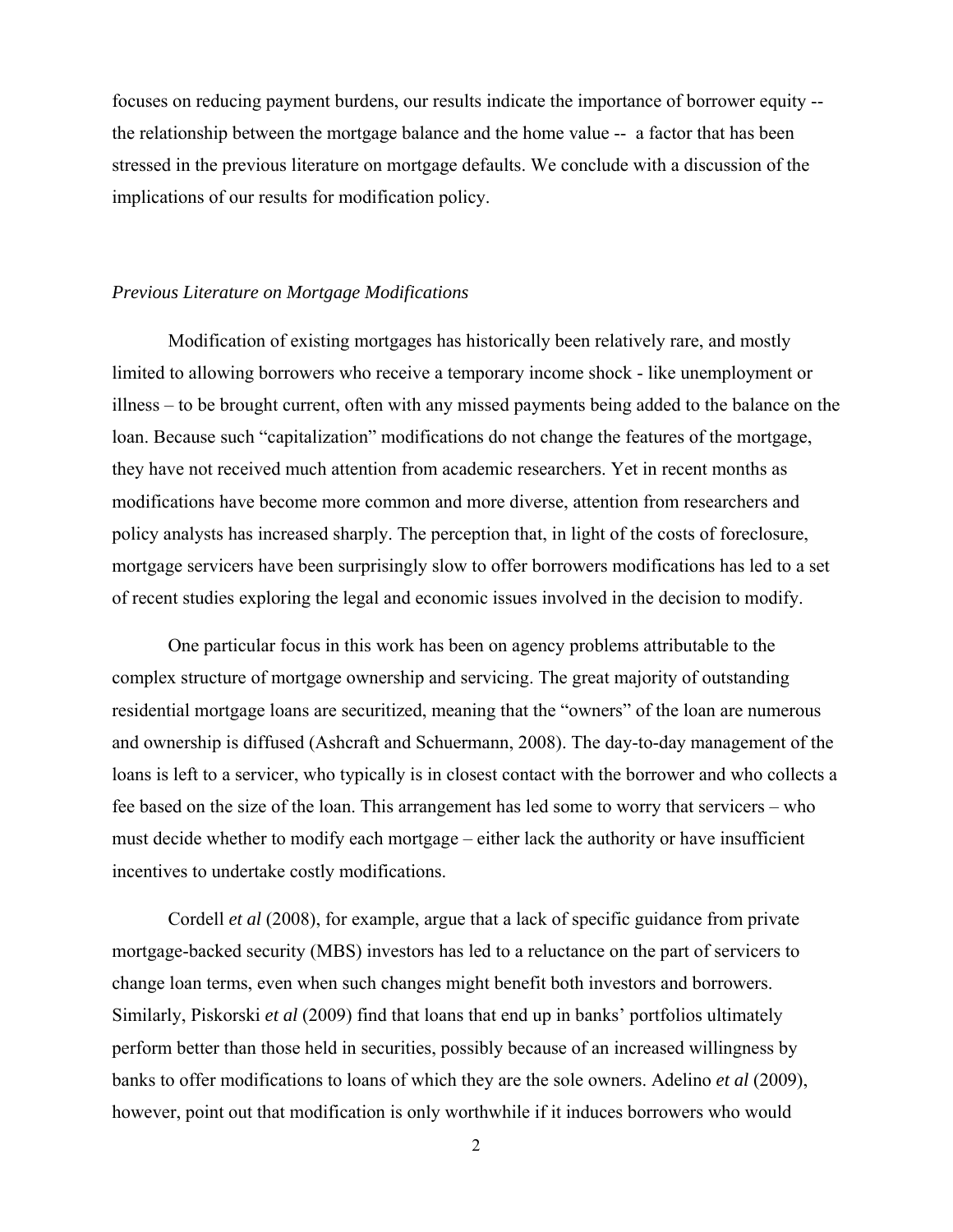otherwise default to continue paying. Servicers choosing whether to modify mortgages face the risk that they will waste resources either by modifying loans that will default later, in spite of the modification, or by modifying loans that would never have defaulted even without a modification. Given high rates of re-default on modified mortgages, and substantial rates of "self-cure" among delinquent borrowers who do not get a modification, Adelino *et al* (2009, pg. 7) conclude that the slow pace of modifications results from the fact that "lenders expect to recover more from foreclosure than from a modified loan".

This conclusion depends critically on post-modification mortgage performance, which is the subject of the current study. There have been numerous studies of the incentives of mortgage borrowers and their payment performance over many decades. Borrower payment behavior is affected by several factors, which can be classified into three broad categories:

#### *Ability to pay*

Mortgage borrowers pay for the consumption benefits of living in the home through monthly principal and interest payments. The Debt-to-Income (DTI) ratio, which measures the cost of the mortgage payment (including principal, interest, taxes and insurance) as a share of income, is a measure of the ability of a borrower to make his scheduled payments. When DTIs are very high, borrowers will have difficulty maintaining the cash flow required to make their mortgage payments in the face of any income or spending shocks.<sup>3</sup> Default by a borrower with a high DTI should depend on the borrower's current equity position in the house. A borrower with positive equity (that is, borrowers whose house is worth more than the balance on their mortgage) should rarely default, since refinancing the mortgage or selling the property are better options than foreclosure, which will cause an avoidable equity loss to the borrower.<sup>4</sup>

<sup>&</sup>lt;sup>3</sup> The DTI as we have defined it is also referred to as the "front-end" ratio. Another important measure of the borrower's ability to pay is the "back-end" ratio that includes other revolving debt such as credit cards, auto loans and student loans in the numerator.

<sup>&</sup>lt;sup>4</sup> Homes sold at a foreclosure auction sell at a discount to those listed and sold by the borrower. A default will also damage the borrower's credit rating and thereby increase the cost of credit to the borrower in the future.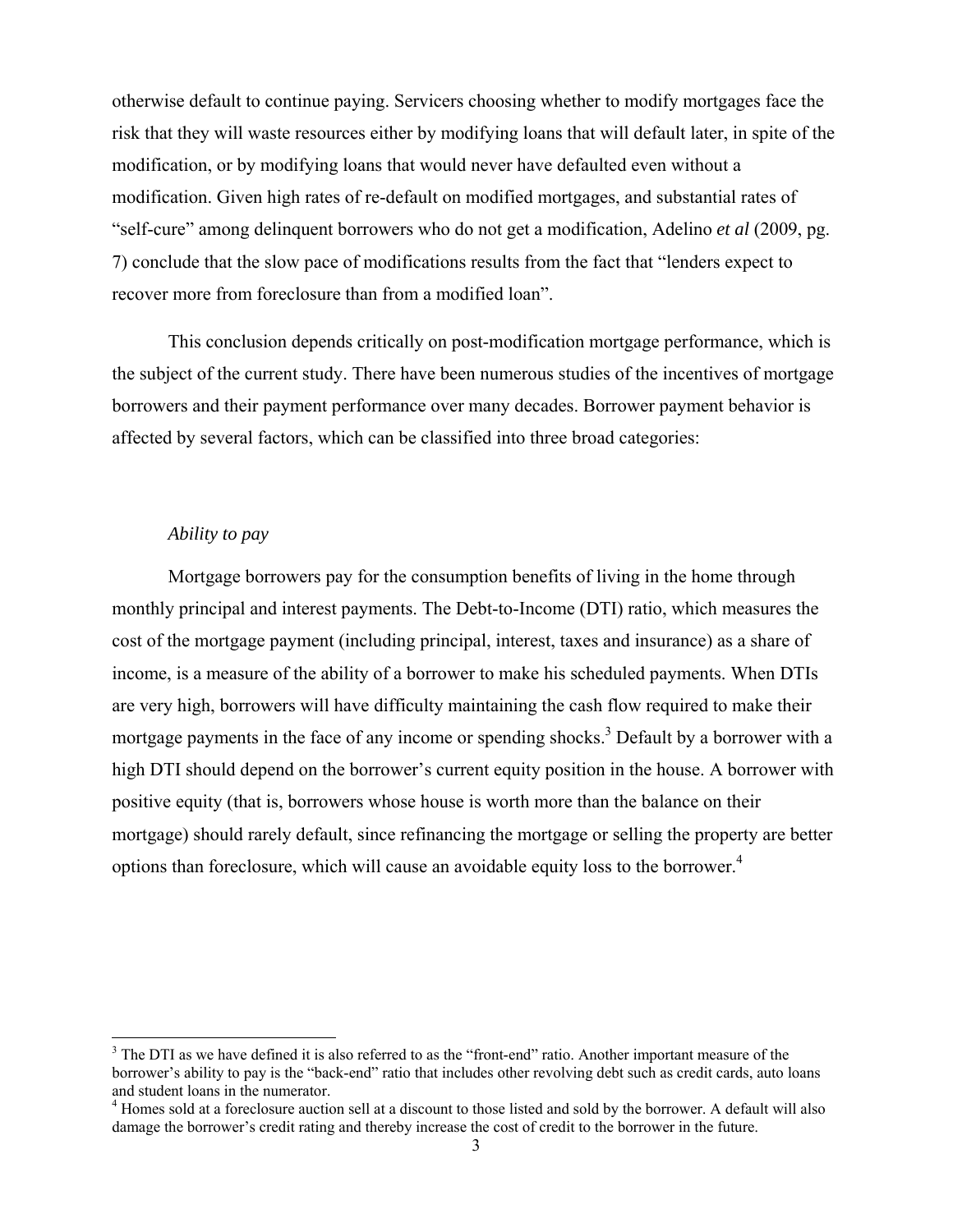### *Incentive to pay*

Homes, like other assets, offer potential capital gains or losses to their owners. Borrowers who expect to have positive equity in their properties when they move in the future have an incentive to keep current on their mortgage, since delinquency and foreclosure will ultimately lead to a loss of the asset. A borrower's expected equity position depends on the current loan-to-value (LTV) on the property and expectations over future price appreciation. When the current LTV exceeds 100, that is the mortgage balance(s) exceed the value of the house, we say that the borrower is "underwater" or in "negative equity." As we show below, if a borrower expects to be underwater when a future move is contemplated, then the borrower may choose to default today even if the borrower can afford to make the required mortgage payments. This has been labeled as "strategic default" in the literature.

#### *Willingness to pay*

One feature of the borrower rather than the mortgage has been shown to be an important predictor of mortgage default. Lenders have long known that a borrower's credit score – a summary of the borrower's record of repayment on previous obligations – is a strong predictor of future performance.<sup>5</sup>

Both previous research and industry practice have shown that all three of these interrelated factors are predictors of the likelihood that borrowers will fall behind on their mortgages prior to any modification – a state that we will refer to as "initial default". Examples of this research include Gerardi *et al* (2008) on all mortgages; An *et al* (2007) on FHA mortgages and Pennington-Cross and Ho (2006) and Demyanyk and van Hemert (2008), on subprime mortgages.

A central tenet in both the theoretical and empirical literatures on borrower behavior is that negative equity is a necessary condition for borrower default. As noted above, a borrower with positive equity has options that are clearly superior to default, including refinance and sale

<sup>&</sup>lt;sup>5</sup> The term "willingness to pay" is motivated by the fact that the borrower's credit score is predictive of default even controlling for the borrower's initial DTI and current LTV. However, the credit score can also be capturing heterogeneity across borrowers in income variability and default costs that can trigger payment problems.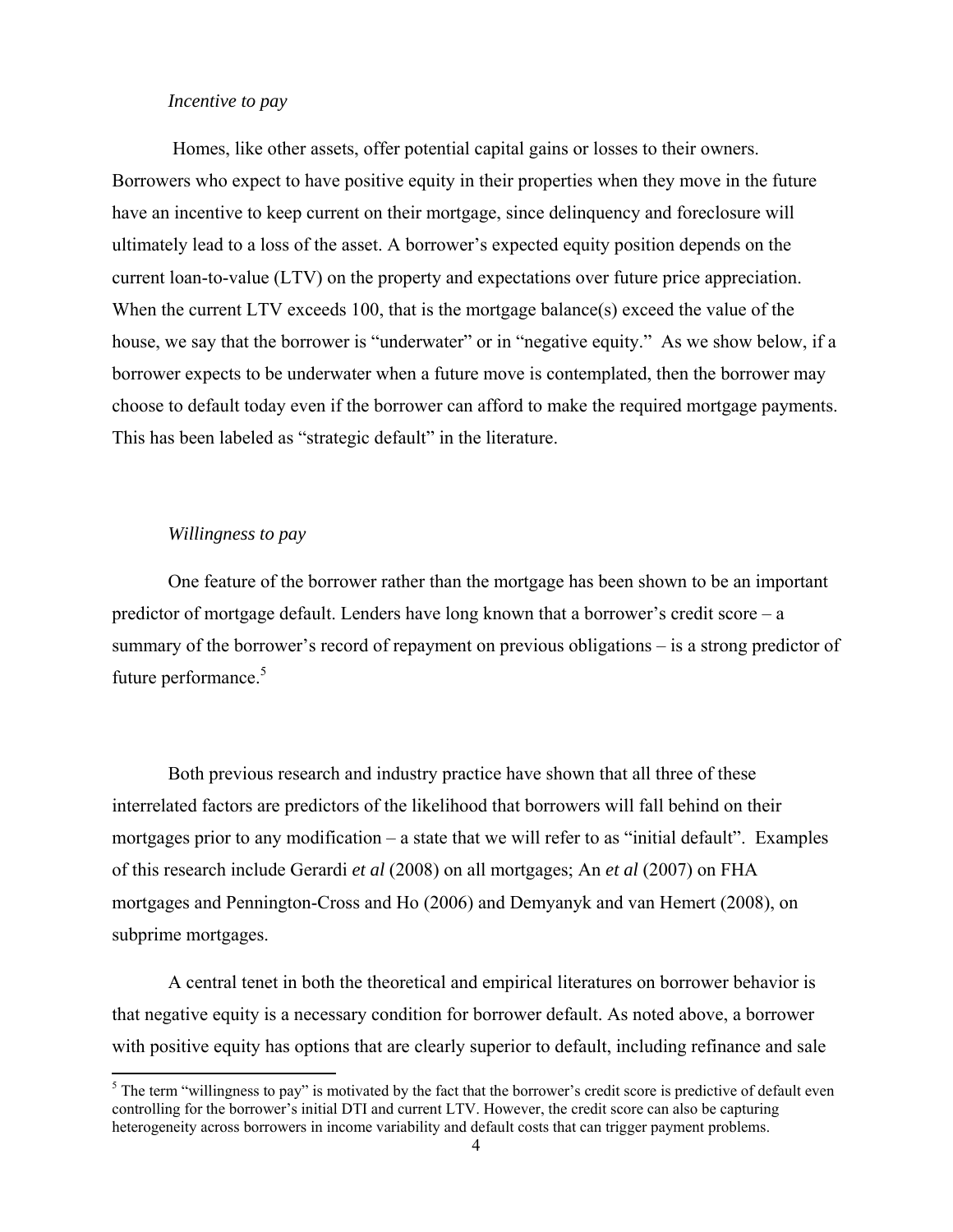of the house. There is little doubt that borrowers in negative equity whose ability to pay is very constrained will exhibit a high probability of default; the classic example is of a negative equity homeowner who experiences a job loss. The options available to such a borrower are very limited, since sale or refinance would require that the borrower come up with additional cash to satisfy the mortgage.

While negative equity is a necessary condition for default, a debate among economists concerns its sufficiency (Vandell, 1995). That is, do negative equity borrowers default, even if they have sufficient ability to pay their mortgages? Foote *et al* (FGW, 2008), using data from the Massachusetts' regional housing downturn in the late 1980s and early 1990s, estimate that only a small share of borrowers whose house values fell below their mortgage balances ended up in foreclosure. They argue that a combination of the benefits of living in the house, borrower costs of foreclosure (including sharply reduced access to credit in the future) and expectations that their negative equity position is temporary lead borrowers to continue paying on their mortgages.

These considerations can be illustrated in a simple two period model where for the moment we assume that the borrower faces no income or payment shocks and therefore has the ability to pay the mortgage.<sup>6</sup> Consider a homeowner who plans to move after two years. The borrower has a non-recourse loan with an end of year balance of *Lt*. The annual mortgage payment including property taxes and homeowner insurance is  $m_t$ . The annual rent on an equivalent house is  $r_t$ . The current house value is  $V_t$ . With probability  $p$  the homeowner expects the value of the house net of selling costs in two years to be  $V_{t+1}^H$ , where  $V_{t+1}^H > L_{t+1}$ . Otherwise, the homeowner expects the value of the house to be  $V_{t+1}^L$ , where  $V_{t+1}^L < L_{t+1}$ . In the event that the borrower defaults, it takes a fraction *s* of a year for the lender to take possession of the house. Finally, let *Ci* denote the costs to the borrower of a default and δ the borrower's discount factor. Default costs are distributed across borrowers according to the cumulative distribution function  $F(C_i)$ .

Assume that the borrower will default at the beginning of the second period if the low house value outcome occurs.<sup>7</sup> In the event of a default, the borrower makes no mortgage payments for the fraction *s* of the year and then relinquishes the house to the lender and rents for the remainder of the year. The lender is unable to collect on the deficiency between the value of

 $6 S_{00}$  EWG (2008) for a related discussion

<sup>&</sup>lt;sup>6</sup> See FWG (2008) for a related discussion.<br><sup>7</sup> If the borrower does not default in this case, then the borrower will also not default in the earlier period.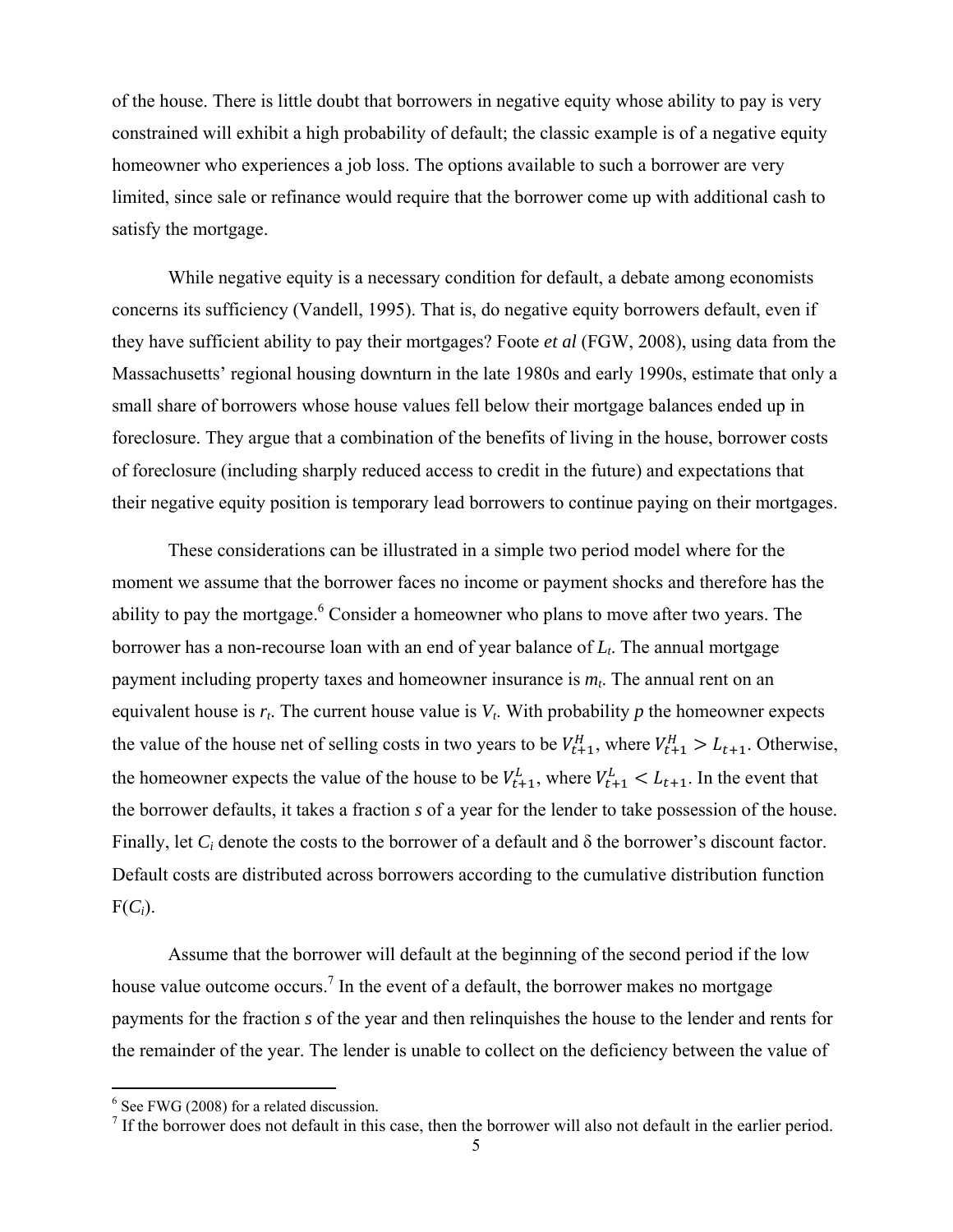the house and the remaining balance on the mortgage. To avoid a default due to the move at the end of the year, the borrower would have to make the mortgage payments, sell the house and pay the lender the difference between the balance on the mortgage and the proceeds from the sale. The condition for the borrower to default if the low house value outcome occurs is:

$$
C_i + (1 - s)r_{t+1} < m_{t+1} - (V_{t+1}^L - L_{t+1})
$$

Now consider the decision by the borrower to default at the beginning of the current year. In the event of a default, the borrower incurs the default cost *Ci* and must move to a rental property after *s* of the first year passes when the lender takes possession of the house. If the borrower does not default at the beginning of the current year, the mortgage payments must be made during the year and then the borrower will decide to default or not at the beginning of the following year depending on the house value outcome that occurs. If the good house value outcome materializes, the borrower will not default and will sell the house at the end of the year and keep the capital gains. If the bad house value outcome materializes, the borrower will default as discussed above. The condition for the borrower not to default at the beginning of the current period is:

$$
C_i + (1 - s)r_t + \frac{r_{t+1}}{1 + \delta} > m_t + \frac{1}{1 + \delta} \left[ p(m_{t+1} - (V_{t+1}^H - L_{t+1})) + (1 - p)(C_i + (1 - s)r_{t+1}) \right]
$$

Substituting for *Ci* using our default condition in the second period we get.

$$
C_{i} + (1 - s)r_{t} + \frac{r_{t+1}}{1 + \delta}
$$
  
>  $m_{t} + \frac{1}{1 + \delta} \left[ p(m_{t+1} - (V_{t+1}^{H} - L_{t+1})) + (1 - p)(m_{t+1} - (V_{t+1}^{L} - L_{t+1})) \right]$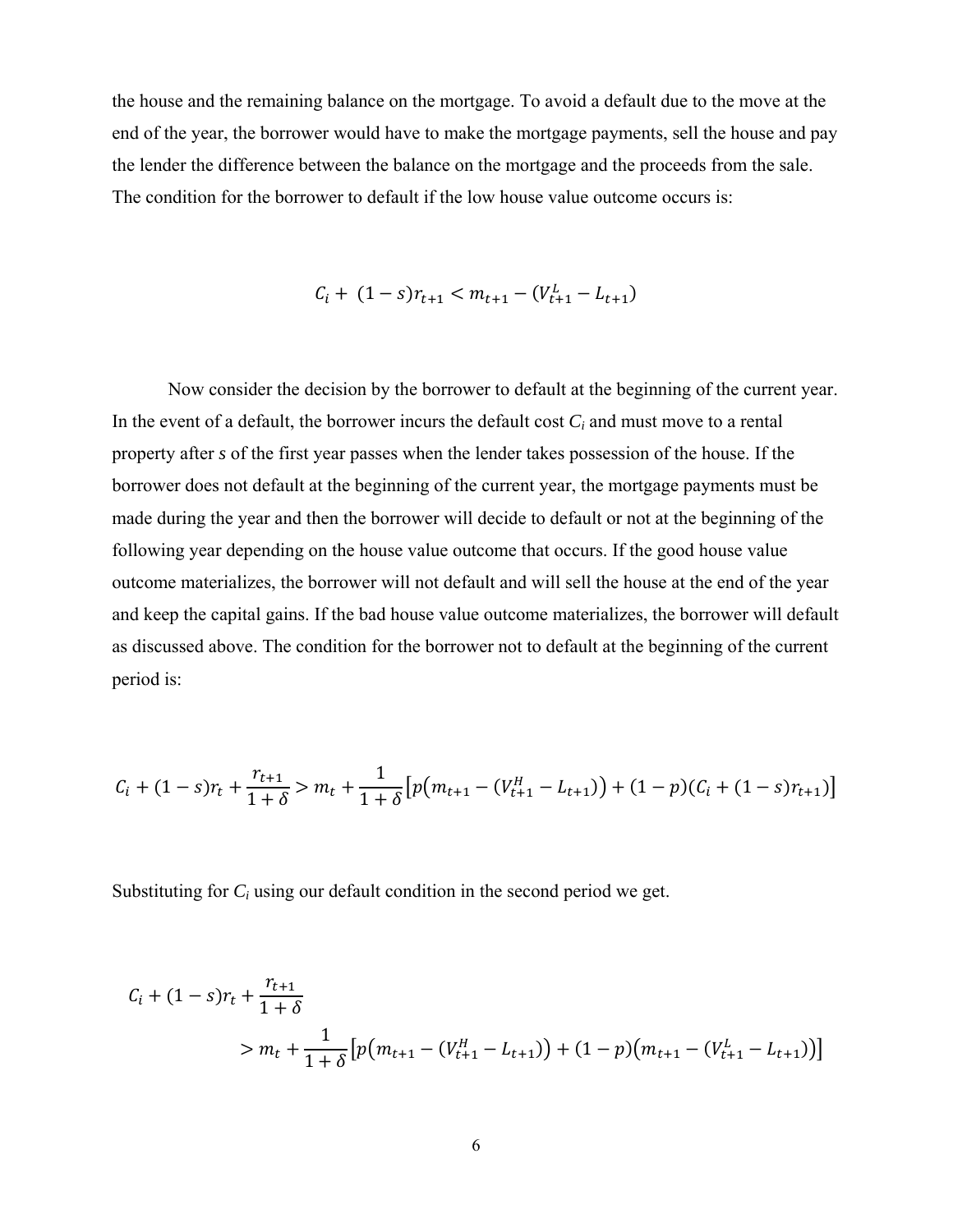Rearranging

$$
C_i > sr_t + PV(m-r) - \frac{[\bar{V}_{t+1} - L_{t+1}]}{1+\delta} ,
$$

Where PV( $m - r$ ) is the discounted value of the mortgage/rent differential and  $\bar{V}_{t+1} - L_{t+1}$  is the borrower's expected equity position in the house. This equity position can also be rewritten as  $[\overline{LTV}_{t+1} - 100] * L_{t+1}/100$ .

 The borrower in this simple example will choose not to strategically default in the first period if the borrower's costs of default exceed a threshold. An upper bound to the probability that the borrower strategically defaults is given by

$$
F\left(sr_t + PV(m-r) - \frac{[TTV_{t+1} - 100] * L_{t+1}/100}{1+\delta}\right)
$$

The costs of default should be thought of broadly to include both the financial costs of a damaged credit file, the costs of moving and any stigma associated with a default. Investors who do not live in the house and therefore incur no cost of moving would on average have lower values of *Ci* and therefore higher probabilities of strategic default *cet par*. Similarly, if the stigma to default declines in a local housing market perhaps as a result of a significant rise in foreclosures, then this lowers *Ci* and raises the likelihood of strategic default. For those borrowers living in a state where mortgages have recourse, then this effectively raises their cost of default by the expected deficiency judgment and should reduce the incidence of strategic default.

The likelihood of strategic default will vary across borrowers not only because of differences in borrower default costs but also due to differences in the borrower thresholds for strategic default. The simple two-period model suggests that the threshold cost for strategic default depends on the length of the foreclosure process (*s*), the cost of the mortgage relative to the cost of renting, the borrower's expected future LTV and the size of the loan balance. As a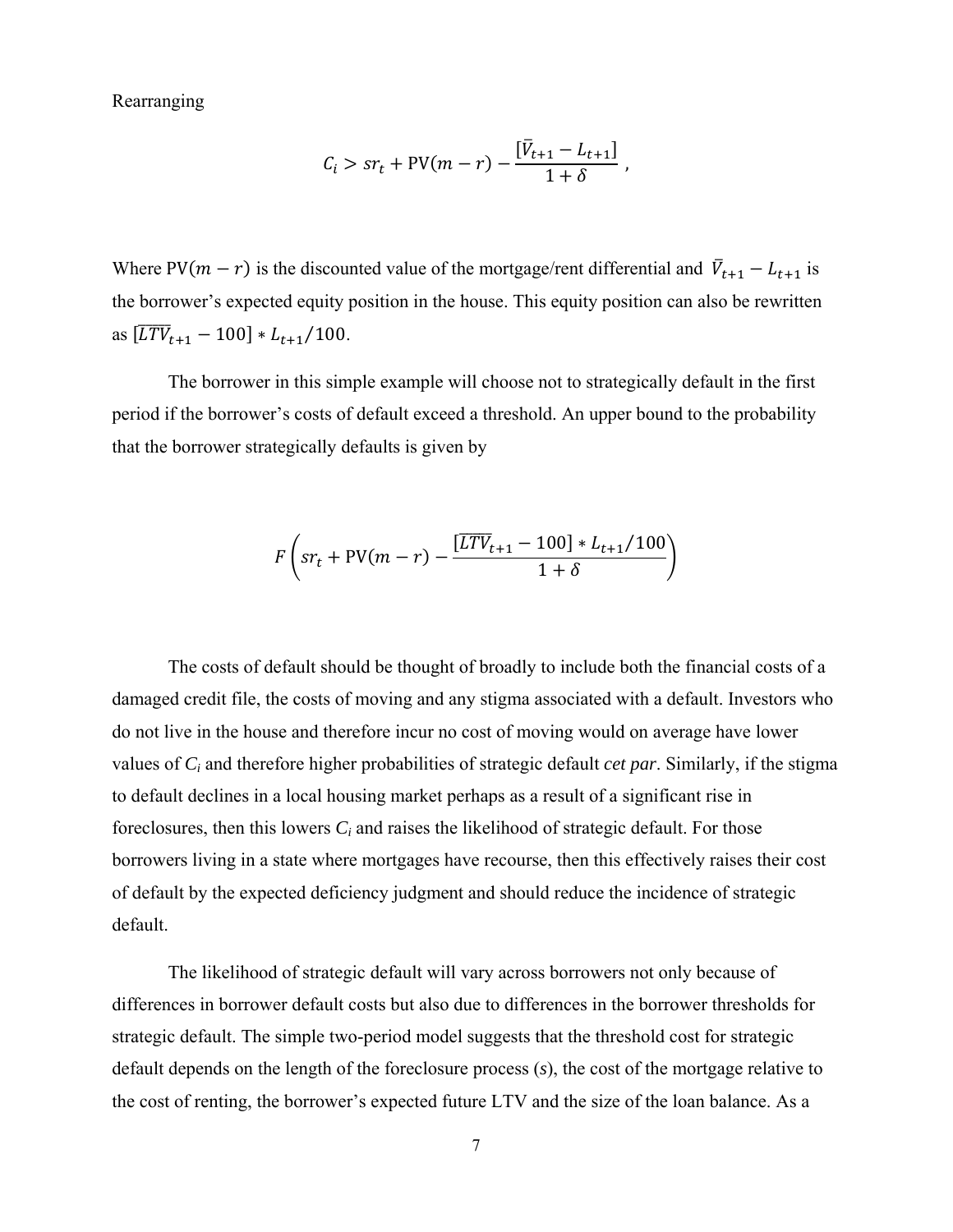borrower's expected future LTV increases above 100 pushing the borrower deeper into negative equity at the anticipated time of a move, the borrower is more likely to default today. As discussed in Foote *et al* (2008), the borrower's current LTV does not directly impact the decision to strategically default. Rather, the borrower's current LTV in conjunction with the borrower's expectations of house price appreciation combine to determine the borrower's expected LTV in the future which is a determinant of today's default decision. For borrowers in the hardest hit housing markets such as Arizona and Nevada, expectations may be that house prices will not any time soon cure the negative equity problems that were created in the housing price bust. This may be in contrast to expectations that existed in Massachusetts during the time period studied by FWG, 2008 and could reconcile their findings of a low rate of foreclosures among negative equity borrowers in Massachusetts in the 1990s.

 To summarize, a borrower's current LTV will affect observed default rates for two reasons. First, if a borrower is currently in negative equity and experiences either an income shock or a payment shock that raises the borrower's DTI, the borrower may be unable to make the mortgage payments and will likely default. Second, holding constant a borrower's expected house price appreciation, as a borrower's current LTV increases this increases the borrowers expected future LTV, reducing the threshold for a strategic default.

The influence of borrower equity on payment behavior remains quite relevant, as policy makers seek to design modification programs that will stem the current wave of foreclosures. For the mortgage modifications we examine, as we shall see, monthly mortgage costs fall, usually through reductions in interest rates. Nonetheless, our modified mortgages exhibit enough variation in borrowers' equity positions that we are able to examine the relative importance of "incentive to pay" and "ability to pay" in post-modification performance. We begin our exploration with a description of the loan modifications in our data, then turn to a performance analysis and conclude with some implications of our results for current policy discussions.

#### *Data Description*

Our primary data source is FirstAmerican CoreLogic's (FACL) LoanPerformance ABS data set, which contains loan-level information on approximately 17.3 million subprime and alt-A securitized loans, 7 million of which were active as of June 2009. The data cover about 90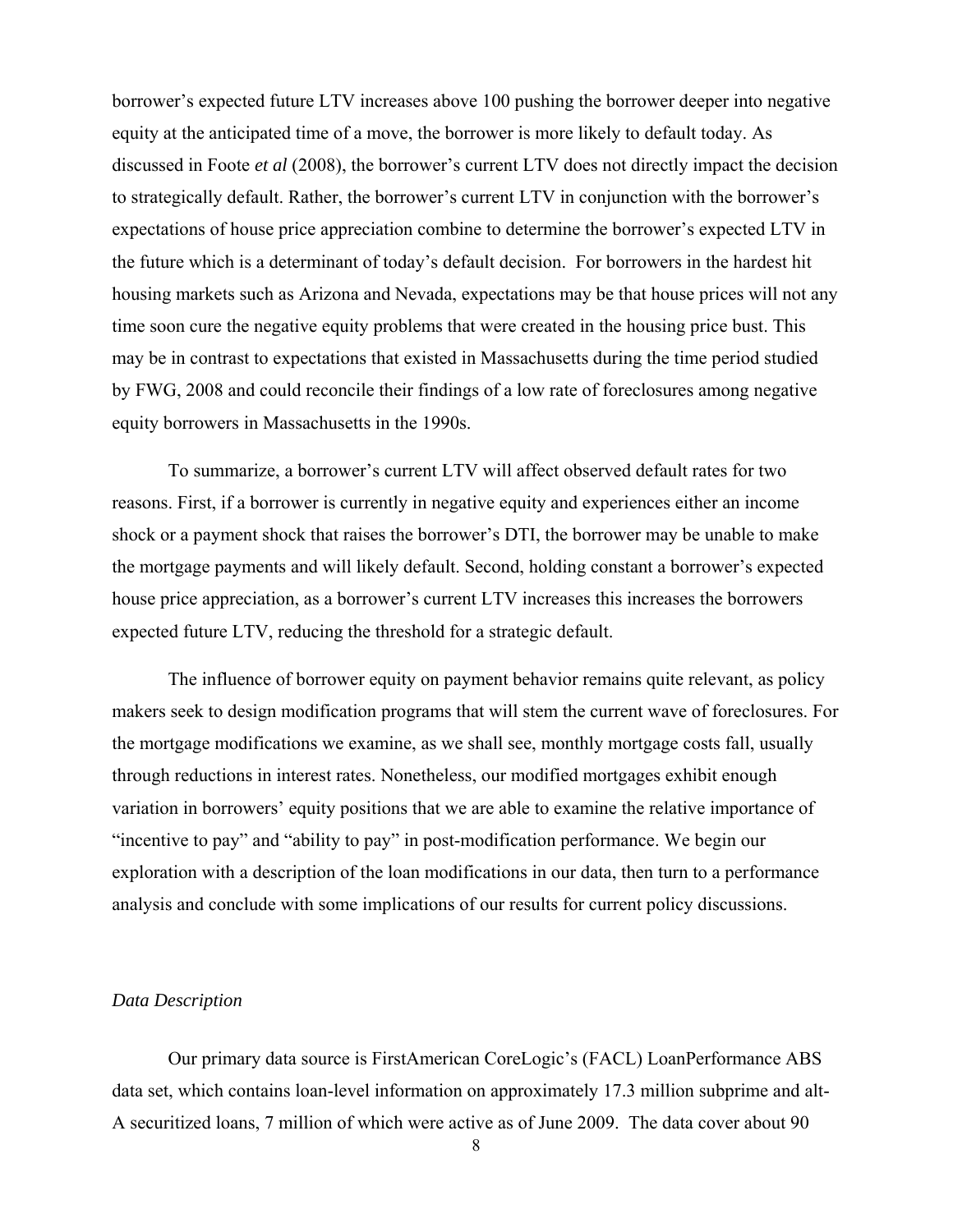percent of the securitized subprime market and about two-thirds of the entire subprime market. Given that securitized subprime loans may differ systematically from those held in portfolios, particularly in ways that increase the likelihood of default, inferences drawn from our results should be restricted to the subset of securitized subprime loans (Keys *et al,* 2008).

LoanPerformance (LP) provides a detailed description of the features of each mortgage. LP records the origination loan amount, the initial interest rate, loan term, loan product type, index rate and margin to which an adjustable rate mortgage (ARM) would be linked, and reason for the loan (purchase or refinance). Data provided on the property securing the loan includes the property type and the location of the property. Since the LP data is geared toward describing the terms and progress of the loan, data on the borrower is limited to the risk profile variables at origination: debt-to-income (DTI), loan-to-value (LTV), level of documentation, and FICO score. LP also tracks the progress of the loan on a monthly basis giving information on the payment status of the loan, the current interest rate, the scheduled monthly payment, and the remaining balance on the loan.

In addition to monthly updates for all outstanding loans, LP maintains a separate data set of modified loans and provides additional information on which aspects of the original loan have been modified. LP defines a loan as modified if the servicer alerts them of the loan modification, or if they conclude, based on noticeable changes in aforementioned variables, that there has been a modification. The majority of modified loans in the LP modification data are marked as such due to a servicer notification. For example, only 8 percent of loans that received a modification to the principal were inferred by LP, the remaining 92 percent were reported by servicers. For modified loans, LP includes variables for the new interest rate, balance, scheduled monthly payment, and other relevant data on the modification. $8$ 

#### *Modification Selection*

<sup>&</sup>lt;sup>8</sup> Unfortunately, the term of the modified loan is reported in less than 5 percent of cases, and solving for the post-modification remaining term of the loan using the new balance, interest rate, and monthly payment is unreliable. For example, a five-year freeze on interest rates for an adjustable-rate loan would change the monthly payment but not necessarily the term. Deducing the term based on the new monthly payment would produce erroneous results. Thus, we will restrict our analysis of the modifications to those changes that are explicitly provided in the data.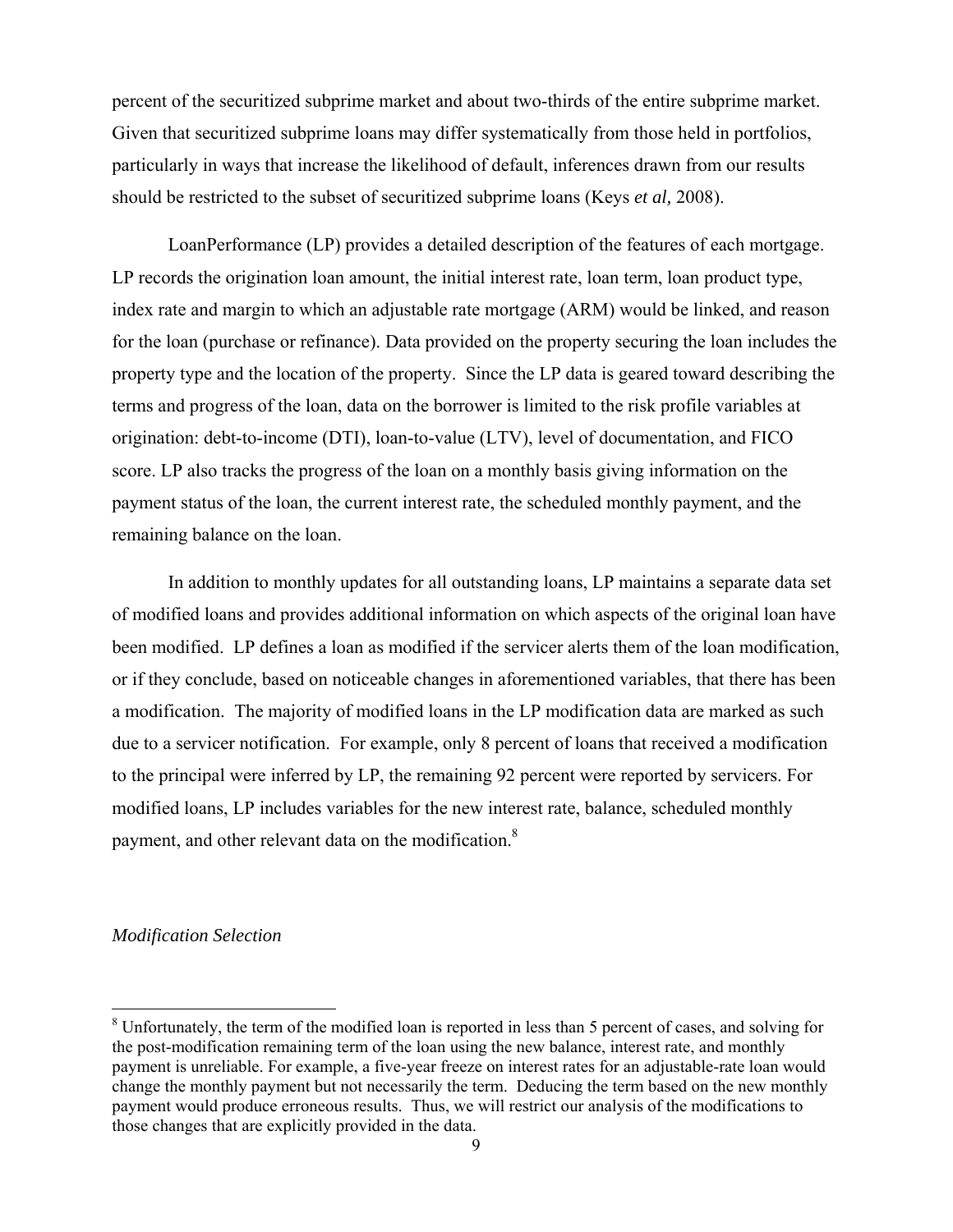Unsurprisingly, there are significant differences between characteristics of the outstanding nonprime mortgages that received a modification and those that did not. Table 1 details the origination characteristics of the 330,724 modified nonprime loans and those of the 53,618 loan subset used in our analysis (see below); for comparison the table also shows the same characteristics for a 1 percent random sample of loans originated between 2004 and 2007. Of these loans, approximately 2 percent subsequently received a modification.

The table indicates that modifications were made to loans that look riskier ex ante -- they had lower borrower FICO scores and higher origination LTVs and DTIs. Adjustable rate mortgages are also disproportionately likely to receive a modification, as are those secured by a single family residence (as opposed to condominiums, multi-unit properties and planned unit developments). However, the data indicate that servicers are less likely to modify loans that were not fully documented at origination.

Loans originating in 2005 and 2006 received the lion's share of modifications. While 50 percent of the loans in LP were originated in 2005 and 2006, 78 percent of the loans selected for modification were from those vintages (Table 2). Recent research has shown that the loans of the 2005 and 2006 vintage fared notably worse than other vintages, defaulting much more quickly than loans originating earlier (Haughwout *et al* 2008). In addition to the temporal focus on particular vintages, modifications are geographically concentrated. Loans secured by property in California or Florida account for over a quarter of the modifications in our estimation sample.

In general, mortgage modifications are offered to borrowers evidencing some signs of distress. Nearly 60 percent of modified mortgages were experiencing some level of delinquency at the modification date, and an additional 14 percent were already in some stage of the foreclosure process (Table 3). Perhaps surprisingly, over a quarter of modified loans had a payment status of "current" before modification. Eighty-four percent of these current loans that were modified came from the 2005 and 2006 vintages. It is possible that servicers, aware of the high rates of default among these vintages, were willing to preemptively modify them due to a belief that they were at risk of "imminent default".<sup>9</sup>

<sup>&</sup>lt;sup>9</sup> While there are statistically significant differences in the risk profiles among borrowers receiving modifications between those who were current and those who were in some stage of delinquency, the differences were slight. For example, the average combined LTV for loans that were current previous to modification was 89 as compared to an average of 88 for loans that were in some stage of delinquency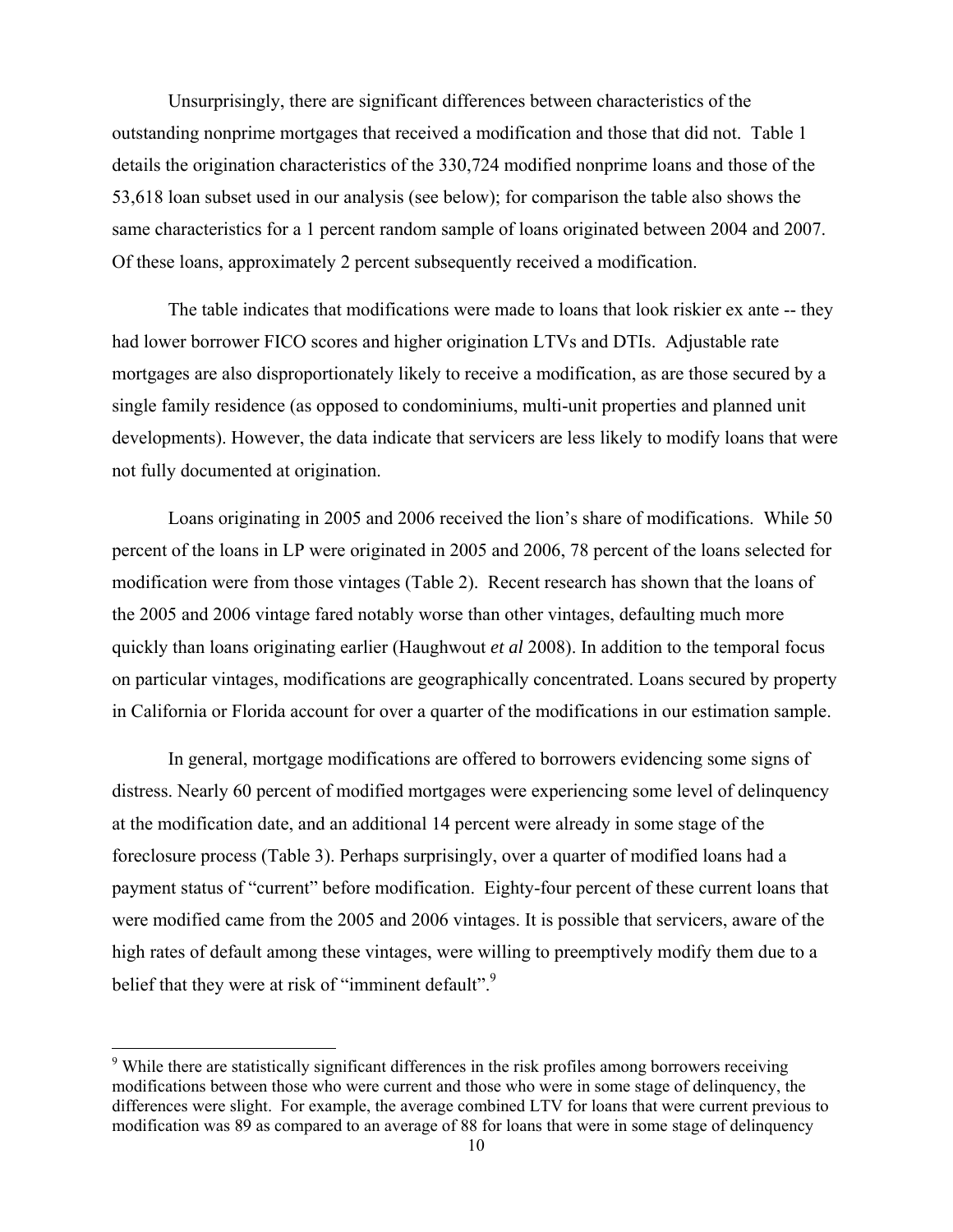### *Types of modifications*

As a result of the modification process, most of the delinquent loans had their payment status improved. The transition patterns in payment status from loans in the full dataset of modified mortgages indicate that a large majority of loans in all stages of delinquency, excluding real estate owned (REO), were redefined as "current" after modification. As the premodification status worsened, the percentage of loans that received an improved payment status at modification increased, peaking for loans that were 90 days or more delinquent. Additionally, given any incentive that might exist for servicers to leave borrowers as delinquent in order to collect late fees, that motive would diminish as the borrower's delinquency status worsens and the likelihood of a default increases.

Not all modifications result in a more affordable loan. While nearly two-thirds (65 percent) of the loan modifications resulted in a reduced monthly payment, 19 percent produced a higher payment (Table 4). Capitalization modifications - previously delinquent borrowers who are brought current while having arrearages added to the balance of the loan – are common in the data. Fully 64 percent of modifications resulted in higher balances (a reduction in the borrower's equity position), while balances were meaningfully reduced in just 5 percent of modifications. Nonetheless, 70 percent of modifications resulted in a decrease in interest rates. This pattern suggests an intention among servicers to extend the number of payments that the borrower will likely make by improving the borrower's cash-flow position, while retaining the option value that either house prices will increase and/or the borrower will sufficiently pay down the mortgage to the point where the borrower is back in positive equity.

For the re-default analysis below, we focus on those modifications that improve mortgage affordability. We select first-lien subprime loans on declared owner-occupied properties, which received a monthly payment reduction, were moved to "current" status after the modification, and for which at least three months of post modification payment history is available. We further

<u> 1989 - Johann Stein, marwolaethau a gweledydd a ganlad y ganlad y ganlad y ganlad y ganlad y ganlad y ganlad</u>

previous to modification. However, 40 percent of loans with a pre-modification status of current had exiting balances that were larger than the original loan size. There are two ways this can happen: a previous modification or a negatively amortizing mortgage. Fourteen percent of those with an increase in balance were negatively amortizing, 38 percent were previously modified, 1 percent were both negatively amortizing and previously modified, and 50 percent were neither negatively amortizing nor modified. Thus, half of these loans have an unexplained increase in their balance.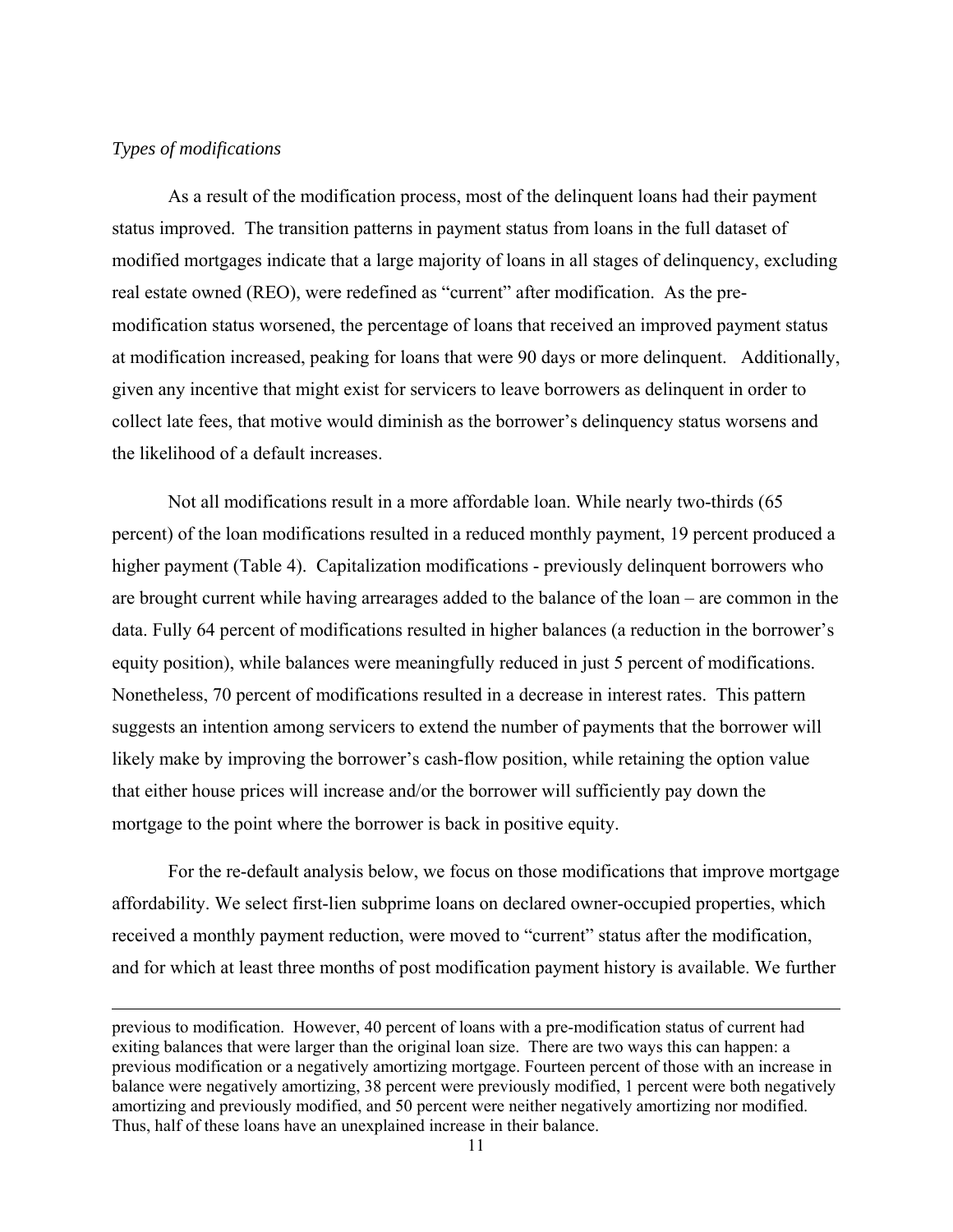restrict our estimation sample to loans that were 60 days or more delinquent at the modification date, excluding loans which had already entered REO status. In this way, we focus our analysis on re-default of loans that received a significant modification.

Our estimation sample is of a similar composition as the full set of modified mortgages (Table 1). In the second panel of Table 4, we report the features of the modifications made to loans in this estimation sample. Again, the data indicate a general emphasis on making loans more affordable without improving borrower equity. Ninety-seven percent of these modifications resulted in a reduction in interest rates. Among those receiving an interest rate reduction, rates were dropped by an average of three hundred basis points.

Nonetheless, we observe examples of principal reductions in our estimation sample. For the 7 percent of borrowers in the estimation sample who received a balance reduction, the balances were reduced by an average of 20 percent; those borrowers whose principal was not reduced saw their balances increase by an average 7 percent. Thus, while reductions in interest rates are a far more common way of making loans more affordable, changes in principal balances are common enough to motivate exploring the effects of principal write-down on the performance of these mortgages after they receive a modification, the task to which we now turn.

## *Empirical Specification and Results*

How do modified mortgages perform? To answer this question, we focus on the 53,618 modified mortgages described in panel (b) of Table 4. The outcome of interest is whether a modified mortgage re-defaults. We define a re-default as the borrower becoming 90 days delinquent on the modified mortgage.<sup>10</sup> In particular, we are interested in evaluating how the structure of the modification affects the likelihood that the borrower re-defaults within a year following the modification. We select this definition of re-default over other choices such as foreclosure beginning or foreclosure ending since this re-default event is consistently measured across the mortgages in our sample regardless of who services the loan, what laws govern the foreclosure process in the housing market where the property is located, or when the mortgage was modified.

 $10$  We label this as a "re-default" since all of our modified mortgages were at least 60 days delinquent prior to their modification.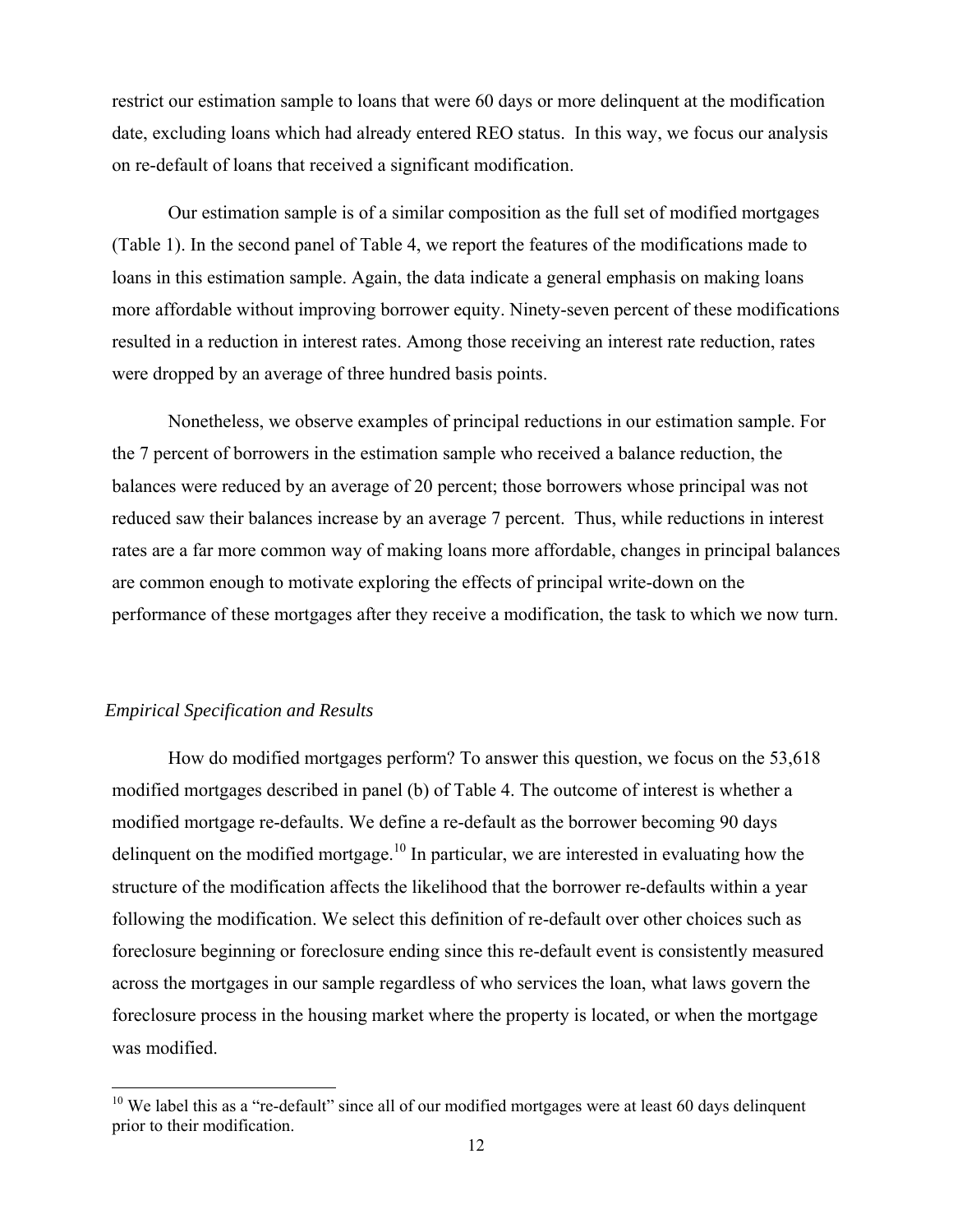Before turning to a multivariate analysis of re-default, it is useful to look at descriptive features of the data relating to re-default. Figure 1 presents Kaplan-Meier (KM) survival plots over the year following the modification. The survival plots track, over time since the modification, the fraction of the modified mortgages that have "survived," in that they have not yet re-defaulted. The origin of these plots corresponds to the second month following the modification. That is, given our definition of re-default as a borrower being 90 days delinquent, the first month that a mortgage is "at risk" of re-defaulting is in the third month subsequent to the modification. This would correspond to the case where the borrower of the modified mortgage failed to make a single payment subsequent to the modification.<sup>11</sup>

 The graph in the northwest corner of Figure 1 shows the overall KM survival plot for our modified mortgages. Starting in the  $3<sup>rd</sup>$  month following the modification there is a steady transition of mortgages into re-default with the pace diminishing by the eighth month. The graph in the northeast corner splits the data by those mortgages that received more or less than the median reduction in the monthly payment (20 percent). The group labeled "large reduction  $= 1$ " are the mortgages that received higher than the median reduction in their monthly payments. By six months following the modification (analysis time  $= 4$ ), there is a noticeably higher survival rate for the mortgages that received the larger payment reductions. The graph in the southwest corner compares mortgages with positive and negative equity following the modification. The group labeled "neg\_equity = 1" includes all the modified mortgages whose current LTVs are estimated to exceed  $100<sup>12</sup>$  Again, by the sixth month following the modification, those mortgages with positive equity have a noticeably higher survival rate. Finally, in the southeast corner we contrast the post modification performance for borrowers with very low origination FICO scores relative to other borrowers. The group labeled "low fico  $= 1$ " corresponds to borrowers whose origination FICO score was less than 590. There appears to be little difference between the survival curves for the different ranges of origination FICO scores.

 $11$  The specifics of the modification program will impact the origin of the KM survival plot. For example, under the new HAMP program, a mortgage must make the first three payments in a timely manner in order for the modification to be made permanent. A mortgage that receives a permanent modification under the HAMP program, then, is first at risk of re-default (using our 90 day delinquent definition) in the sixth month following the modification.

<sup>&</sup>lt;sup>12</sup> For this graph, the current LTV is estimated using First American CoreLogic non-distressed MSA level repeat-sale house price indices.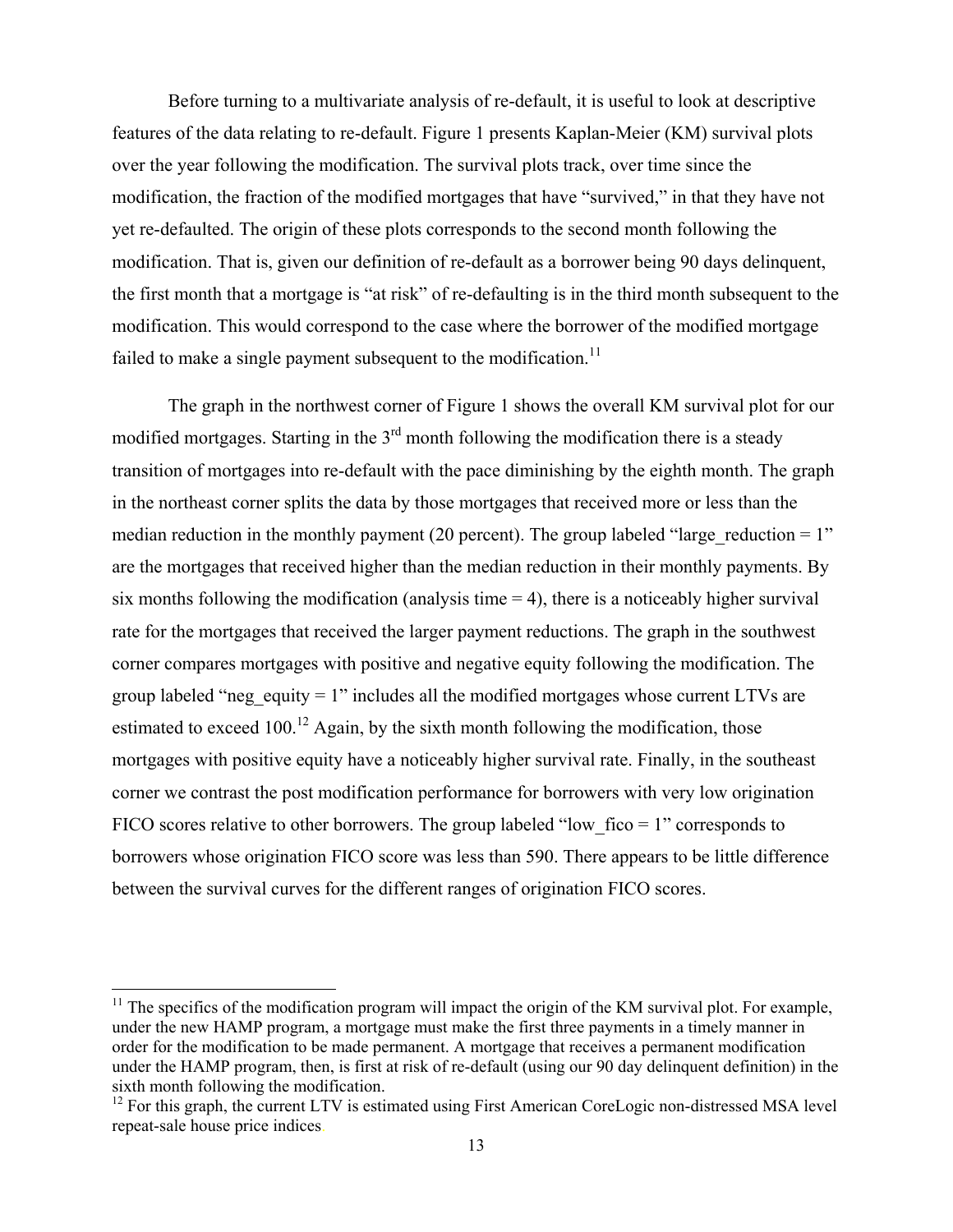The survival graphs in Figure 1 provide simple two-way comparisons of the influence of various determinants of re-default. To provide a more detailed analysis we now turn to a multivariate statistical analysis of the data. Our modification data contains mortgages that have experienced varying amounts of time since their modification. We use a hazard framework to analyze the data in order to account for censoring of mortgages that are still within their first year following their modification and have not yet re-defaulted, as well as to account for the effect of time-varying variables such as the current LTV on the likelihood of a re-default. We use a month as our unit of time in the hazard analysis since this choice matches with the monthly servicing records for payments made by the borrower.

The hazard rate for re-default at duration  $t$  since the modification is defined to be the probability that a modified mortgage first reaches 90 days delinquent at month *t* given that the mortgage had not prepaid or reached this level of delinquency by month  $t - 1$ . We model this hazard rate using a proportional hazard framework. The hazard rate for mortgage *i* at month *t* is given by :

 $h_t(t|X_{te}) = \exp(g(t)) \exp(X_{te}(t)),$ 

where  $g(t)$  is a function of the time since the mortgage was modified. We approximate the baseline hazard rate,  $g(t)$ , using a step-function where the steps are defined at a monthly frequency.<sup>13</sup> The key assumption in the proportional hazard specification is that the explanatory variables,  $X_{it}$ , shift the baseline hazard proportionally.<sup>14</sup>

Besides re-defaulting, a mortgage can exit our sample by prepaying, which occurs if the mortgage is refinanced or the house is sold. This creates a competing risk framework where in each month a modified mortgage is at risk to exit the sample through a re-default or a prepayment. In our data, we observe the first exit time. For mortgages that exit by prepaying, we include the mortgage in our re-default hazard up to the month that it prepays. The mortgage then

 $^{13}$  Meyer (1990) was an early advocate of approximating the baseline hazard using a step-function. We verify that our hazard estimates match those from a Cox hazard model where the baseline hazard is left unspecified.

 $14$  For more discussion of duration data and hazard rates see Kalbfleisch and Prentice (2002).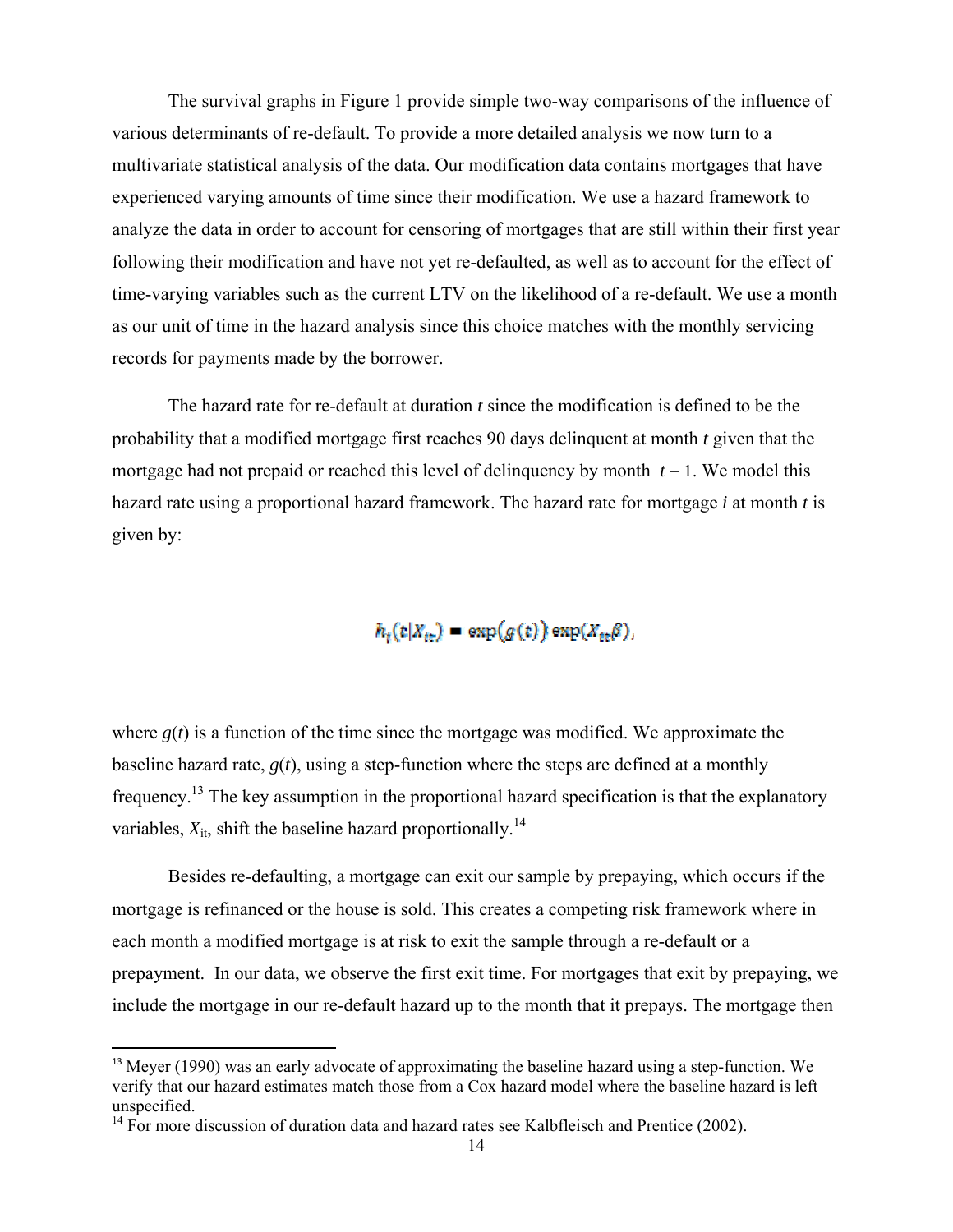leaves the sample without re-defaulting.<sup>15</sup> To date, only 0.58 percent of our modified mortgages have pre-paid during the first year following modification.

The survivor function indicates the probability that the modified mortgage has not redefaulted by a specified duration. For our hazard function the survivor function at time  $T$  since modification is given by;

$$
S_i(T) = \exp\left(-\sum_{t=1}^T \exp\left(Z_{it}\gamma\right)\right),\,
$$

where  $Z_{it}$   $\gamma$  contains both the step-function in time from the baseline hazard and  $X_{it}$ β. Given the de minimis pre-payment rate, we ignore pre-payments in calculating the re-default rate.<sup>16</sup> With this assumption, the re-default rate for a mortgage over a given number of months *T* since modification is one minus the survivor function for the re-default hazard,  $1 - S_i(T)$ .

The key set of results is the impact that individual variables have on the predicted probability that a mortgage re-defaults over the 12 months following the modification. For continuous explanatory variables we report the average derivative of  $1 - S_i(12)$ . We include in the average derivative calculation all mortgages where we can collect values for the explanatory variables for 12 months since the modification.<sup>17</sup> The full sample of mortgages is used in the redefault hazard estimation even if a mortgage cannot be included in the average derivative calculation. The change in the magnitude of the particular explanatory variable in the derivative calculation is assumed to apply during each of the 12 months following the modification. For indicator and categorical explanatory variables, we compute the average difference of the survivor functions where we set the indicator variable to one and then set it to zero. For categorical variables we also compute the average difference of the survivor functions with a specific categorical variable set to one while the remaining categorical variables are set to ze or<br>a<br>ero

 $15$  In this case, the time to re-default is censored in that we only know that it is longer than the time observed between when the mortgage was modified and when it pre-paid.

<sup>&</sup>lt;sup>16</sup> If there were more prepayments following modification, we would separately estimate the prepayment hazard. We would then generalize the survivor function to reflect the combined effects of the two hazards.

 $17$  We fill out the panel of explanatory variables for a full 12 months even if the mortgage re-defaults or prepays at an earlier month.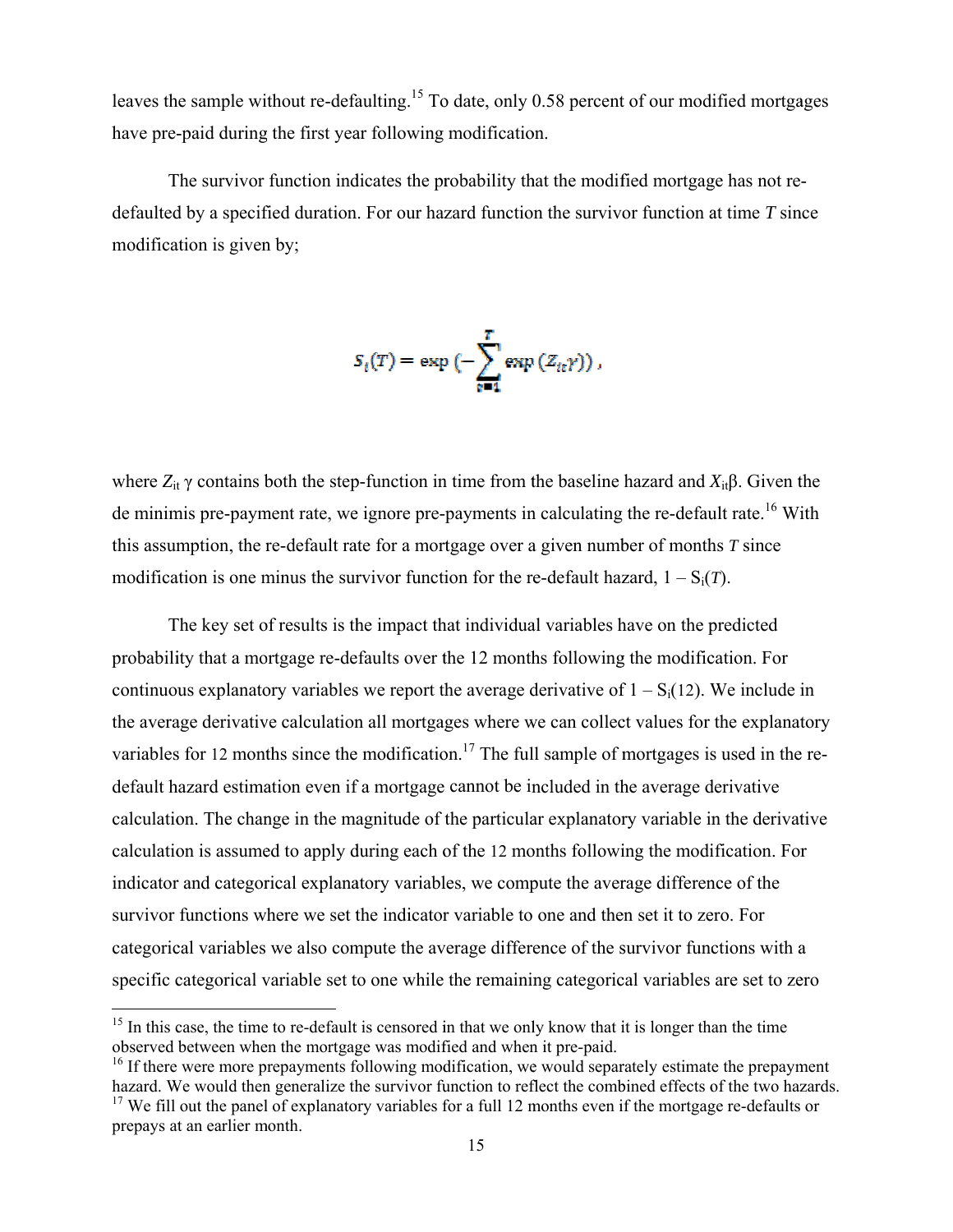from the value of the survivor functions to where all of the associated categorical variables are set to zero.

 Our re-default hazard coefficient estimates are given in Table 5.18 Each specification uses a different set of MSA house price indices to update the current LTVs. Specification (1) uses the First American CoreLogic (FACL) overall MSA indices, while specification (2) uses the FACL non-distressed MSA indices (discussed later). We include explanatory variables that attempt to capture the three factors that should affect re-default behavior: ability to pay, incentive to pay and willingness to pay.<sup>19</sup> Descriptive statistics are provided in Appendix Tables A1 and A2.

Start first with variables affecting the borrower's ability to pay. A key factor in a mortgage modification is the extent to which the required monthly mortgage payment is reduced as a result of the modification. A limitation of our data is that we do not observe the new DTI level following the modification. What we can control for is the percent reduction in the required monthly mortgage payment on the  $1<sup>st</sup>$ -lien mortgage. Because 26 percent of the modified mortgages have  $2<sup>nd</sup>$ -liens, the same percentage change in the payment on the  $1<sup>st</sup>$ -lien can represent a different percentage change in the overall payment. To correct for this, we estimate the percent change in the total monthly payment as follows:

$$
\% \Delta P = \left( \frac{B_1}{B_T} \right) * \% \Delta P_1 \ ,
$$

where %∆*P* is the percent change in the total monthly payment, %∆*P*1 is the percent change in the monthly payment on the 1<sup>st</sup>-lien and  $B_1/B_T$  is the ratio of the 1<sup>st</sup>-lien balance at origination to the total balance at origination. The same percent reduction, though, can be associated with differing post modification DTIs. With that qualification in mind, the data indicate that a 10 percent reduction in the required monthly mortgage payment is associated with around a 13 percent reduction in the re-default hazard.

 $18$  The hazard estimates match those produced by a Cox proportional hazard where the baseline hazard is left unspecified.

 $19$  We also checked for unobserved heterogeneity at the loan level. In each specification, the data did not support the hypothesis that a non-degenerate distribution of unobserved heterogeneity needed to be controlled for.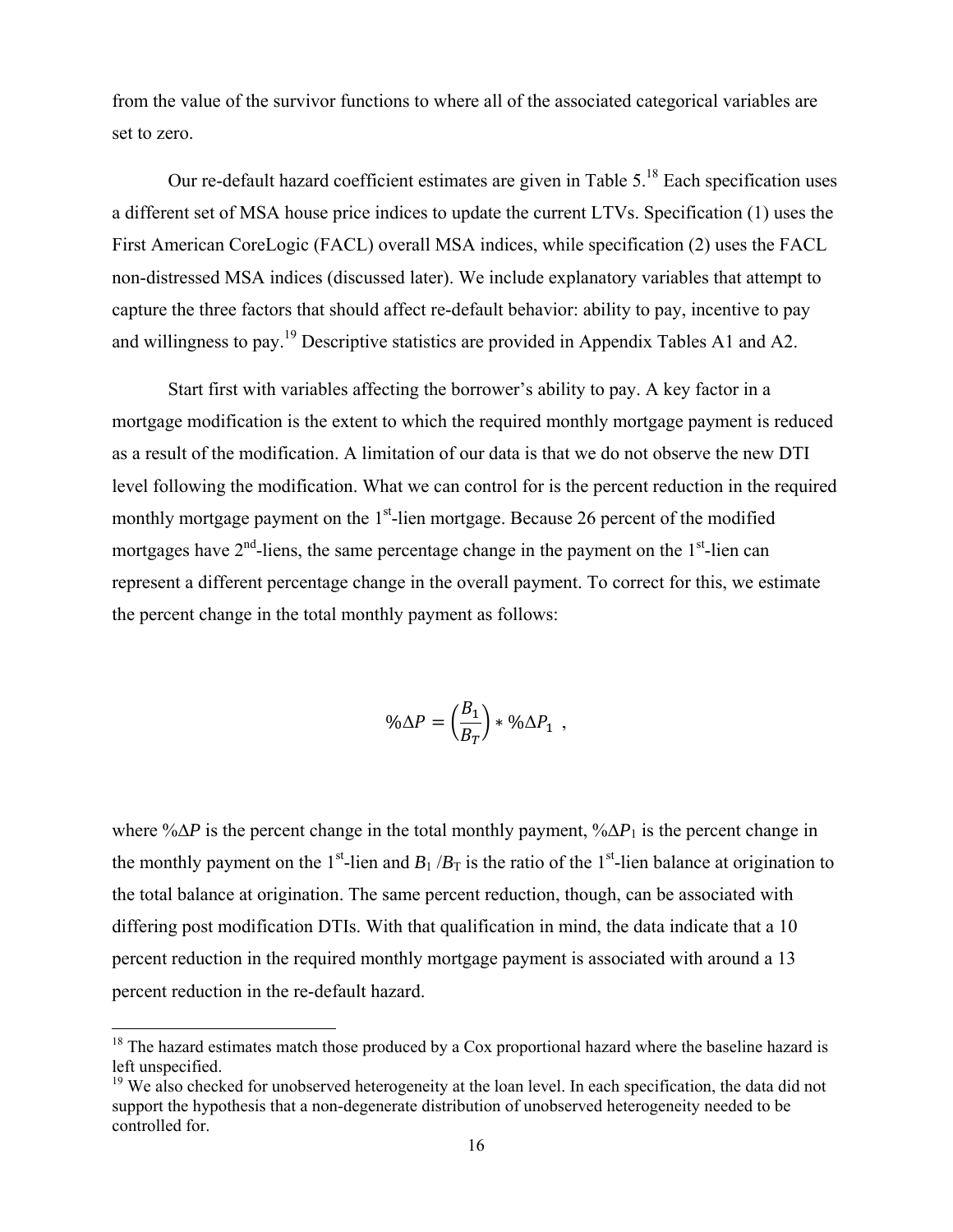An alternative measure of the improvement in the affordability of the mortgage post modification is the percent change in the required monthly payment on the  $1<sup>st</sup>$ -lien mortgage relative to the initial payment. This is particularly of interest for the adjustable rate mortgages which may have experienced one or more rate resets since origination. The impact of this measure of the improved affordability is statistically significant, but half the magnitude than our first measure. In addition, when we add this second affordability measure together with the first measure, only the first affordability measure is positive and significant.

Unemployment is considered a traditional "trigger" for mortgage default.<sup>20</sup> We include a time-varying measure which is the local unemployment rate lagged six months less the average local unemployment rate.<sup>21</sup> The ideal variable to include in the re-default hazard specification is a time-varying indicator variable for whether the borrower is currently unemployed. Absent information on individual borrower unemployment spells, we use a local unemployment rate as a proxy variable. In addition, we use a six month lag to account for the possibility that a combination of household savings and/or unemployment benefits would allow a household to continue to make mortgage payments for several months following the onset of an unemployment spell, and that it takes three months of missed payments to trigger our definition of a re-default. We focus on the difference between the lagged local unemployment rate and its average to account for persistent differences in unemployment rates across different geographic areas. These persistent differences in local unemployment rates do not appear to be related to default behavior.

The local unemployment rate has a low correlation with the unemployment experience for an individual borrower.<sup>22</sup> In addition to the problem of a low correlation between the MSA unemployment rate and the individual borrower's unemployment experience, the correlation can be further weakened by the decision by the lender/servicer to modify the mortgage or not. If a borrower experiences an unemployment spell and contacts the lender/servicer about a

 $20$  The other two triggers are divorce and serious health problems.

<sup>&</sup>lt;sup>21</sup> We compute the average local unemployment rate based on data from 1990 Q1 to 2009 Q1.

<sup>&</sup>lt;sup>22</sup> To illustrate, we simulated 20,000 individual monthly employment histories from April 1990 to April 2010 using 3-month moving averages of the BLS transition rates between the employment, unemployment and out of the labor force states. In each month, we computed the aggregate unemployment rate. The correlation between the aggregate unemployment rate and the individual unemployment indicator is highest in 2008 at 0.019 and lowest in 2007 at 0.006.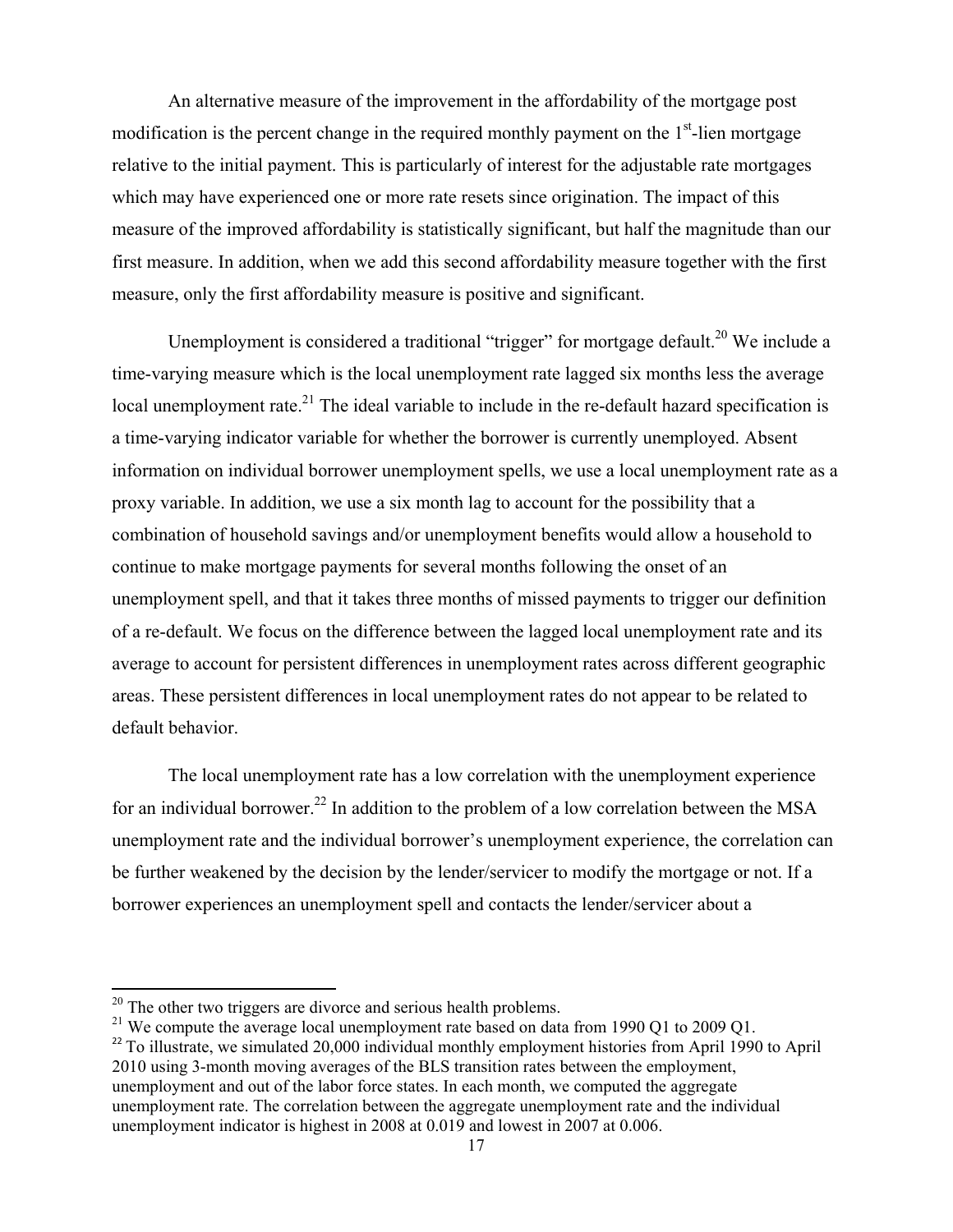modification, the lender is unlikely to be willing to modify the mortgage for that borrower.<sup>23</sup> We allow for this screening of borrowers for mortgage modifications by zeroing out our lagged unemployment variable until it points to a period subsequent to the mortgage modification.

In both specifications the local unemployment rate has a positive and significant effect on the re-default hazard. The data indicate in specification (2) that for each percentage point increase in the local unemployment rate the default hazard increases by less than 5 percent. The small size of this effect reflects the likely attenuation bias due to by the low correlation between the local unemployment rate and the unknown indicator variable for an unemployment spell by the borrower. If we do not zero out the unemployment variable when it references a time period prior to the modification date, the estimated coefficient on the unemployment rate declines by 35 percent.24

We also checked for the "double-trigger" hypothesis that suggests that a combination of negative equity and losing a job generates defaults.<sup>25</sup> We interacted our unemployment variable with the LTV indicators in specification (2). The coefficients on these interaction variables were positive for the borrowers with estimated negative equity in excess of 10 percent, and the interaction was significant for borrowers with estimated negative equity in excess of 20 percent. The interactions indicated that each percentage point rise in the local unemployment rate increased the default hazard by 30 percent for a borrower estimated to have negative equity in excess of 20 percent.<sup>26</sup>

The incentive to pay is captured through a set of variables suggested by the two period model presented earlier. To control for the borrower's current equity position, we include indicators for varying levels of current negative equity. The LTV indicators are dynamic variables in that they can change over time following the modification date as house prices evolve in the local housing markets. The two specifications differ in terms of the house price indices used to calculate the current LTV. In both cases, the purchase price or appraised value is updated using the relevant price index for the MSA where the property is located. Specification

 $23$  This is assuming that there is new underwriting involved in the modification process in which case the unemployment by the borrower would be identified.

 $24$  We also tried 3- and 9-month lags as well as the 3-, 6- and 9-month change in the local unemployment rate.

<sup>25</sup> See Gerardi *et al* (2007).

 $26$  The hazard coefficient on the 120 or higher indicator LTV declines from 1.06 to 0.90 when we include the interaction between the local unemployment rate variable and the high LTV indicators.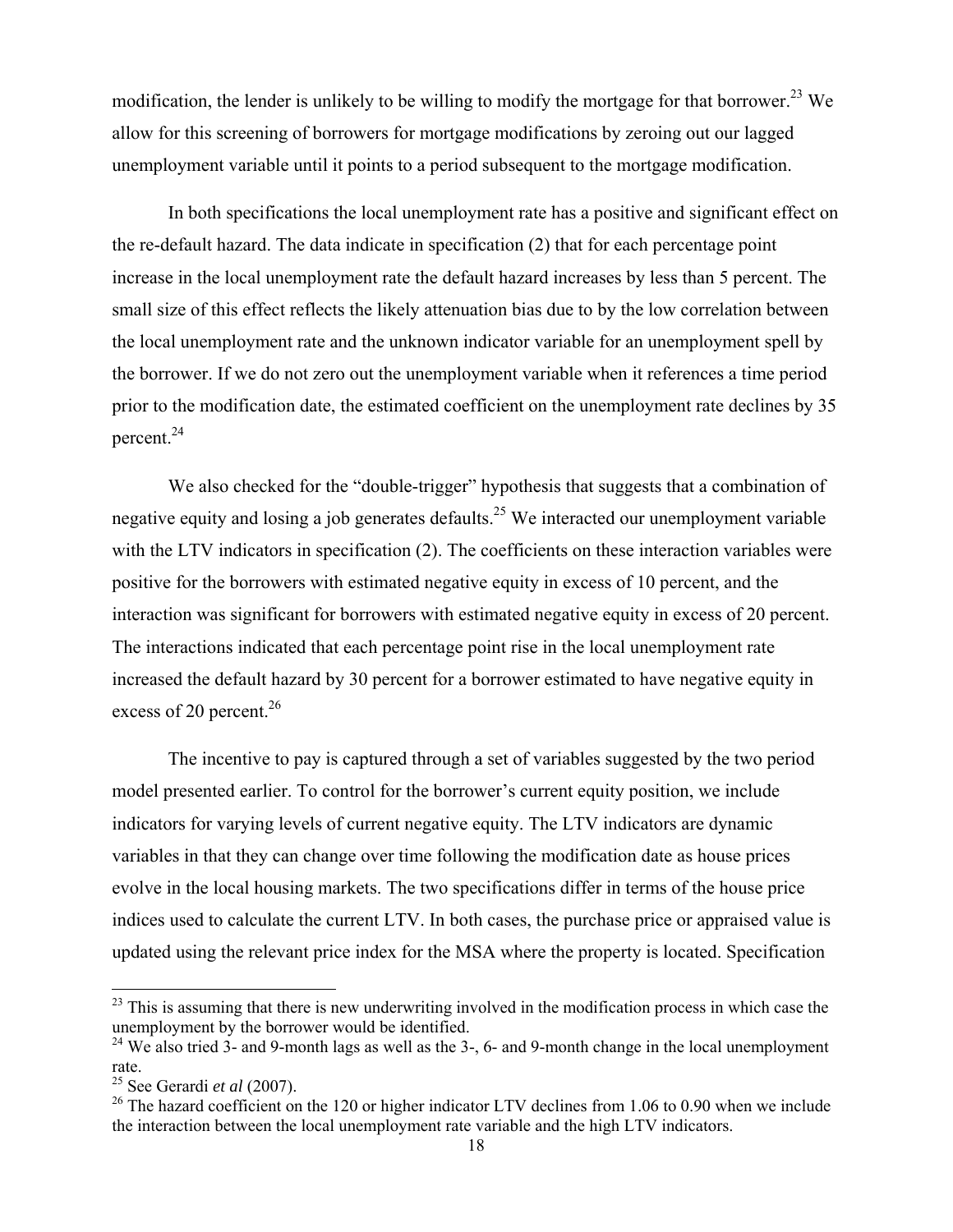(1) is based on the First American CoreLogic (FACL) MSA overall price indices, whereas specification (2) is based on the FACL MSA non-distressed price indices. The two sets of price indices use the same statistical methodology but differ in that repeat-sales that involve a "distress sale" are excluded from the non-distressed index estimation. $27$ 

To get a sense for the relative behavior of the two different price indices, Figure 2 shows the cumulative house price changes since January 2000 for the FACL national overall and nondistressed house price indices. In addition, Figure 2 shows the share of repeat-sales transactions in each month that were distress sales. In the pre-crisis period through 2005 when the distress sales share was consistently below 5 percent, the two house price indices track each other closely. In late 2007 and into 2008 as the share of distress sales rises, the overall price index falls below the non-distress index. Appendix Table A1 shows the distribution of our LTV indicators using each set of house price indices. The FACL overall house price indices predict that 46.1 percent of the monthly observations are associated with negative equity borrowers. In contrast, the FACL non-distressed indices that exclude distress sales predict that only 25.4 percent of the monthly observations are associated with negative equity borrowers. Including the distress sales in constructing the price indices also generate more extreme cases of negative equity with 22.2 percent of the monthly observations having a predicted LTV of 120 or higher. The nondistressed price indices predict that only 0.4 percent of the monthly observations are for borrowers with a predicted LTV of 120 or higher.

The log likelihood values indicate that the non-distressed prices indices produce the better overall statistical fit. Comparing the coefficients on the LTV indicators across the two specifications, both show that the default hazard is increasing in the degree of negative equity by the borrower. The magnitude of this effect, however, is attenuated when using the overall as compared to the non-distressed indices. One interpretation of these findings is that borrowers base their default decision on their perceived equity position assuming that they were to sell the house themselves. Auction sales, then, may generate "noise" in the house price returns which leads to the attenuation of the LTV effects based on the overall indices. The data from specification (2) suggest that the default hazard doubles for borrowers who have negative equity of 15 percent or more as compared to a borrower with at least 10 percent positive equity.

<sup>&</sup>lt;sup>27</sup> FACL treats foreclosures and short-sales as distress sales.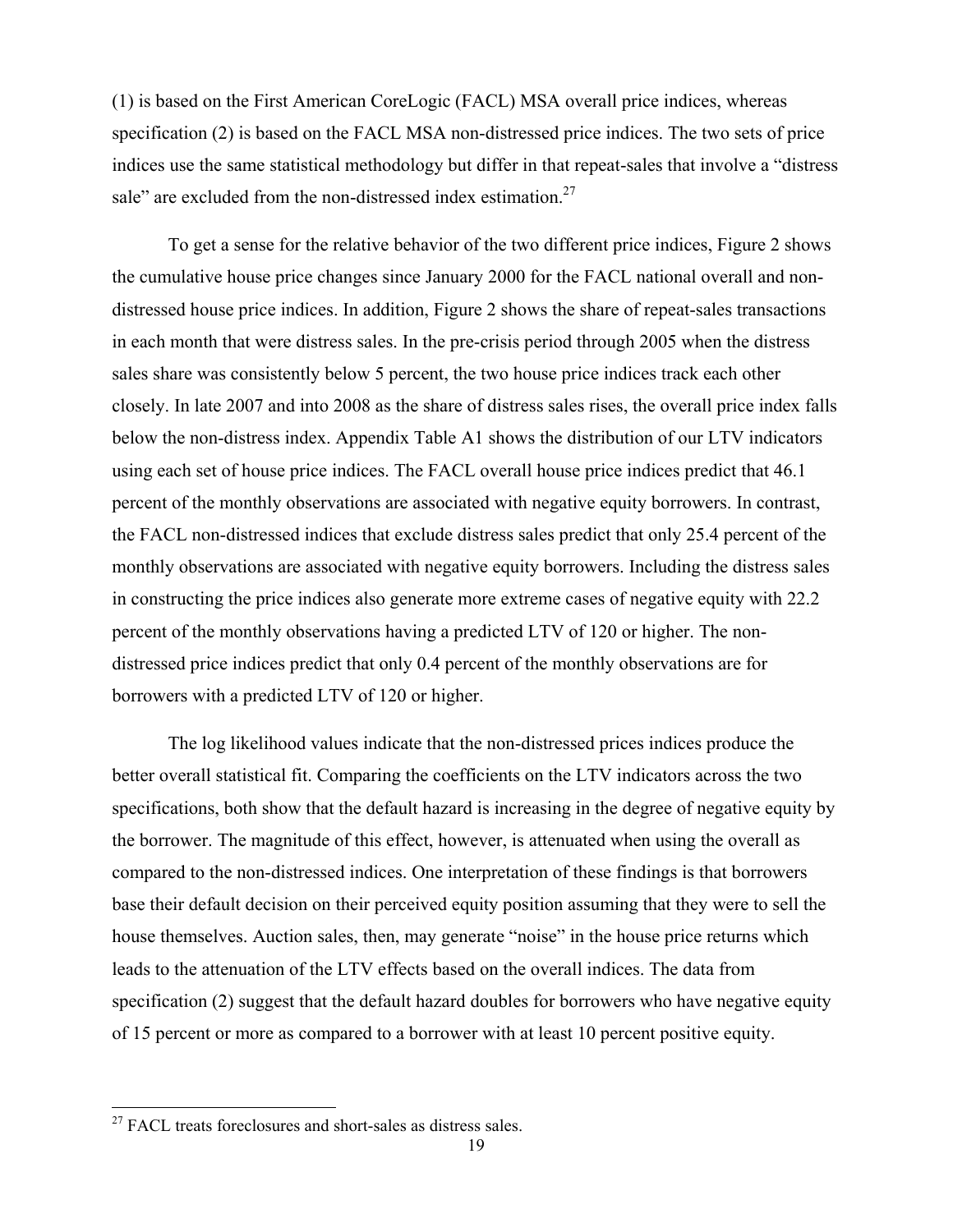An important issue is whether the current LTV is capturing the pure effect of negative equity on borrower default behavior, or whether it is also acting as a proxy for more general adverse aspects associated with living in an area with declining house prices that may affect a borrower's decision to default. To check for this, in results not reported in Table 5 we add to our baseline specification the percent change in MSA house prices over the prior twelve months. If the LTV indicators are biased upwards due to any left-out local economic variables that are correlated with declining house prices, then including this dynamic house price variable should reduce the coefficients on the LTV indicators. The 12-month house price change variable is statistically significant and indicates that each percentage point decline in house prices raises the default hazard by 1.8 percent. However, the coefficients on the LTV indicators are not affected by including this house price change variable. Rather, the coefficients on the variables capturing local conditions become smaller in magnitude. This supports the interpretation that the LTV indicators are reflecting the effect of the borrower's equity position and not left-out local economic conditions that are correlated with house prices.

As illustrated in our simple two period model, the decision by a borrower to re-default should depend not just on whether the borrower is currently facing a negative equity situation, but also on the prospect that future house price appreciation might bring the borrower back into positive equity prior to a decision to move. This is a function of the expected path of local house prices. We proxy for the borrower's expected path of local house prices by the difference between the current MSA house price index and the value of the index in year 2000. For most MSAs, year 2000 predates the sharp run-up in house prices and serves as a useful benchmark. This variable is constructed using the same house price indices as are used to update the borrower's LTV. Where the current index is still above the year 2000 index value, borrowers may perceive little near-term scope for house price appreciation. Given the current equity position of the borrower, in specification (2) the data indicate that for every 10 percent that current area house prices exceed their year 2000 level, the re-default risk increases by 1.7 percent.28 Measurement error in capturing individual borrower house price expectations would be expected to bias down our estimate of this effect.  $29$ 

 $^{28}$  In specification (1), this variable has a small negative but statistically significant effect.

 $29$  House price expectations are difficult to observe. An alternative to our approach would be to use futures contracts for the S&P Case-Shiller index. However, prices for these contracts are not available for most cities, and are thinly traded when they are available.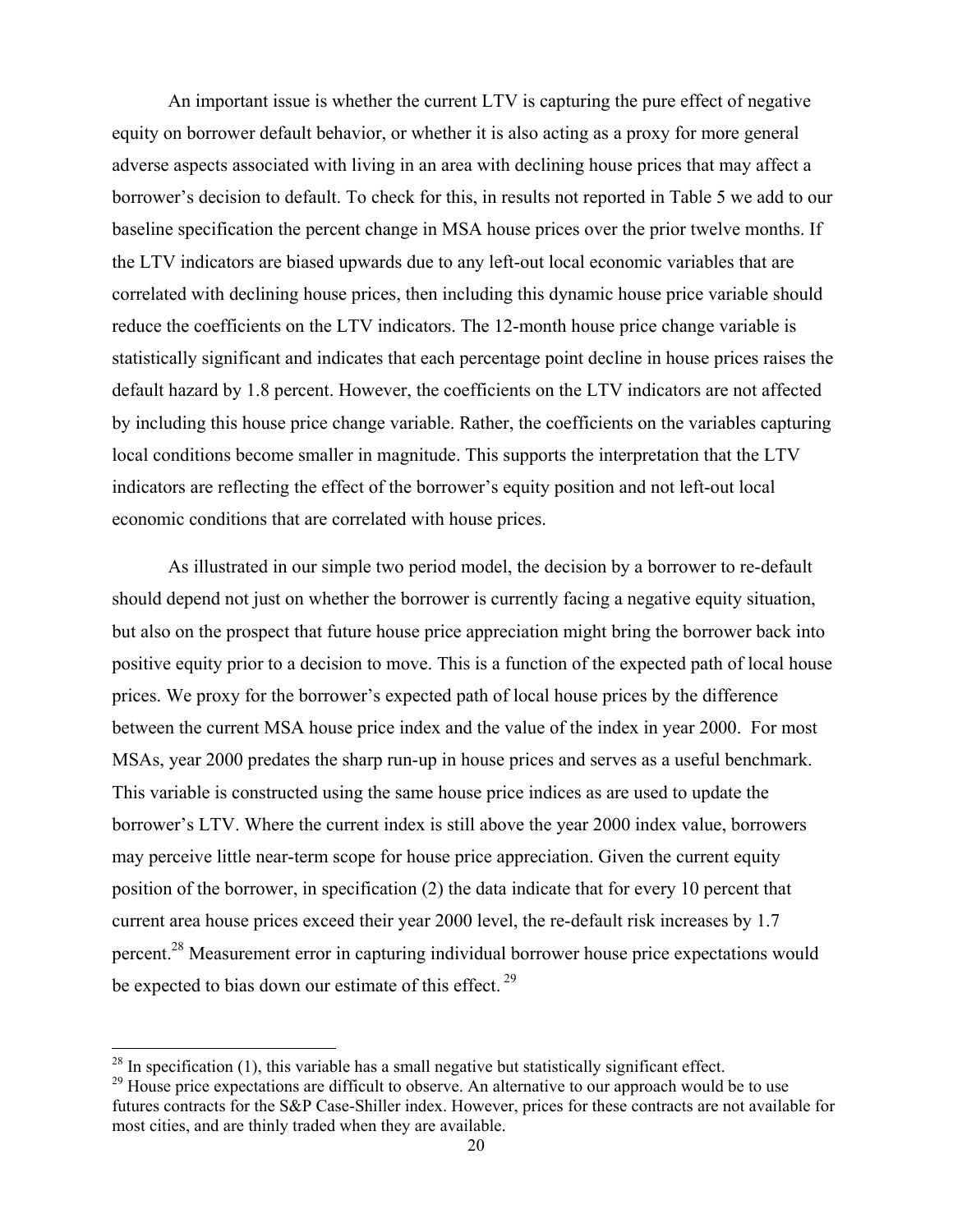Given a borrower's expected LTV, the two period model indicated that the decision to default should depend on the size of the mortgage and the expected time the borrower can stay in the house after defaulting on the mortgage. Experian-Wyman (2009) use credit data to proxy for strategic default by identifying borrowers who default on their mortgage without going delinquent on any of their unsecured debt. They find that borrowers with higher origination balances are more likely to strategically default. Our data indicates that each additional \$10,000 of current balances increases the re-default hazard by 1.1 percent.

We proxy for the time that a borrower can expect to remain in the house "rent-free" following a default by looking at the number of months in a string of unbroken delinquency between a borrower going 30-days delinquent until the mortgage passes through foreclosure and is classified as real-estate-owned (REO) or paid off. We calculate these durations using both foreclosures on subprime and prime mortgages between 2008 and 2009. We control for the median duration by state.<sup>30</sup> While the two-period model assumed that the borrower was risk neutral, in practice borrowers may be concerned about the variability of the time until they would be required to leave the house. To account for this, we control for the  $5<sup>th</sup>$  percentile of the duration times until REO. This should proxy for a duration that the household is reasonable sure they can stay in the home rent-free conditional on a default. The data indicate that each additional three months of delay in the foreclosure process increases the risk of re-default by 1.8 percent.

Holding constant the benefits associated with a strategic default, a borrower is more likely to default the lower the costs associated with a default. A growing concern is that the "stigma" to a borrower from a default may be reduced in areas experiencing a severe shock to the local housing market. If several houses along a street are in foreclosure, then neighbors may not be surprised to hear about another neighbor defaulting on their mortgage, and may ascribe the decision to general problems in the housing market rather than any specific issues with their neighbor. In addition, neighbors who have defaulted themselves or who know someone who has defaulted may urge their friends to do the same if they are facing either payment problems or are in a negative equity situation. Uncertainty of what will happen to a borrower if he/she defaults may be reduced from conversations from friends or neighbors who have already gone through

 $30$  To check our duration calculations, we regressed the state average durations on an indicator for whether the state is a judicial foreclosure state. The coefficient on the judicial foreclosure indicator was positive and significant with a coefficient of 3.4 months.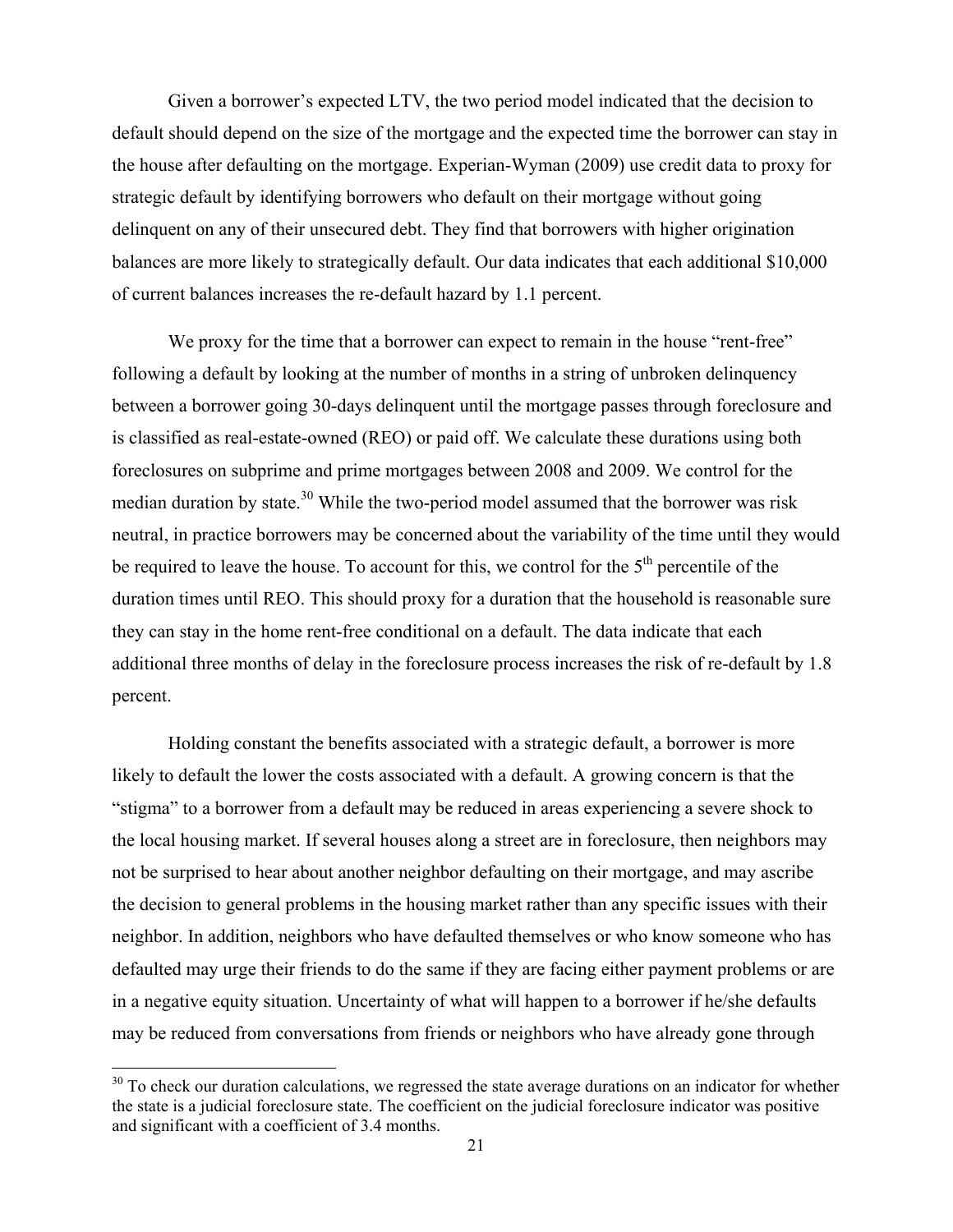the process.<sup>31</sup> To check for this in the data, we include the number of distressed sales per  $10,000$ households in the MSA.<sup>32</sup> We use this variable to capture the stigma effect since distress sales are visible in a local housing market, and distress sales are the result of default decisions that took place with varying time lags across different local housing markets and time periods.<sup>33</sup> In specification (2), the data indicate that an additional 5 distress sales per 10,000 households raises the re-default risk by 6.7 percent. Finally, for borrowers in states where mortgage loans have recourse the re-default hazard is 5.3 percent lower.<sup>34</sup>

The willingness to pay is captured using the origination FICO score and the number of months that the borrower was current over the 12 months prior to the modification. We include the recent payment history on the mortgage as a proxy for an updated FICO score. The data indicate that each additional month that the borrower was current in the year prior to the modification, the default hazard declines by 4.3 percent. Controlling for the recent payment history, we also check to see if the origination FICO score is still predictive of re-default. We include three indicators for origination FICO scores below 620, as well as an indicator for a missing FICO score. Despite the fact that the FICO score for the borrower is out-of-date as of the modification date, in specification (2) controlling for the recent payment history the data indicate that borrowers with an origination FICO below 590 have a re-default hazard that is around 10 percent higher than for borrowers with an origination FICO that was above 620. Borrowers with a missing FICO score have a default hazard that is 40 percent higher. Modified mortgages that when originated went through a full underwriting and documentation have a 17 percent lower risk of re-default in each month. We also include the age of the mortgage as of the modification date. Holding constant the origination FICO and the fact that all of our modified mortgages were 60 plus days delinquent at the modification, borrowers who have carried the mortgage for a

each month is provided with the FACL MSA house price indices.

<sup>&</sup>lt;sup>31</sup> Guiso *et al* (2009) use hypothetical survey data to establish that strategic default will likely increase with the extent of a borrower's negative equity and whether the borrower knows someone who is a strategic defaulter. A recent survey (Fannie Mae 2010) finds that borrowers who know someone who has experienced a foreclosure are more than twice as likely to seriously consider default as those who do not. <sup>32</sup> We calculate a 3-month moving average of the number of distress sales. The number of distress sales

<sup>&</sup>lt;sup>33</sup> That is, the distress sale measure does not entail putting an aggregate version of the outcome variable as an explanatory variable.

<sup>&</sup>lt;sup>34</sup> We follow Ghent and Kudlyak (2009) in coding mortgage loans as being non-recourse in Alaska, Arizona, California, Iowa, Minnesota, Montana, Nor Carolina (purchase mortgages), North Dakota, Oregon, Washington and Wisconsin.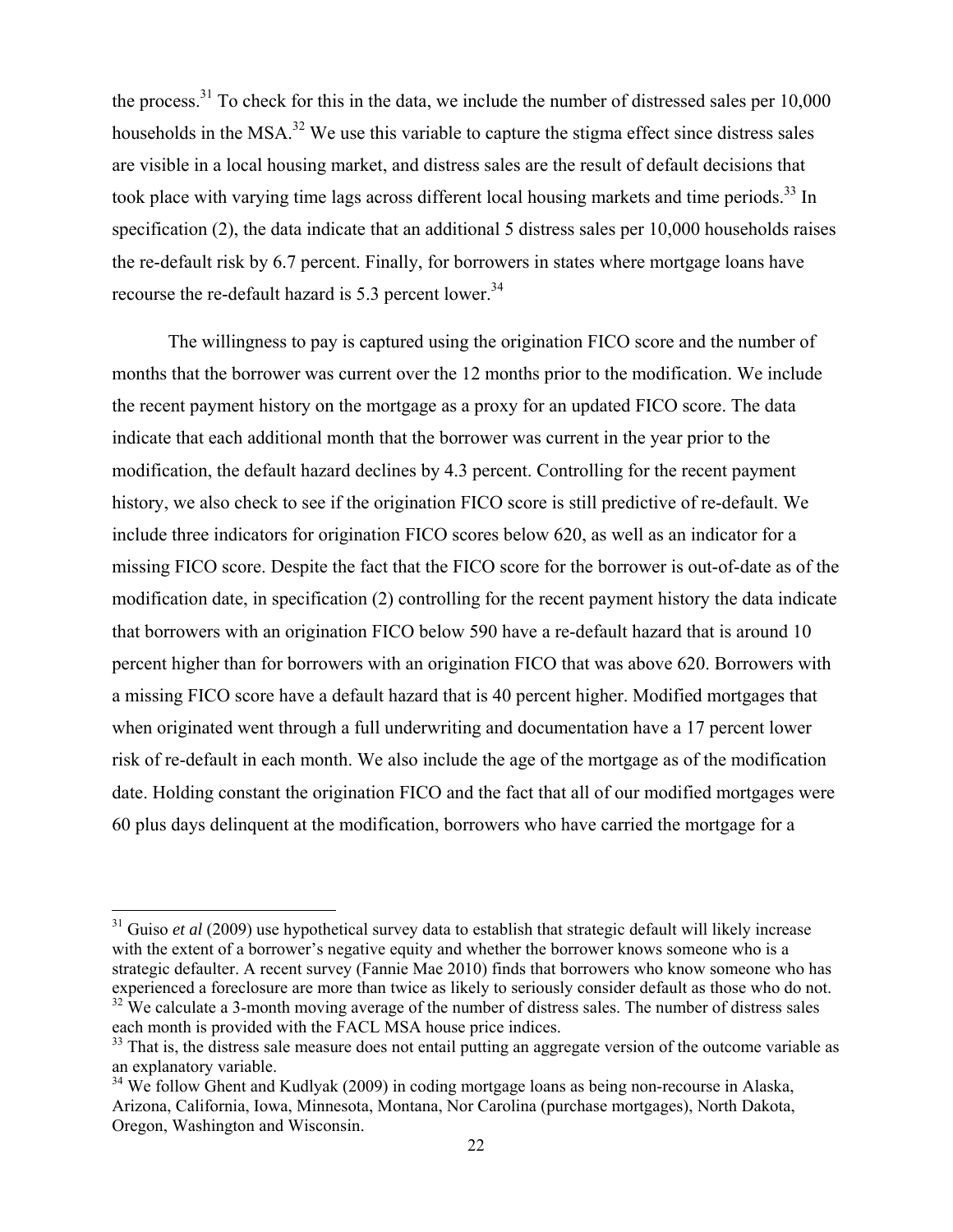longer period are likely to be better risks.<sup>35</sup> The data indicate that for each additional 6 months in the age of the mortgage at the modification date, the hazard rate for re-default is 9 percent lower.

Table 6 presents estimates of the impact of our control variables on the predicted probability that a modified mortgage re-defaults over the twelve months following the modification. We restrict our calculation to the subset of modified mortgages where we have at least twelve months of data on the explanatory variables following the modification date. For each of these mortgages we compute the predicted survivor function evaluated at twelve months. We have 8,185 mortgages that meet this data requirement. The average predicted re-default rate is 56 percent. Since the predicted re-default rate is a non-linear function, we report the average marginal effects and their associated standard errors.

Reducing the monthly required payment on the mortgage by 10 percent lowers the predicted 12-month re-default probability by 4.5 percentage points (or 8 percent of the average). Comparing a modified mortgage with a current LTV between 100 and 104 for each month following the modification to a mortgage with at least 10 percent positive equity, the predicted re-default rate increases by 4.6 percentage points. The re-default risk continues to increase with the extent of the borrower's negative equity. For a borrower with a current LTV of 115 or higher, the re-default rate over the first year is 33 percentage points higher (or 59 percent of the average).

Turn now to the set of variables suggested by the simple two period model. Holding constant the current LTV, if the MSA house price index is 10 percent above its year 2000 level, then this raises the predicted 12-month re-default rate by an additional 0.6 percentage points. Each additional \$10,000 in the mortgage balance at the time of the modification increases the 12 month re-default rate by 0.4 percentage points. All else the same, a borrower with a \$100,000 higher mortgage balance as compared to a similar borrower has a 4 percentage point higher likelihood of falling back into serious delinquency over the year post modification. Each additional month that a borrower can expect to live rent-free in the house increases the 12-month re-default rate by 0.6 percentage points. Controlling for other factors, borrowers located in a recourse state have a 1.8 percentage point lower 12-month re-default rate. Finally, an additional 5 distress sales per 10,000 households increases the one year re-default probability by 2.2 percentage points.

 $35$  The average age of our mortgages at the modification date is 40 months.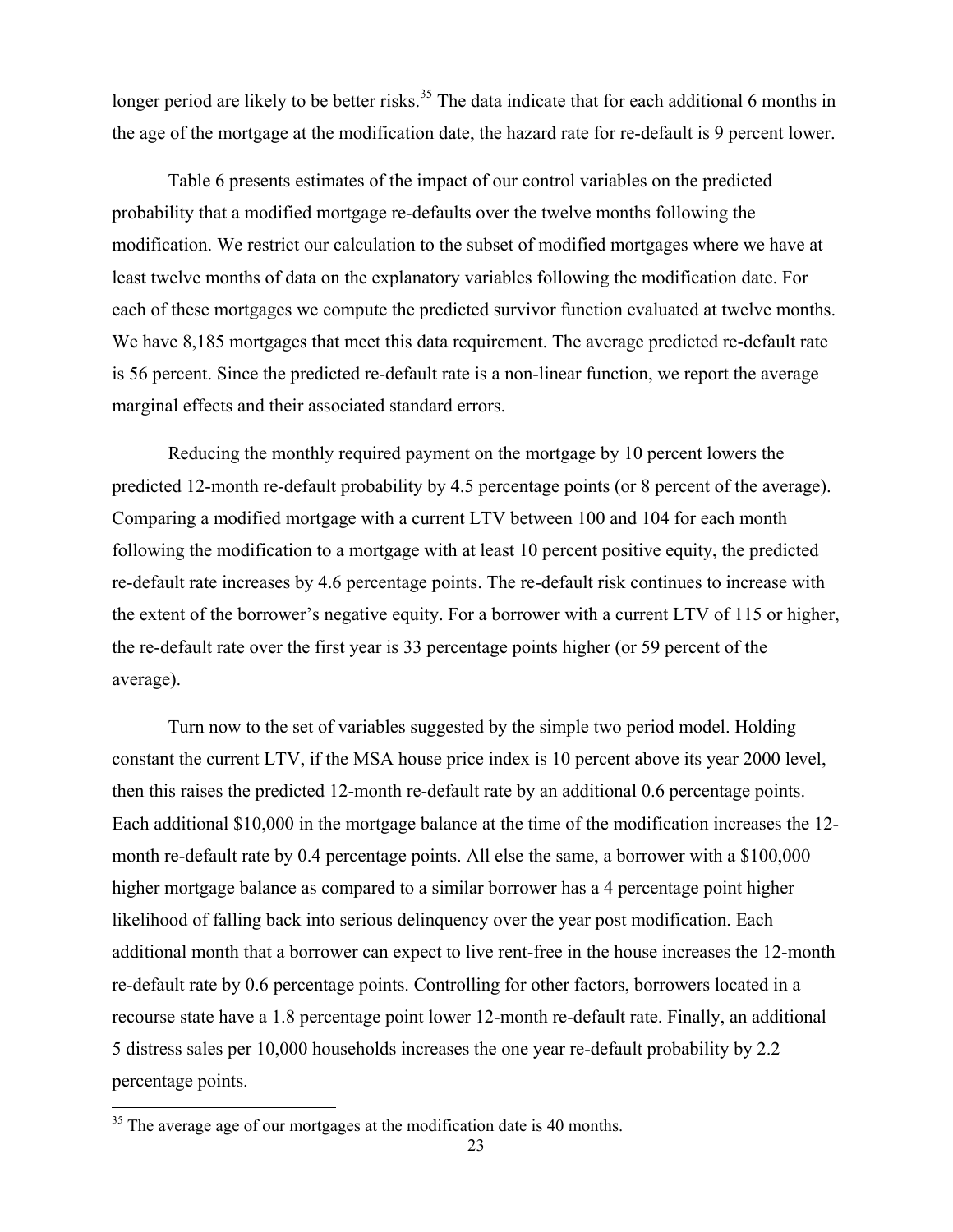Holding constant the borrower's FICO score at origination, each additional month that a borrower is current in his/her payments over the year prior to the modification is associated with a 1.5 percentage point lower predicted 12-month re-default rate. Borrowers who went through a full underwriting and documentation of their original mortgage are 5.8 percent less likely to redefault over the subsequent year.<sup>36</sup> Finally, modified mortgages that are seasoned by an additional six months have a 3 percentage point lower predicted 12-month re-default rate.

#### *Design of mortgage modification programs*

 We can use these estimates from Table 6 to evaluate different design approaches to mortgage modification plans. The key distinction is whether the program relies on reduction in interest rates/lengthening of term alone to reduce the required monthly payment, or if principal write-down is also used to reduce the required monthly payment. The important insight from Table 6 is that principal write-down reduces re-default risk both directly – through reducing or eliminating the negative equity of the borrower – and, also indirectly by reducing the required monthly payment (holding the interest rate constant) and by reducing the balance of the mortgage.<sup>37</sup>

 Consider the example described in Table 7. A house is purchased in June 2006 for \$207,250. The borrower makes a downpayment of 3.5 percent and finances the balance with a subprime mortgage of \$200,000. The interest rate on the mortgage is 9.17 percent. Annual taxes and insurance on the house are 1.2 percent of the purchase price. The borrower has an annual income of \$55,231, or \$4,602 per month. The initial DTI on the mortgage is 0.4. Over the next two years, area house prices decline by 18 percent bringing the current value of the house to \$169,945. The borrower's current LTV is 118.

<sup>&</sup>lt;sup>36</sup> Querica *et al* (2009) report that fully documented mortgages are 3 percent less likely to re-default over the next 6 – 9 months (see Table 6). Their samples include Alt-a mortgages and modifications where the monthly payment increases.

 $37$  Recall that the interpretation of the marginal effect of the negative equity LTV indicators is the change in the re-default risk from a modified mortgage moving from positive equity to the implied negative equity LTV interval for each month following the modification -- *holding all other variables constant*. One of these "other" variables is the percent reduction in the required monthly payment, so the LTV effect is in addition to the payment reduction effect.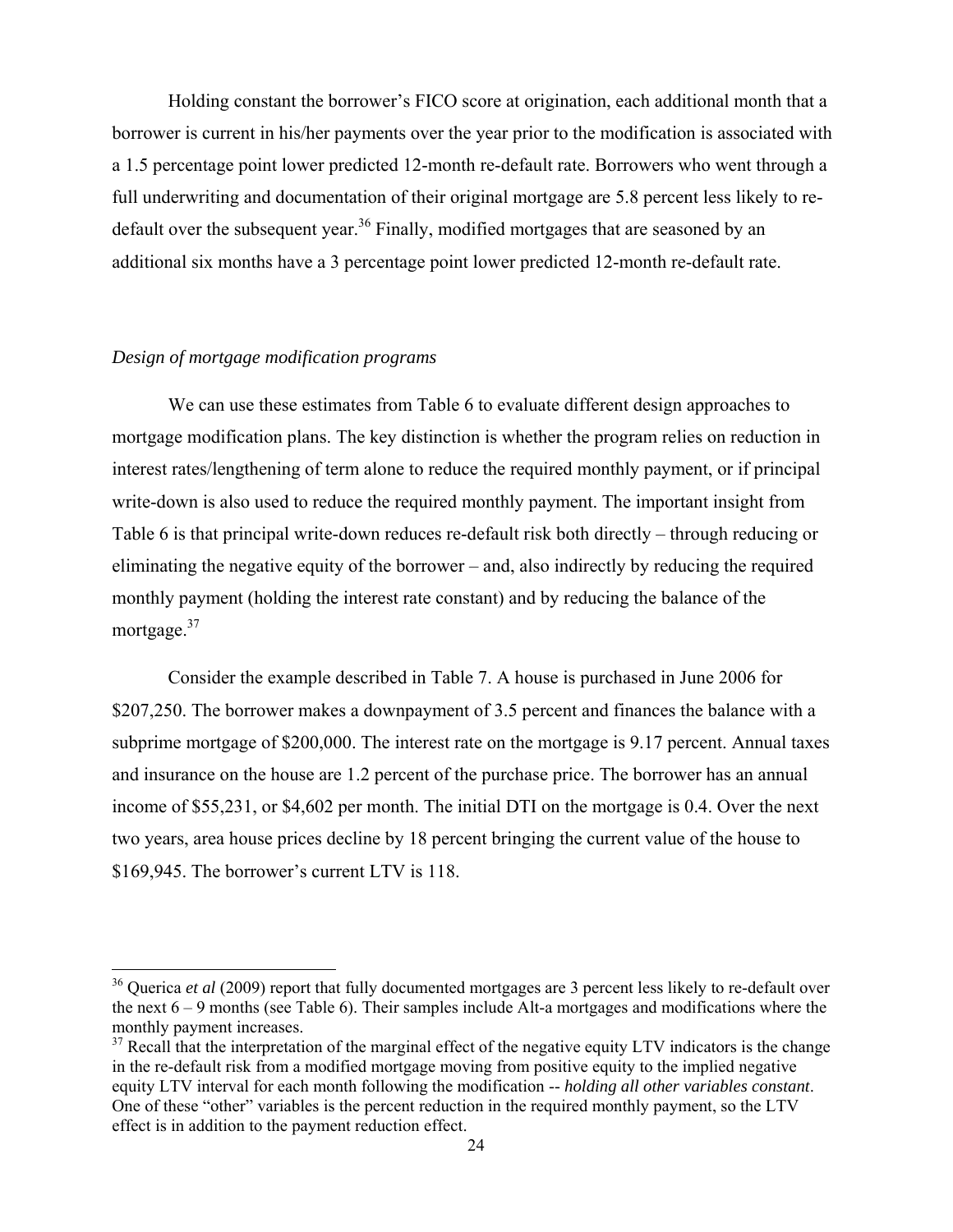In June 2008 after the borrower is 60 days delinquent, the lender approaches the borrower to modify the mortgage.<sup>38</sup> The target DTI on the modified mortgage is 0.31. The lender agrees to reduce the interest rate on the mortgage to 6.29 percent bringing down the required monthly payment to \$1,241.<sup>39</sup> This modification generates a 24 percent decline in the monthly payment burden. As a result, this borrower would be expected to have a re-default rate over the first year post modification that is 10.8 percentage points lower than would be the case without this improvement in the affordability of the mortgage.

 Now instead assume that the lender decided to modify the mortgage by first writing down the principal to the current market value of the house, and then reducing the interest rate by the amount necessary to hit the desired monthly payment of \$1,241. The direct impact of this principal write-down on the 12-month re-default rate is given by the difference in the LTV marginal effects for the LTV indicators for the 115-119 range and the 100-104 range.

 To reduce the LTV to 100, the lender writes down the principal balance on the mortgage to \$169,945. To reach the desired DTI of 0.31, the lender also reduces the interest rate on the mortgage to 7.95 percent. Under this modified mortgage the borrower would be expected to have a re-default rate over the first year post modification that is 28 percentage points lower due to the lower LTV, 10.8 percentage points lower due to the 24 percent reduction in the monthly payments, and 1.2 percent due to the reduction in the mortgage balance. The total impact of this modification would be to lower the first year re-default risk by 40 percentage points – nearly four times the impact from the interest rate only strategy.

 Evaluating the relative economic value of the two modification strategies requires a more complete cash-flow analysis in order to compare the net present values under each approach. We carry out such an analysis using a model of cash flows shown in Figure 3. For simplicity, we assume that the mortgage is only at risk of a foreclosure in the first year following the modification. In the case of a modified mortgage, we assume that the probability associated with a foreclosure is the re-default rate predicted from the model.<sup>40</sup> If the mortgage goes into foreclosure, we assume that the proceeds from an auction sale amount to a 27 percent discount to

<sup>&</sup>lt;sup>38</sup> Taking into account the debt amortization in addition to the two missed payments, the balance on the mortgage has increased to \$200,752.

 $39$  In both modifications described in Table 7, we assume that the mortgage term is extended to 360 months from the modification date.

<sup>&</sup>lt;sup>40</sup> If the lender does not modify the mortgage, we predict the re-default rate by setting the percent reduction in the monthly payment to zero and using the model estimates from specification (2) of Table 5.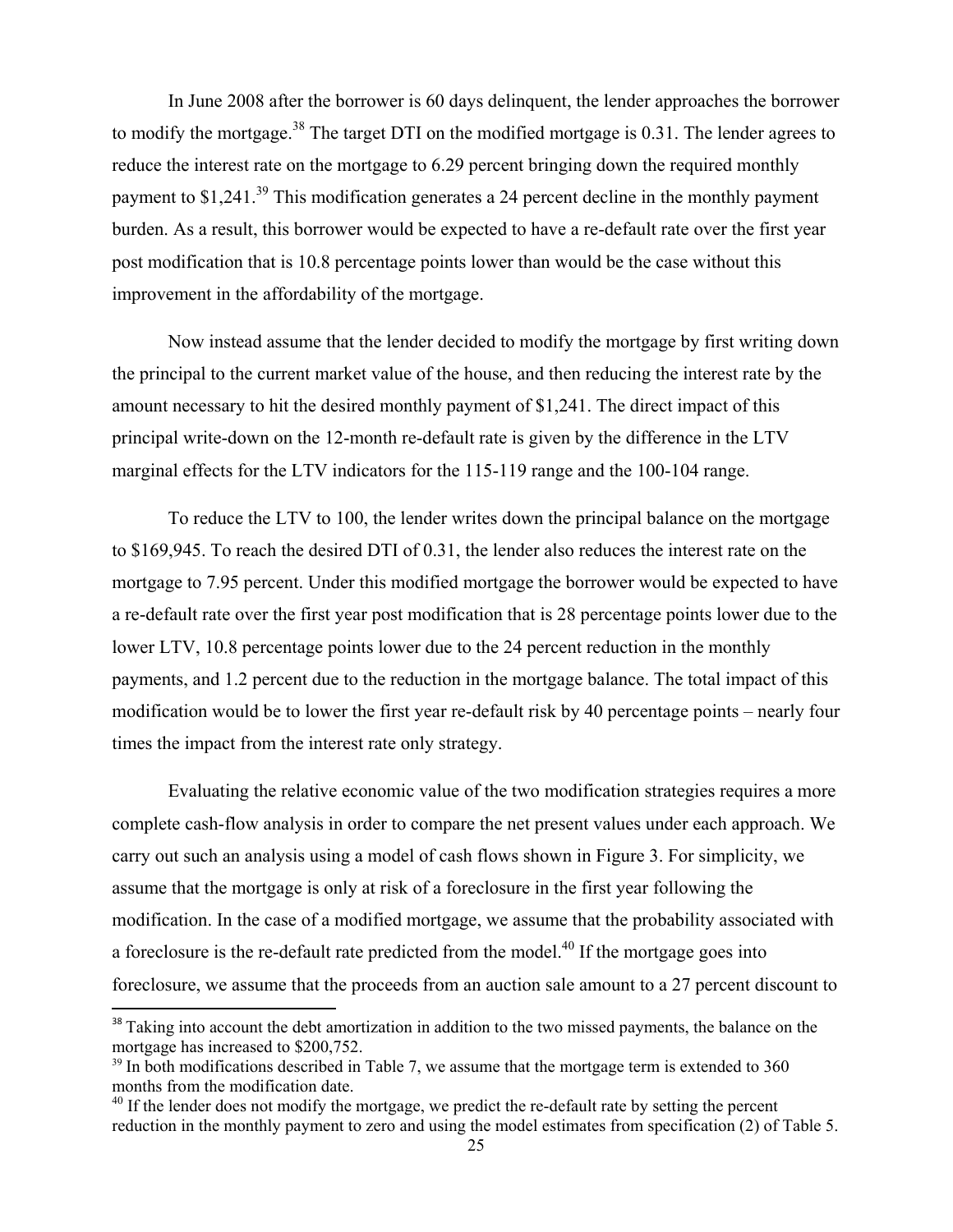the current market value of the house.<sup>41</sup> From the second year onwards, if the borrower moves we assume that the house is sold through a short-sale if the balance on the mortgage still exceeds the value of the house.<sup>42</sup> We assume that over the first ten years following the modification the borrower has a probability of moving that reflects whether the borrower is in negative equity and any financial incentive from a subsidized mortgage interest rate. If the borrower does not move over this ten year period, we assume that the borrower remains in the house and pays off the balance of the mortgage. We assume that nominal house prices remain unchanged for two years following the modification and then rise at a 3 percent nominal rate per year. Finally, we assume that each year that a borrower remains in negative equity results in an additional 2 percent depreciation of the house value. We discount the expected cash flows using the 3-month LIBOR rate.

The last line of Table 7 provides the estimated net present value calculations. We will call these "economic" NPV calculations to distinguish them from "accounting" NPV calculations that we will discuss below. The interest rate and term modification (Modification 1) produces an economic NPV that slightly exceeds that from no modification. The economic NPV estimate for Modification 1 indicates an expected loss at the modification date of 31 percent of the remaining balance of the mortgage. In contrast, if the targeted reduction in the monthly payment is achieved by writing down the principal to the current market value of the house and then reducing the interest rate on the mortgage (Modification 2), the economic NPV increases by 32 percent or by over \$44,000. In this case, the expected value of the mortgage relative to the pre-write down mortgage balance implies a loss of only 9 percent.

Holding fixed the post-modification monthly payment, whether an interest rate and term modification or a principal write-down modification generates a higher economic NPV depends on the relative difference in the re-default rates between the two modifications as well as the current LTV of the mortgage. We can examine this within the context of our example in Table 7 by fixing the re-default rate from the principal write-down modification and varying the relative increase in the re-default rate from an interest rate modification that generates the same monthly payment. The upper curve in Figure 4 shows the combination of differential re-default rates and current LTVs that generate the same economic NPV for the modified mortgage. As the degree of

 $41$  See Campbell et al (2009).

 $42$  In the case of the household moving and selling the house, we assume that the household remains current up to the short-sale which takes place in December.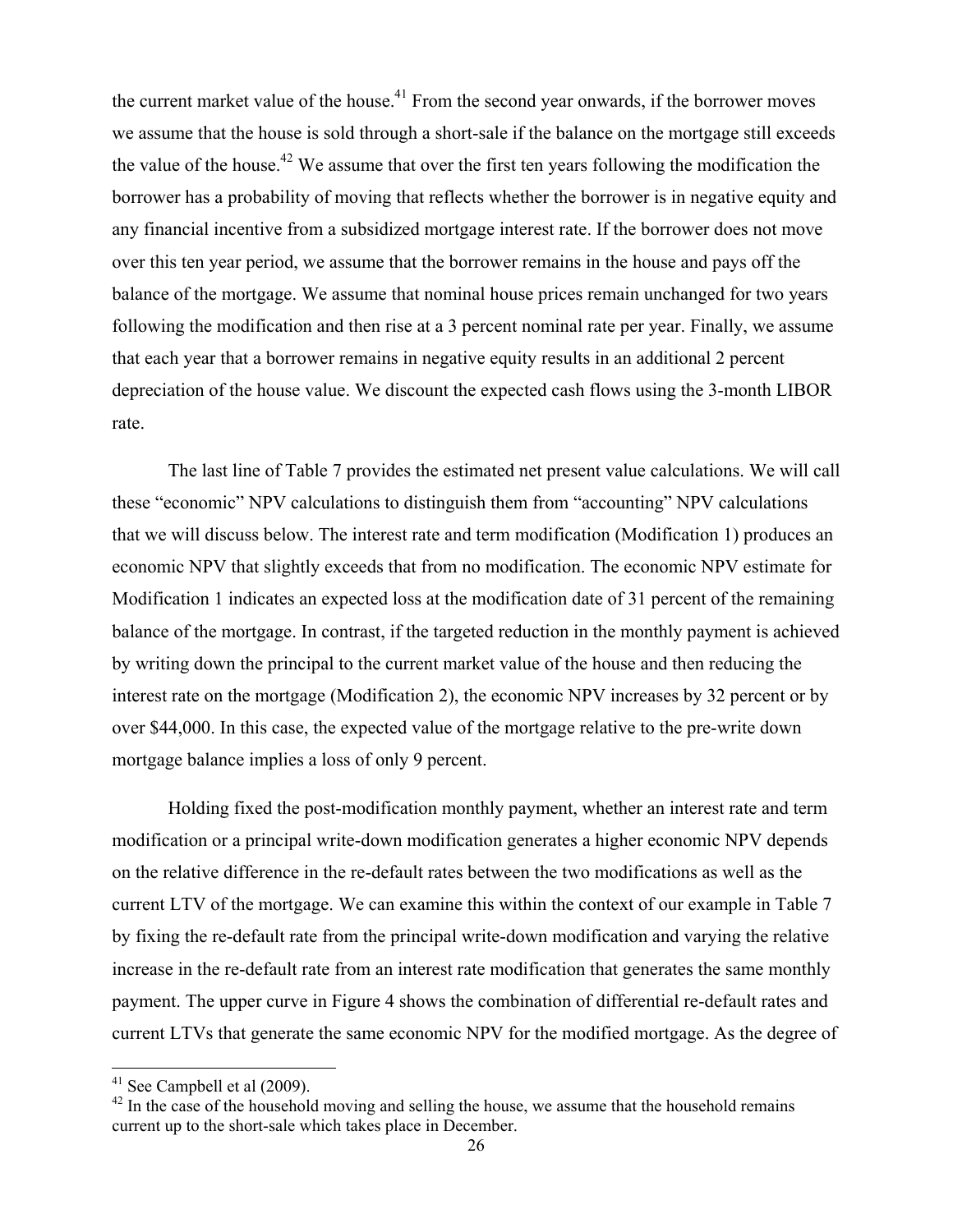negative equity – and thus the principal write-down required to restore borrower equity increases for a mortgage, the relative difference in re-default rates must be greater in order for the principal write-down modification strategy to produce the same economic NPV.

Whether a lender would prefer one modification strategy over another may depend not just on the relative economic NPV, but also on any differences in the accounting treatment for the modification and the impact this has on the lender's current net income.<sup>43</sup> If a lender modifies a mortgage, then the lender must treat the mortgage as a Troubled Debt Restructuring (TDR).<sup>44</sup> For an interest rate/term modification, accounting rules dictate that the lender would calculate the accounting NPV of the modified mortgage using the contract interest rate on the earlier mortgage as the discount factor.<sup>45</sup> The lender would then create a loan loss reserve equal to the current balance on the existing mortgage plus any arrears less the accounting NPV on the modified loan.<sup>46</sup> This loan loss reserve (or adjustment to the reserve) reduces the lender's current net income by an equal amount. However, if in the future economic conditions improve relative to what was expected, then the lender may reduce the loan loss reserve to reflect the improved accounting NPV for the mortgages in TDR. This situation would create a future gain to the lender's net income.

For a principal write-down modification, the lender would again calculate the accounting NPV on the modified loan using the contract interest rate as the discount factor. The amount of the principal write-down is treated as an immediate charge off, and a loan loss reserve is created equal to the difference between the written down balance and the accounting NPV on the modified mortgage. Both the amount of the charge off and the increase in the loan loss reserve reduce the lender's current net income by an equal amount. However, if economic conditions improve relative to what was expected, only the loan loss reserve can be adjusted – the chargeoff from the principal write-down cannot be revised.

<sup>&</sup>lt;sup>43</sup> For details, see Accounting Standards Codification (ASC) ASC 450-20 – Loan Impairments (FASB Statement No. 5) and ASC 310-40 Receivables (FASB Statements No. 15 and 114).

<sup>&</sup>lt;sup>44</sup> To be considered a TDR, the modification must be a concession that the lender would not otherwise make and which is due to the borrower's financial difficulties. The difference between the economic and accounting NPV reflects the choice of discount rate.

<sup>&</sup>lt;sup>45</sup> Recall that we used the lender's cost of funding (3-month LIBOR) and not the mortgage interest rate as the discount factor when we did the earlier NPV calculations.

<sup>&</sup>lt;sup>46</sup> If a loan loss reserve has already been established, then the lender would adjust the existing reserve to match this amount. There are also practical expedients which can be used by the lender in lieu of the accounting NPV calculation. These alternative measures of impairment are based on the loan's market value or the fair value of collateral if the loan is collateral dependent.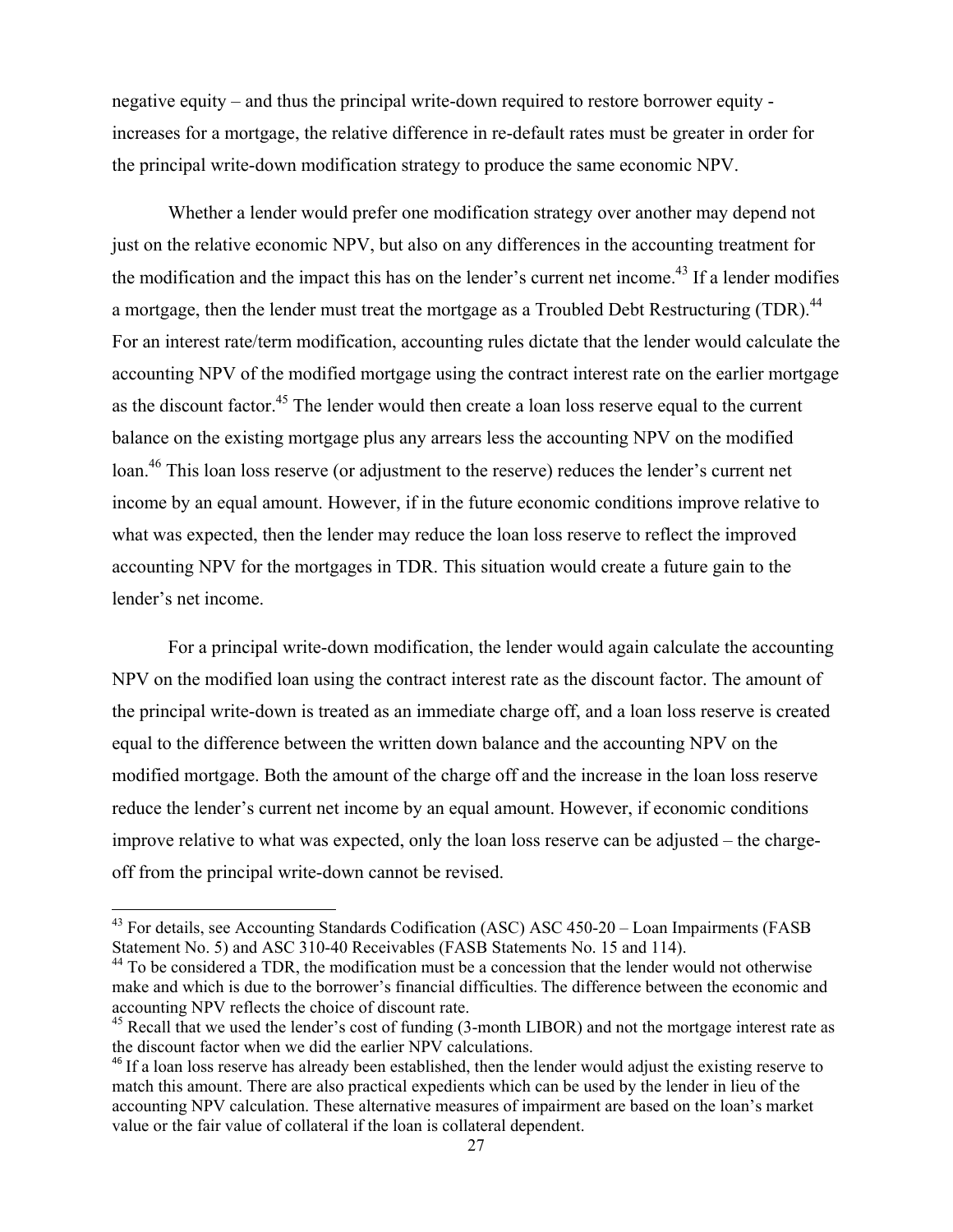The lower curve in Figure 4 shows the combinations of relative re-default differences between the two modification strategies and current LTVs on the mortgage that generate the same reduction to the lender's current net income. The two curves divide the graph into three regions. In the northwest region the principal write-down modification strategy dominates both in terms of producing the higher economic NPV and a lower reduction to current net income. In the southeast region the interest rate/term modification strategy dominates. For mortgages that exist in the region between the two curves, the lender faces a tradeoff between economic NPV and implications for net income when selecting which modification strategy to pursue.<sup>47</sup>

To illustrate, consider a mortgage with a current LTV of 125 and assume that the interest rate modification strategy has a higher re-default rate of 6 percentage points (point A in Figure 4). The interest rate modification produces a higher economic NPV by \$10,625. However, the initial write-down to income is \$1,854 higher for the interest rate modification. Finally, of the total income write-down of \$90,512 associated with the principal reduction modification, \$39,609 (43.8% of the total) represents a charge-off that cannot be reversed. The relative size of the economic gain as compared to the current income write-down in conjunction with the added option value is likely to make lenders prefer the interest rate modification. However, consider keeping the LTV at 125 but moving from point A up to point B. At point B, the economic NPV is the same between the two modification strategies. The interest rate modification strategy requires a higher initial overall reduction in current income of \$5,800, while the principal reduction modification strategy requires a charge-off of \$39,600. Here it is much less clear that a lender would be willing to incur the larger initial income write-down in return for the option value of reducing the loan loss reserve in the future by some fraction of the charge-off.

#### *Mortgage modifications and household mobility*

Another distinction between modifications that reduce the monthly payment by cutting the interest rate as compared to reducing the principal is the likely impact on household mobility. Ferreira *et al* (2010) using over two decades of data from the *American Housing Survey* estimate that each \$1,000 in subsidized interest to a borrower reduces the two-year mobility rate by 1.2

<sup>&</sup>lt;sup>47</sup> Other considerations are that loan loss reserves (subject to a limit) count towards the lender's Tier II capital. If a lender reports a loss in a period where principal write-downs are creating charge-offs, then the lender receives deferred tax credits.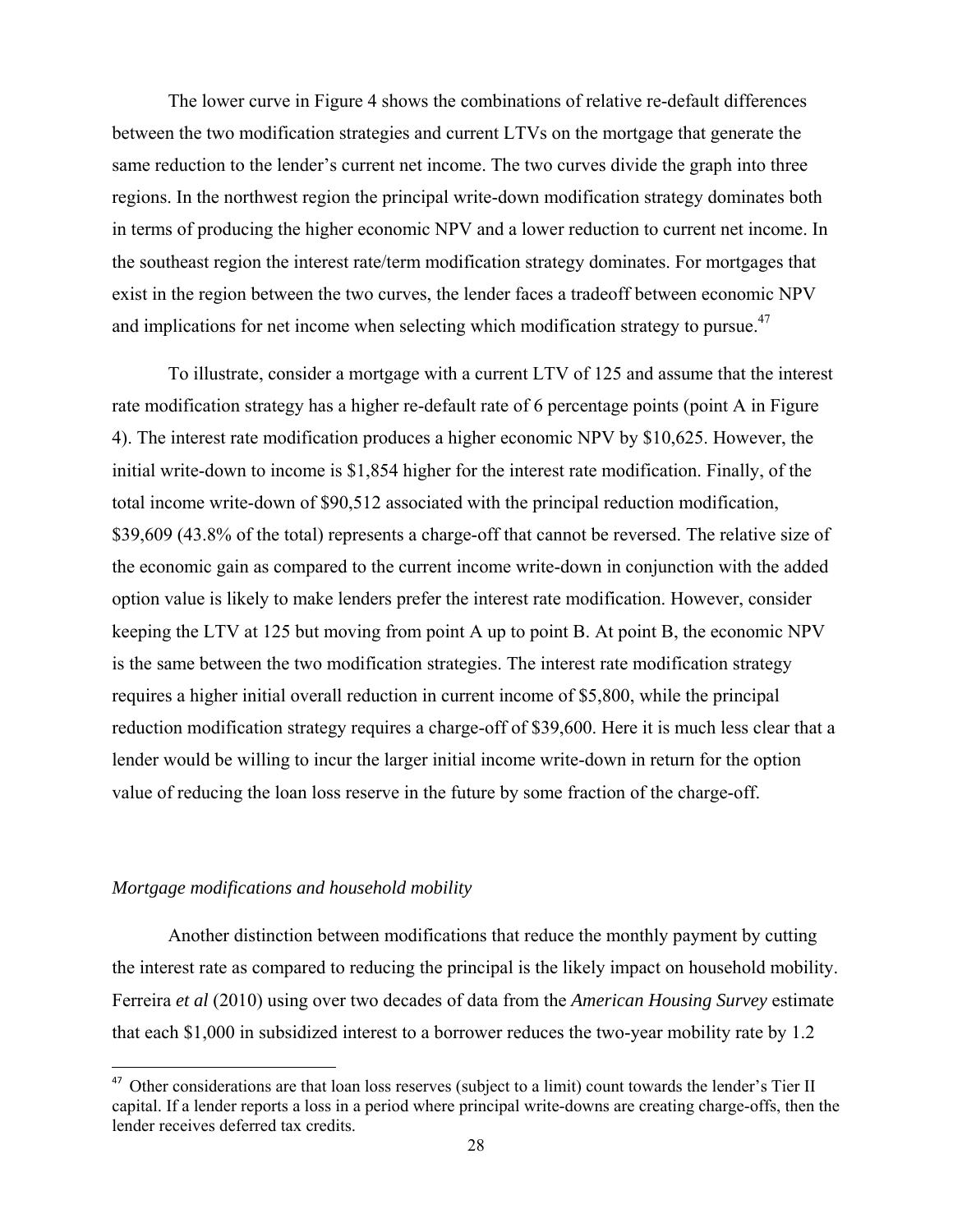percentage points.48 In addition, they find that negative equity lowers a borrower's 2-year mobility rate by 4 percentage points. They report an average 2-year mobility rate for homeowners of 11 percent over their sample period.

These results indicate that the design of modification programs can have an impact on household mobility. Modifying the interest rate to a below market rate creates an in-place subsidy to the borrower leading to a "lock-in" effect. That is, the borrowers receive the subsidy only if they do not move. Take the example in Table 7. A borrower who receives the interest rate modification in this example (Modification 1) receives an annual interest rate subsidy of approximately \$5,600.49 The results in Ferreira *et al* (2010) imply that this will lead to on average a reduction in the household 2-year mobility rate of over 6.8 percentage points. In addition, the borrower remains in negative equity which further reduces the 2-year mobility rate by 4 percentage points bringing the total mobility reduction to 10.8 percentage points. In effect, borrowers participating in this type of modification program will be "locked into" their current residences during the duration of the program. In contrast, a borrower receiving the balance and rate modification in this example (Modification 2) is restored to positive equity and receives an annual interest rate subsidy of only around \$1,900. This modification program would lower the 2-year household mobility rate by 2.3 percentage points. These differing mobility rate effects can in aggregate impact the extent of frictional unemployment rates in local labor markets.

### *Conclusion*

As subsidized mortgage modifications become an increasingly prominent feature of national housing policy, it is important for policy makers to understand how to leverage these expenditures to produce the maximal reduction in foreclosures. In our study of subprime mortgages, we found that pre-HAMP mortgage modifications were focused on mortgages that looked especially risky. These mortgages had lower borrower credit scores, higher origination

<sup>&</sup>lt;sup>48</sup> The source of interest rate subsidy in their analysis was from a borrower having a fixed-rate mortgage in an environment of rising mortgage interest rates.

 $49$  We assume that the market interest rate for the borrower at the modification date is 9.07% which is the average 30-year FRM interest rate in June 2008 of 6.32% plus a spread of 2.75%. This spread which we assume is fixed over time is the calculated as the difference between the average 30-year FRM interest rate in the month the mortgage was originated and the interest rate on the original mortgage.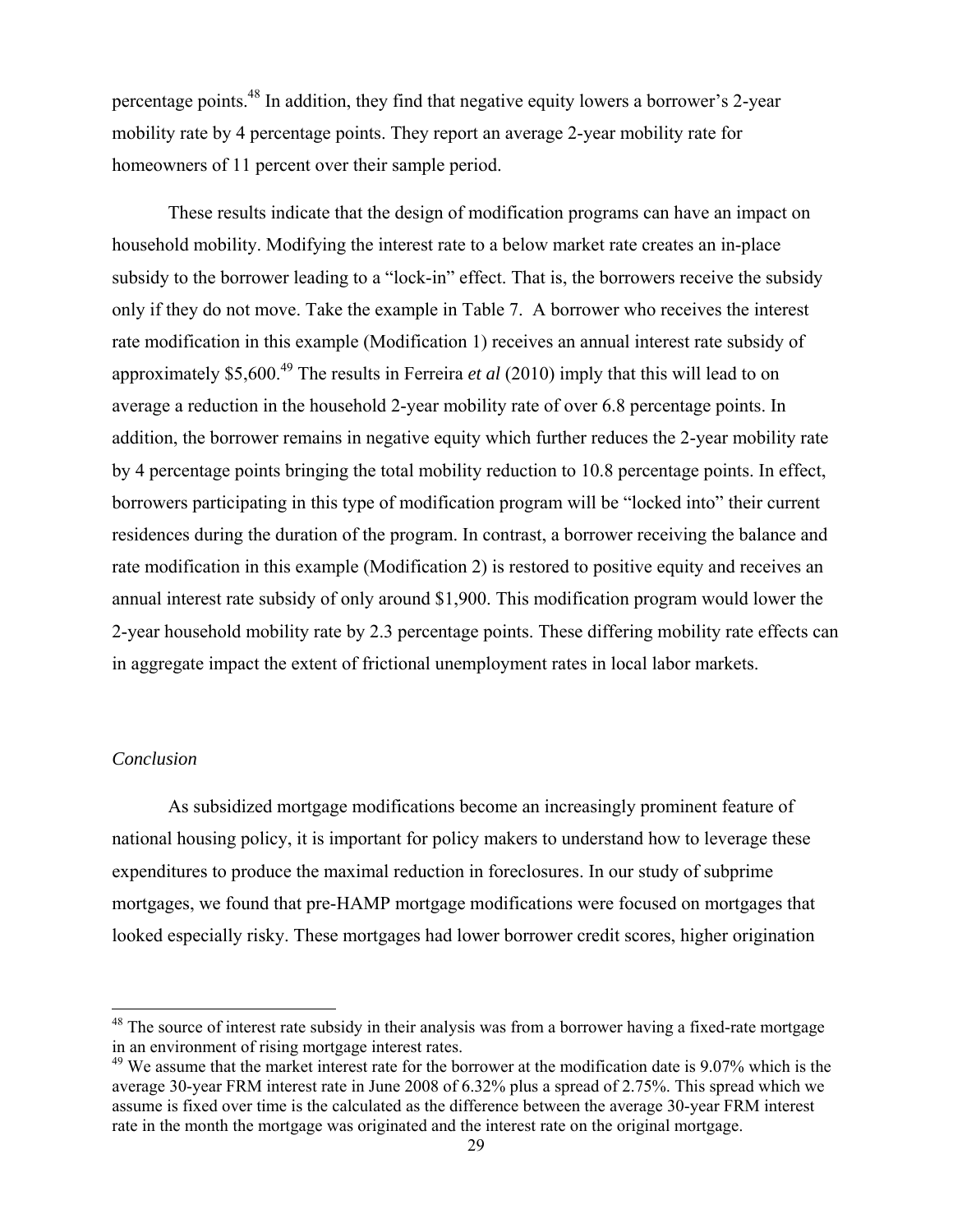LTVs and borrower DTIs, and were much more likely to be adjustable rate mortgages than those mortgages that did not receive a second chance.

 Our analysis of those modifications in which payments were meaningfully reduced indicates that re-default rates – around 56% in the first year – are distressingly high. Yet the magnitude and form of modifications make a difference. Mortgages that receive larger payment reductions are significantly less likely to re-default, as are those that are modified in such a way as to restore the borrower's equity position. Of course, these kinds of modifications are not mutually exclusive, since reductions in mortgage balances offer both increased equity and reduced payments.

Our findings have potentially important implications for the design of modification programs going forward. The Administration's HAMP program is focused on increasing borrowers' ability to make their monthly payments, as measured by the DTI. Under HAMP, reductions in payments are primarily achieved by subsidizing lenders to reduce interest rates and extend mortgage term. While such interventions can reduce re-default rates, an alternative scheme would achieve the desired DTI by first writing down principal to the current market value of the property and then reducing the interest rate as necessary. We estimate that restoring the borrower's incentive to pay in this way nearly quadruples the reduction in re-default rates achieved by payment reductions through interest rate modifications and term extensions alone.

A question that we do not answer here is what determines which mortgages get a modification. While we can tell that borrowers (and mortgages) that receive a modification are different from those that do not, we do not model how a mortgage gets into our "modified" sample. If, as Adelino *et al* (2009) argue, servicers target their modifications to borrowers whom they expect to default without help, and avoid those who are likely to re-default, then our sample may not be reflective of the performance of modifications that are offered to borrowers regardless of their prospects. Such blanket modifications, which HAMP is intended to offer, could perform better or worse than our sample. Examining the servicer's decision to modify would help shed light on this important issue.

Since our data are limited to subprime mortgages, it is also of interest to examine whether our findings would hold for other segments of the mortgage market. In recent months, delinquencies on prime mortgages have risen sharply, and since these are a large share of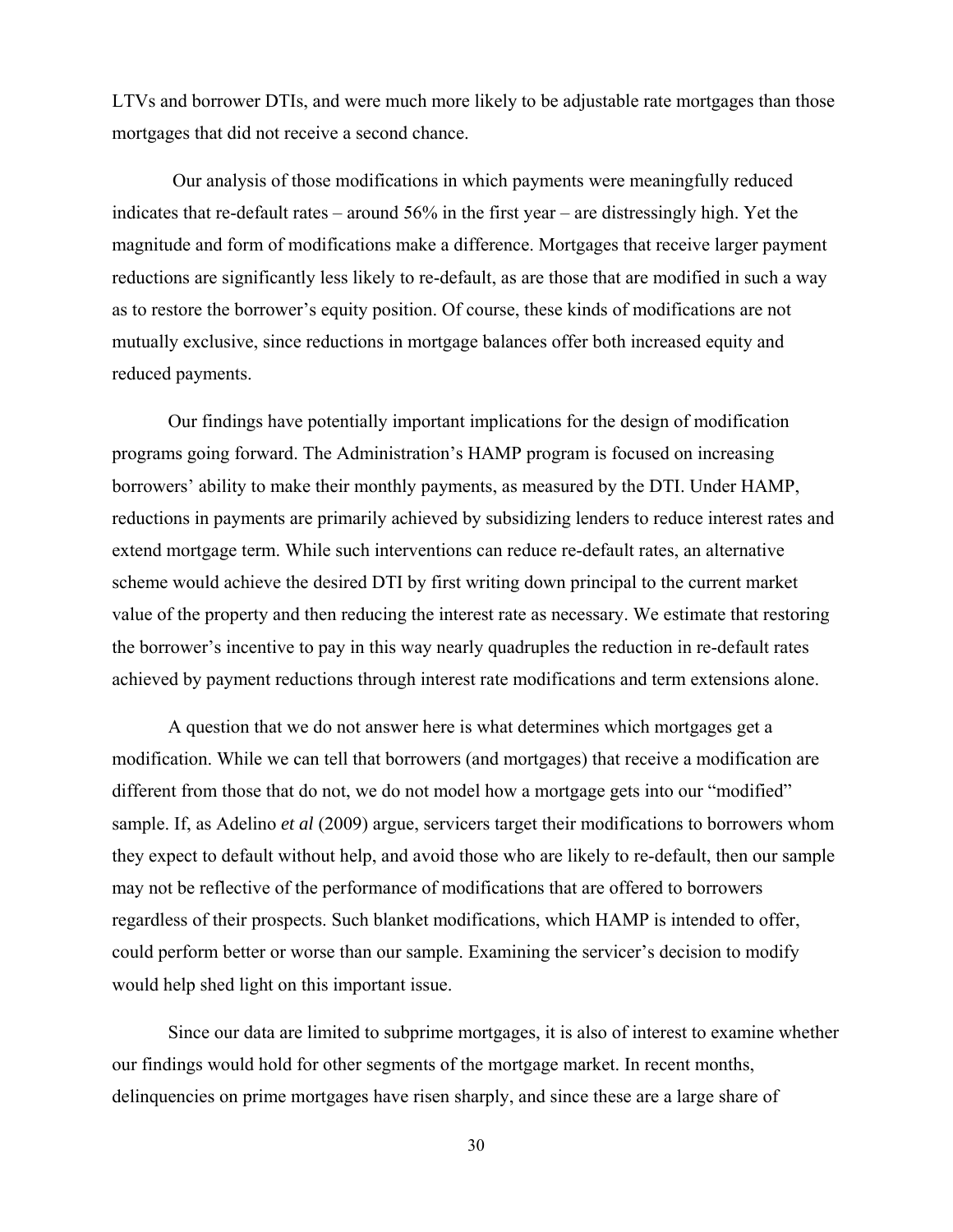outstanding mortgage debt, it is important to understand how modifications of these mortgages affect re-defaults, and whether the offer of a second chance will pay dividends to society.

While our exercise is thus limited, our results confirm the finding from previous research that borrower equity is a critical determinant of loan performance, and strongly suggest that loan modification programs will likely be more effective in limiting foreclosures and avoiding "lockin" if they are attentive to borrower incentives to pay.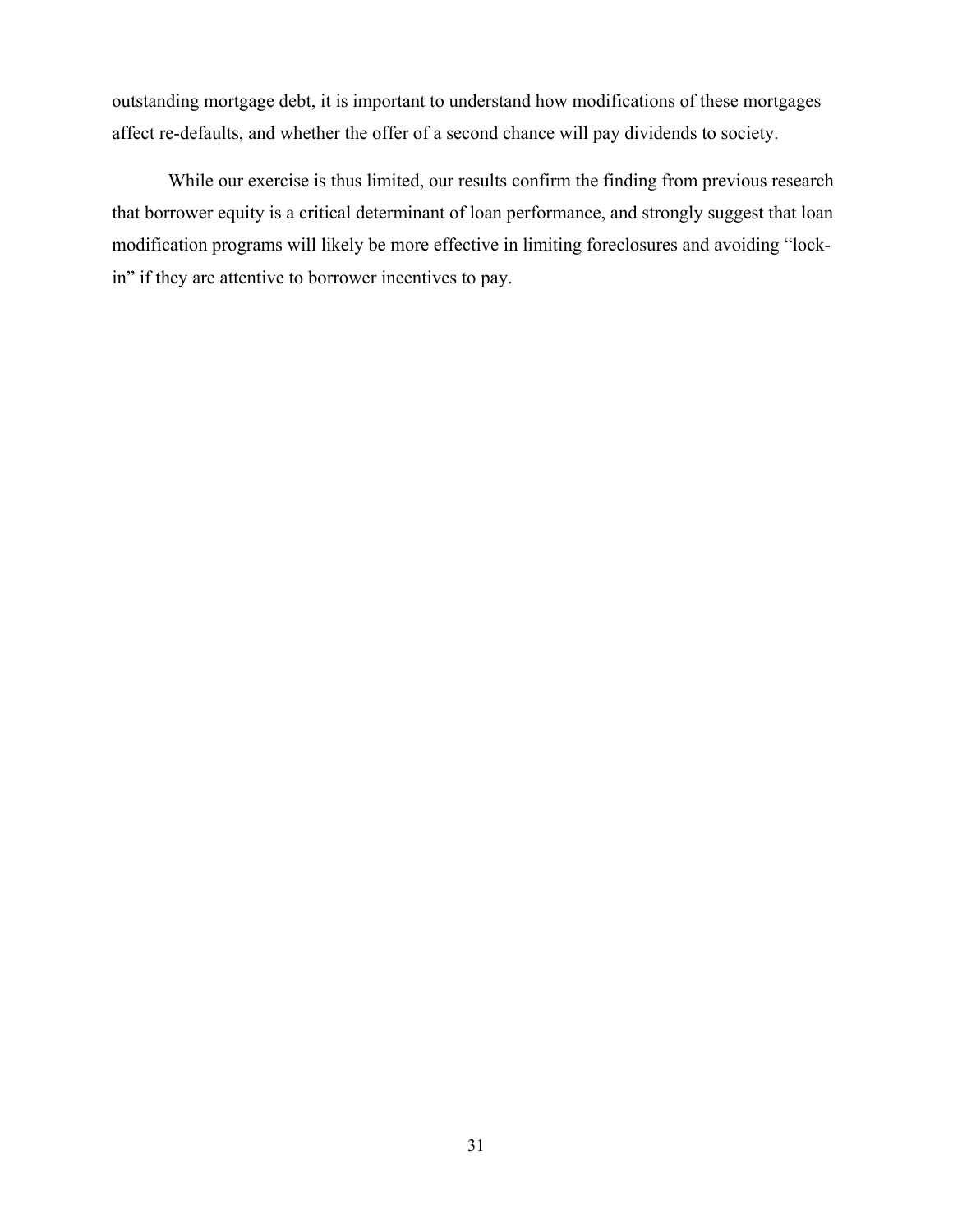## **References**

- Adelino, Manuel, Kirstopher S. Gerardi, and Paul Willen. "Why Don't Lenders Renegotiate More Home Mortgages? Redefault, Self-cure, and Securitization." Working Paper 2009-17. Federal Reserve Bank of Atlanta, August, 2009.
- An, Xudong, Raphael W. Bostic, Deng Yongheng, and Stuart A. Gabriel. "GSE Loan Purchases, the FHA, and Housing Outcomes in Targeted, Low-Income Neighborhoods." In *Brookings-Wharton Papers on Urban Affairs*, edited by Gary Burtless and Janet Rothenberg Pack, 205- 240. Washington DC, Brookings Institution Press, 2007.
- Ashcraft, Adam and Til Schuermann. "Understanding the Securitization of Subprime Mortgage Credit," Federal Reserve Bank of New York *Staff Report* 318, March 2008.
- Campbell, John Y., Stefano Giglio and Parag Pathak. "Forced Sales and House Prices." Working Paper, Harvard University, December 2009.
- Cordell, Larry, Karen Dynan, Andreas Lehnart, Nellie Liang, and Eileen Mauskopf. "The Incentives of Mortgage Servicers: Myths & Realities." Working Paper 2008-46. Federal Reserve, 2008.
- Demyanyk, Yuliya, and Otto Van Hemert. "Understanding the Subprime Mortgage Crisis." Working Paper. New York University, Stern School of Business, February, 2008.
- Fannie Mae Foundation, "The Fannie Mae National Housing Survey," August 2010.
- Ferreira, Fernando, Joseph Gyourko and Joseph Tracy. "Housing Busts and Household Mobility." *Journal of Urban Economics* 68, no 1 (2010): 34-45.
- Financial Accounting Standards Board, "Statement of Financial Accounting Standards No. 5: Accounting for Contingencies." March 1975.
- Financial Accounting Standards Board, "Statement of Financial Accounting Standards No. 15: Accounting by Debtors and Creditors for Troubled Debt Restructurings." June 1977.
- Financial Accounting Standards Board, "Statement of Financial Accounting Standards No. 114: Accounting by Creditors for Impairment of a Loan, an amendment of FASB Statement No. 5 and 15.", May 1993.
- Foote, Christopher L., Kristopher Gerardi, and Paul S. Willen. "Negative Equity and Foreclosure: Theory and Evidence." *Journal of Urban Economics* 64, no. 2 (2008): 234-245.
- Guiso, Luigi, Paola Sapienza and Luigi Zingales. "Moral and Social Constraints to Strategic Default on Mortgages." Working Paper, July 2009.
- Keys, Benjamin, Tanmoy Mukherjee, Amit Seru, and Vikrant Vig. "Did Securitization Lead to Lax Screening? Evidence From Subprime Loans 2001-2006." *EFA 2008 Athens Meetings Paper.* Available at SSRN: http://ssrn.com/abstract=1093137 (2008)
- Gerardi, Kristopher, Adam Hale Shapiro, and Paul S. Willen. "Subprime Outcomes: Risky Mortgages, Homeownership Experiences, and Foreclosures." Working Paper 07-15. Federal Reserve Bank of Boston, 2007.
- Ghent, Andra C. and Marianna Kudlyak. "Recourse and Residential Mortgage Default: Theory and Evidence from U.S. States." Working Paper No. 09-10, Federal Reserve Bank of Richmond, July 2009.
- Haughwout, Andrew, Richard Peach, and Joseph Tracy. "Juvenile Delinquent Mortgages: Bad Credit or Bad Economy." *Journal of Urban Economics* 64, no. 2 (2008): 246-257.
- Kalbfleisch, Jack D., and Ross L. Prentice. *The Statistical Analysis of Failure Time Data*. Wiley, 2002.
- Meyer, Bruce D. "Unemployment Insurance and Unemployment Spells." *Econometrica* 58 (July 1990): 757-782.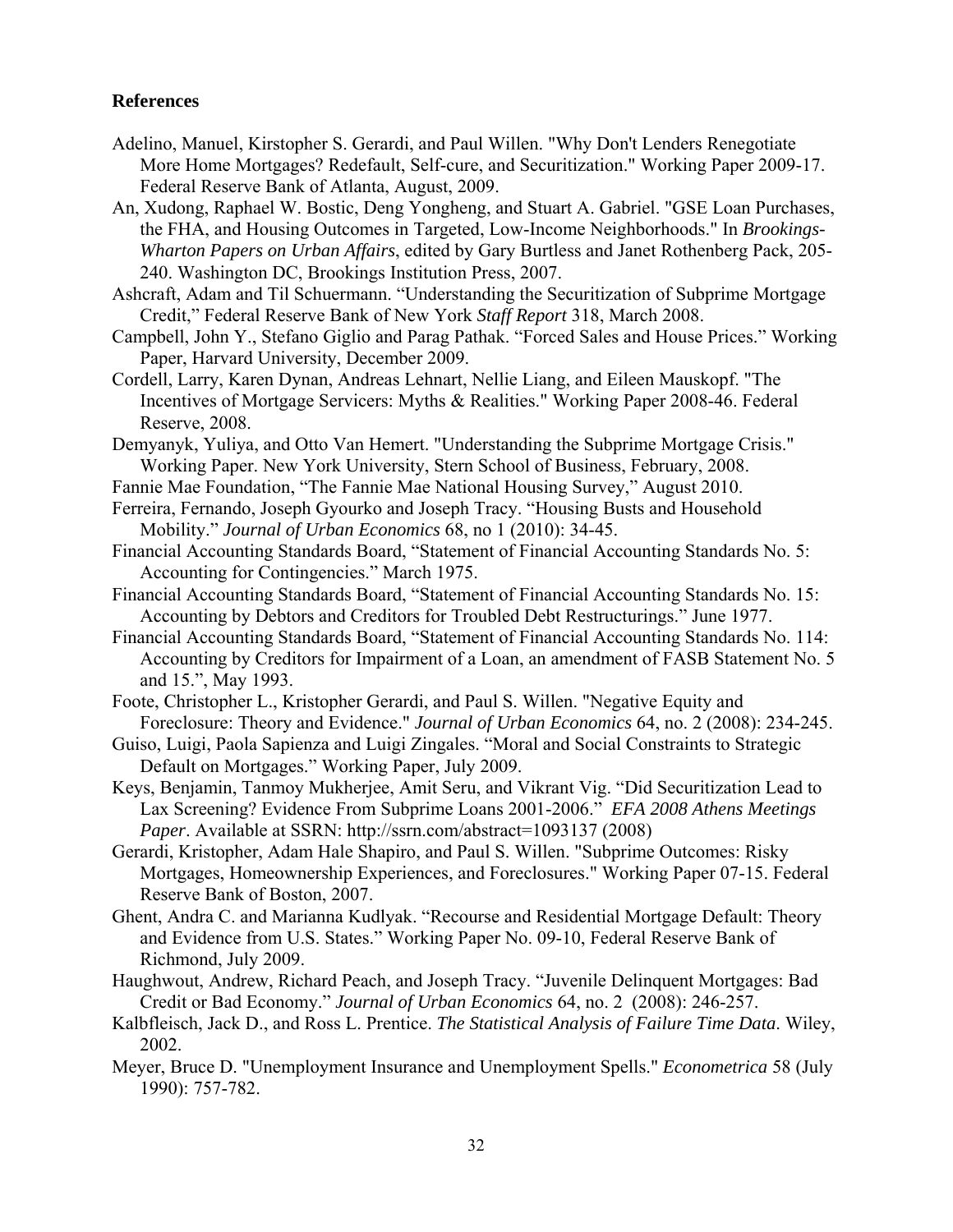Pennington-Cross, Anthony, and Giang Ho. "The Termination of Subprime Hybrid and Fixed Rate Mortgages." Working Paper 2006-042A, Federal Reserve Bank of St. Louis, July 2006.

- Piskorski, Tomasz, Amit Seru, and Vikrant Vig. "Securitization and Distressed Loan Renegotiation: Evidence From the Subprime Mortgage Crisis." Research Paper No. 09-02. Chicago Booth School of Business, August, 2009.
- Quercia, Roberto G., Lei Ding, and Janneke Ratchitte. "Loan Modifications and Redefault Risk: An Examination of Short-term Impact." Working Paper. The University of North Carolina at Chapel Hill, Center for Community Capital, March, 2009.
- Schuetz, Jenny, Vicki Been and Ingrid Ellen. "Neighborhood Effects of Concentrated Mortgage Foreclosures," *Journal of Housing Economics* 17, no. 4 (2008): 306-319.
- Vandell, Kerry D. "How Ruthless Is Mortgage Default? A Review and Synthesis of the Evidence." *Journal of Housing Research* 6, no. 2 (1995): 245-264.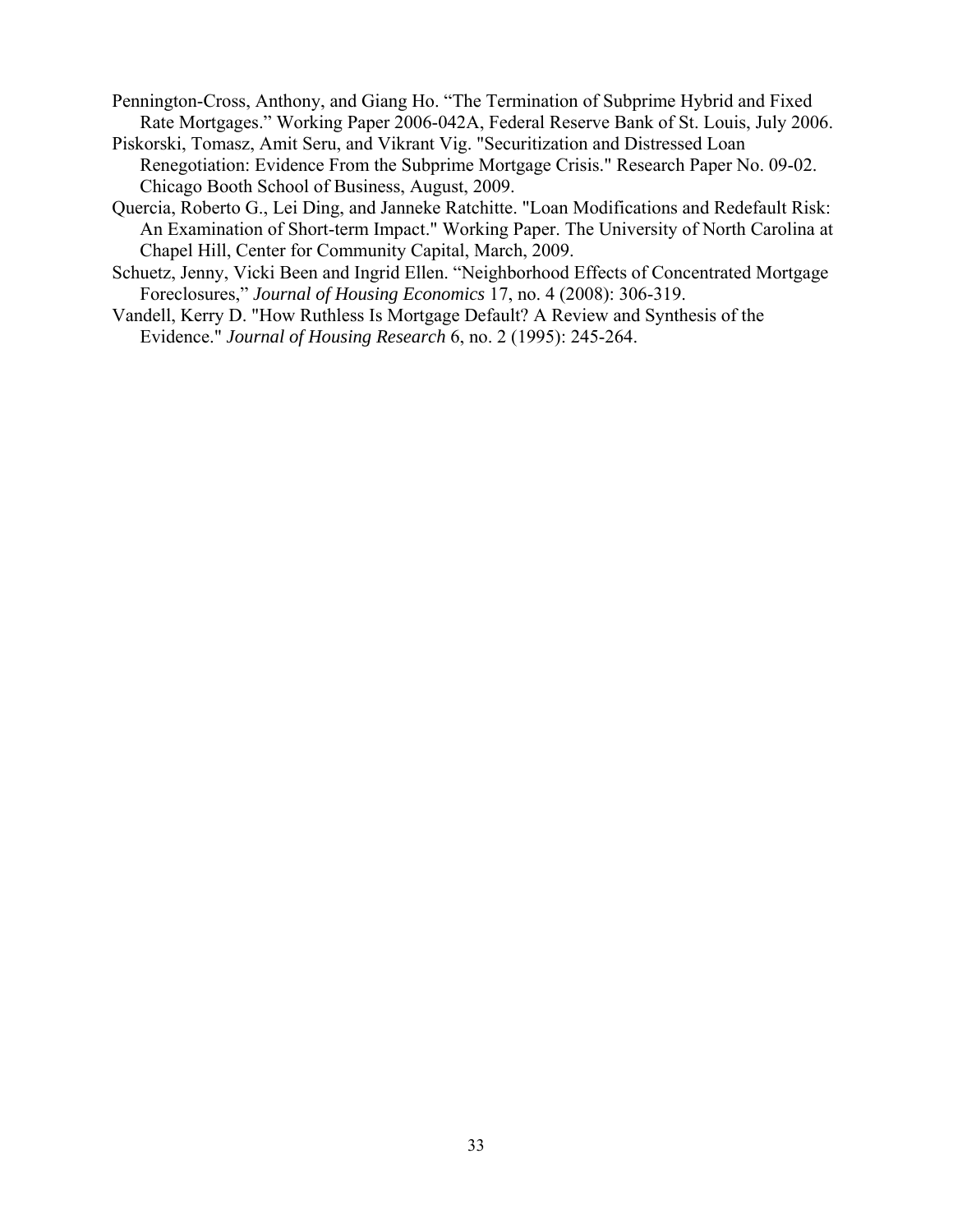|                         |               | Modified    |                |  |
|-------------------------|---------------|-------------|----------------|--|
|                         |               |             | Estimation     |  |
| Variables               | Not Modified* | Full Sample | Sample         |  |
| Count                   | 118,355       | 330,724     | 53,618         |  |
| <b>FICO</b>             | 658           | 617         | 597            |  |
| Loan-to-value           | 85            | 88          | 83             |  |
| Debt-to-income          | 39            | 41          | 31             |  |
| Documentation $(\%):$   |               |             |                |  |
| <b>Full Doc</b>         | 50            | 59          | 66             |  |
| Low doc                 | 48            | 39          | 34             |  |
| Loan Purpose (%):       |               |             |                |  |
| Purchase                | 48            | 45          | 41             |  |
| Property Type $(\% )$ : |               |             |                |  |
| Single family residence | 71            | 77          | 80             |  |
| <b>CONDO</b>            | 8             | 5           | 4              |  |
| Two-to-four unit        | 6             | 5           | $\overline{4}$ |  |
| <b>PUD</b>              | 14            | 12          | 10             |  |
| Loan Type $(\%):$       |               |             |                |  |
| Fixed rate mortgage     | 32            | 18          | 11             |  |

Table 1: Origination characteristics of loans by modification status

*\**From a 1% sample of mortgages originated during 2004-2007. There were 2,697 modified loans and 118,355 non-modified loans in this sample.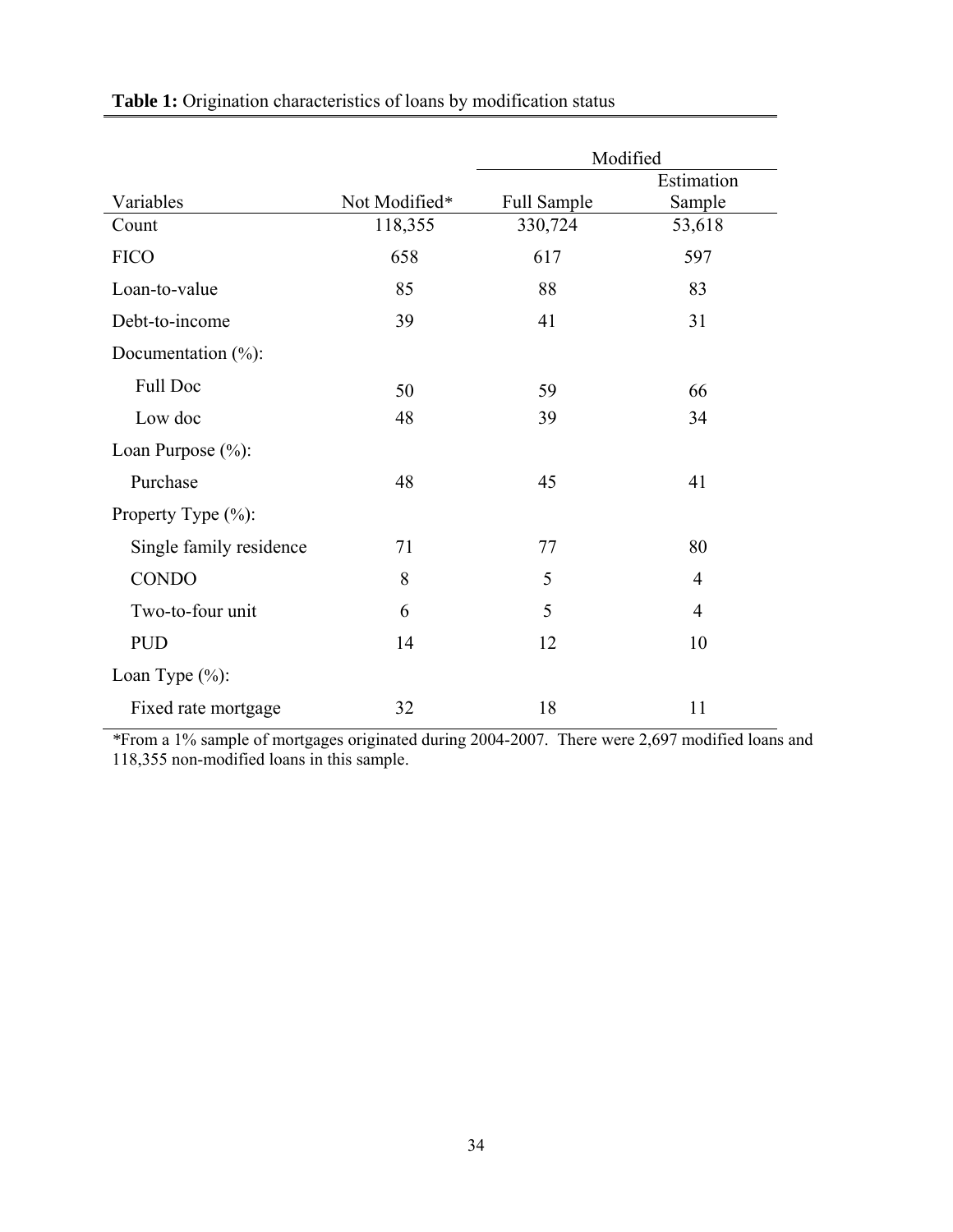| Year of Origination | Percent      |  |
|---------------------|--------------|--|
| 2000                | $\mathbf{0}$ |  |
| 2001                | 1            |  |
| 2002                | 1            |  |
| 2003                | 3            |  |
| 2004                | 9            |  |
| 2005                | 34           |  |
| 2006                | 44           |  |
| 2007                | 8            |  |
|                     |              |  |

Table 2: Distribution of modified loans by vintage

*Note*: Based on full sample of modified mortgages.

| Variable              | Percent  |  |
|-----------------------|----------|--|
| Current               | 26       |  |
| 30 days delinquent    | 10       |  |
| 60 days delinquent    | 10       |  |
| $90+$ days delinquent | 39       |  |
| Foreclosure           | 14       |  |
| Real estate Owned     | $\theta$ |  |
| <b>Status Unknown</b> | $\theta$ |  |

# **Table 3**: Distribution of modified loans by pre-modification status

*Note*: Based on full sample of modified mortgages.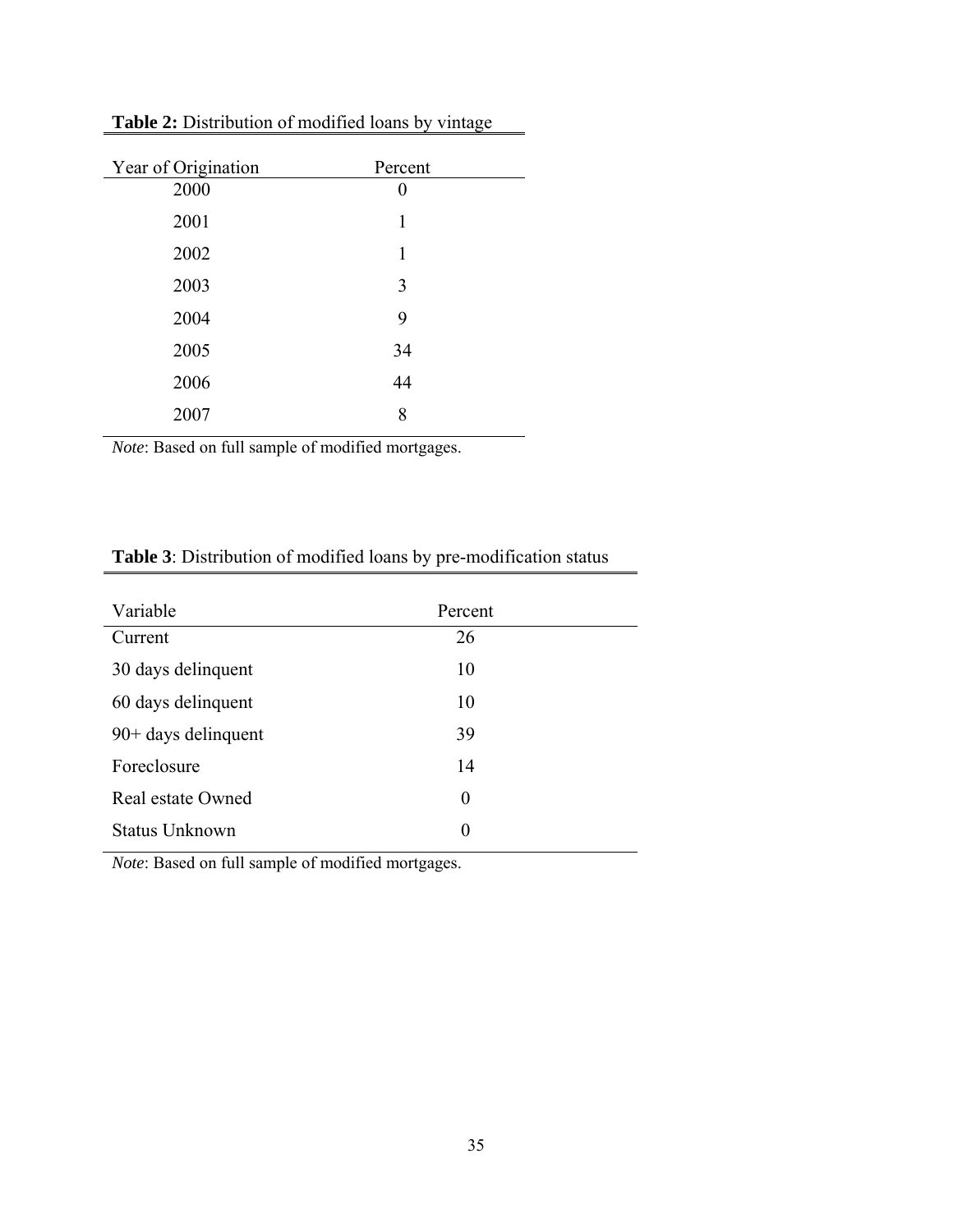# **Table 4:** Nature of Modifications

|                                    | (a) All modifications (330,724 observations) |           |          |  |
|------------------------------------|----------------------------------------------|-----------|----------|--|
| Variable                           | Reduction                                    | No Change | Increase |  |
| Monthly payment                    | 64.9                                         | 15.9      | 19.2     |  |
| Balance                            | 30.6                                         | 5.0       | 64.4     |  |
| Excluding small balance reductions | 5.5                                          | 30.1      | 64.4     |  |
| Interest rate                      | 704                                          | 27.5      | 21       |  |

(b) Estimation Sample (53,618 observations)

| Reduction | No Change | Increase |
|-----------|-----------|----------|
| 100       | $\theta$  | $\theta$ |
| 9.2       | 0.4       | 90.4     |
| 6.8       | 2.8       | 90.4     |
| 96.7      | 3.1       | 0.2      |
|           |           |          |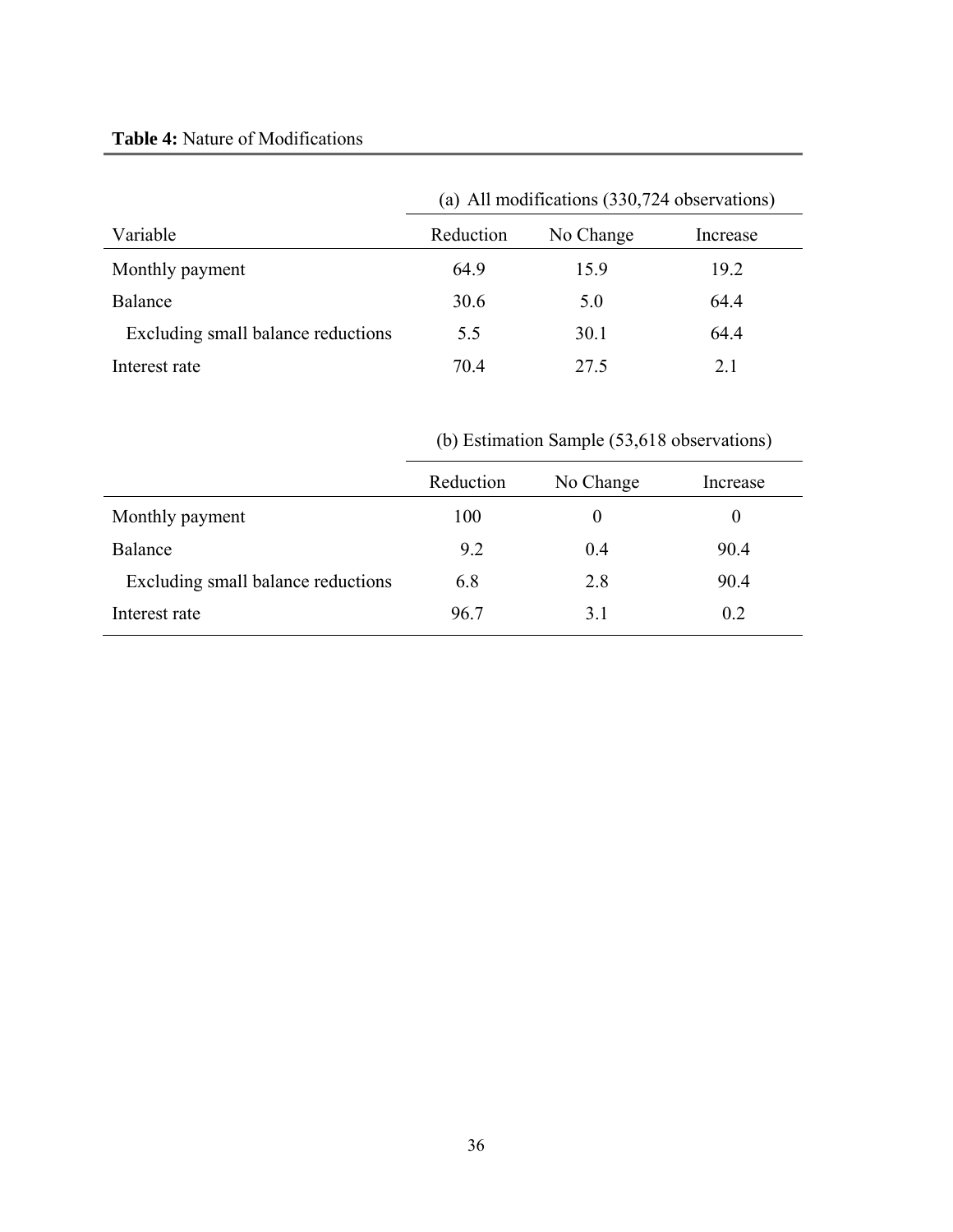|                                                     | Overall                | Non-distressed     |
|-----------------------------------------------------|------------------------|--------------------|
| Variable                                            | (1)                    | (2)                |
| Reduction in monthly payment (10%)                  | $-0.132$ <sup>**</sup> | $-0.130**$         |
|                                                     | (0.006)                | (0.006)            |
| Local unemployment rate lagged 6-months less        | $0.024***$             | $0.052***$         |
| average local rate                                  | (0.007)                | (0.007)            |
| Current LTV:                                        | 0.018                  | 0.014              |
| $90 - 94$                                           | (0.031)                | (0.026)            |
| $95 - 100$                                          | 0.016                  | $0.067**$          |
|                                                     | (0.032)                | (0.026)            |
| $100 - 104$                                         | $0.072***$             | $0.135***$         |
|                                                     | (0.028)                | (0.022)            |
| $105 - 109$                                         | $0.192**$              | $0.396**$          |
|                                                     | (0.032)                | (0.031)            |
| $110 - 114$                                         | $0.191***$             | $0.714***$         |
|                                                     | (0.037)                | (0.048)            |
| $115 - 119$                                         | $0.195***$             | $1.036***$         |
|                                                     | (0.040)                | (0.075)            |
| $120+$                                              | $0.323***$             | $1.062***$         |
|                                                     | (0.024)                | (0.110)            |
| House price index relative to 2000 average $(10\%)$ | $-0.007**$             | $0.017***$         |
|                                                     | (0.003)                | (0.004)            |
| Balance at modification (\$10,000)                  | $0.012***$             | $0.011^{\ast\ast}$ |
|                                                     | (0.001)                | (0.001)            |
| Duration to $\text{REO}^1$ – (1 month)              | $0.020**$              | $0.018^{**}$       |
|                                                     | (0.008)                | (0.008)            |
| Distressed sales per 10,000 households (5 sales)    | 0.007                  | $0.067**$          |
|                                                     | (0.008)                | (0.007)            |
| Recourse state                                      | $-0.040$ **            | $-0.053$ **        |
|                                                     | (0.020)                | (0.020)            |
| FICO at origination:                                | $0.070**$              | $0.107***$         |
| < 560                                               | (0.022)                | (0.023)            |
| $560 - 589$                                         | $0.069**$              | $0.091***$         |
|                                                     | (0.022)                | (0.022)            |
| $590 - 619$                                         | 0.021                  | 0.030              |
|                                                     | (0.021)                | (0.021)            |
| Missing                                             | $0.359***$             | $0.408***$         |
|                                                     | (0.111)                | (0.111)            |
| Months current in year prior to modification        | $-0.051$ **            | $-0.043**$         |
|                                                     | (0.003)                | (0.003)            |
| Full documentation at origination                   | $-0.167**$             | $-0.170$ **        |
|                                                     | (0.016)                | (0.016)            |
| Age of mortgage (6 months)                          | $-0.081$ **            | $-0.090**$         |
|                                                     | (0.004)                | (0.004)            |

**Table 5.** Proportional hazard estimates of re-default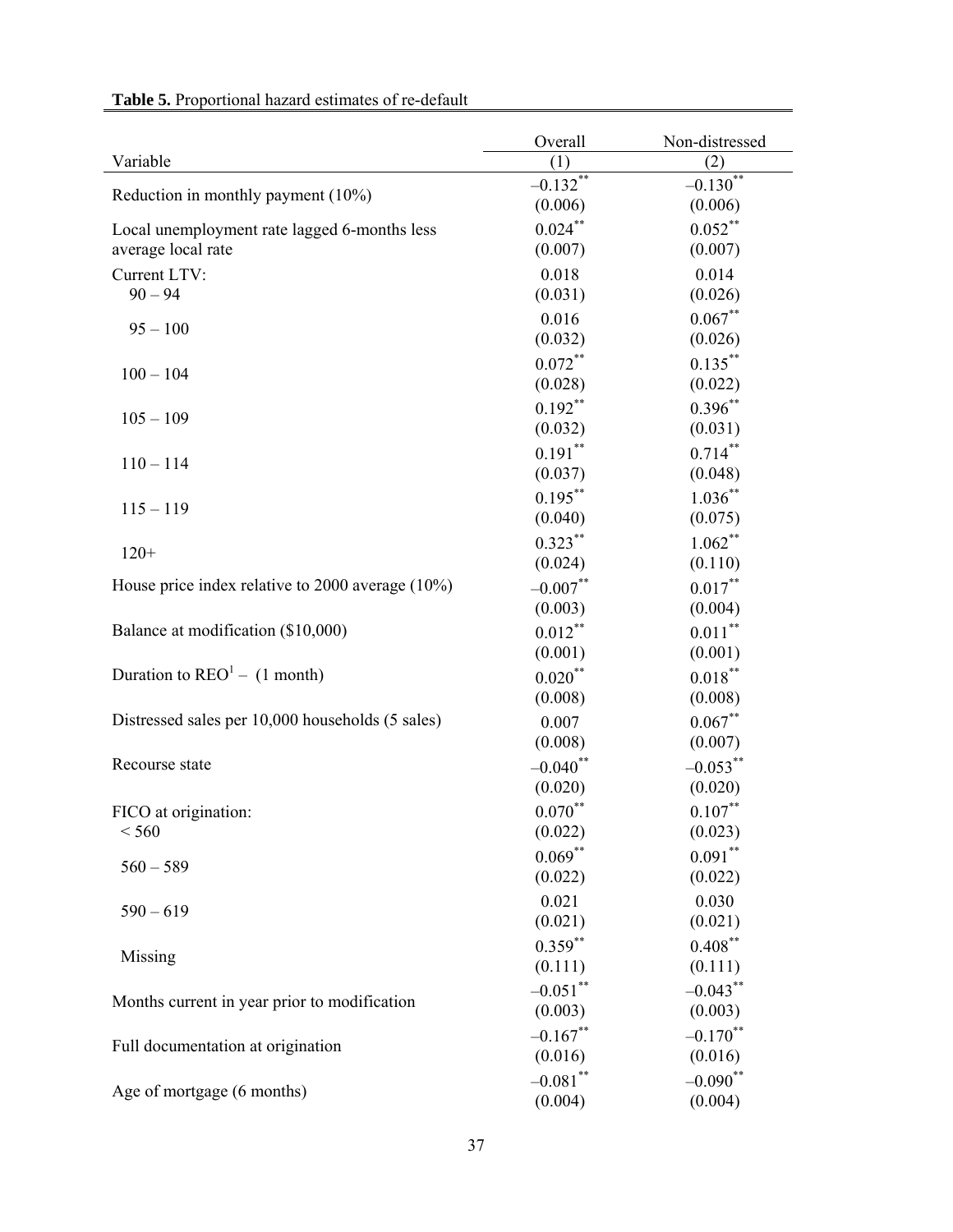| Log likelihood | $-42,429.0$ | $-42,274.3$ |
|----------------|-------------|-------------|
|----------------|-------------|-------------|

*Notes*: Subprime mortgage modifications from LoanPerformance data. Hazard coefficients with standard errors given in parentheses. The baseline hazard is estimated using a step-function with steps at each month. Total at risk months 226,891. Fixed rate mortgage indicator as well as four property type indicators included. Reference property is a single family residence with an adjustable mortgage with current LTV below 90 and an origination FICO score of 620 or higher. \*\*significant at the 5 percent level, \*significant at the 10 percent level

<sup>1</sup> Measured as the  $5<sup>th</sup>$  percentile of the state distribution of delay durations where the duration is measures as the number of months between the initial delinquency and REO for an unbroken string of delinquencies.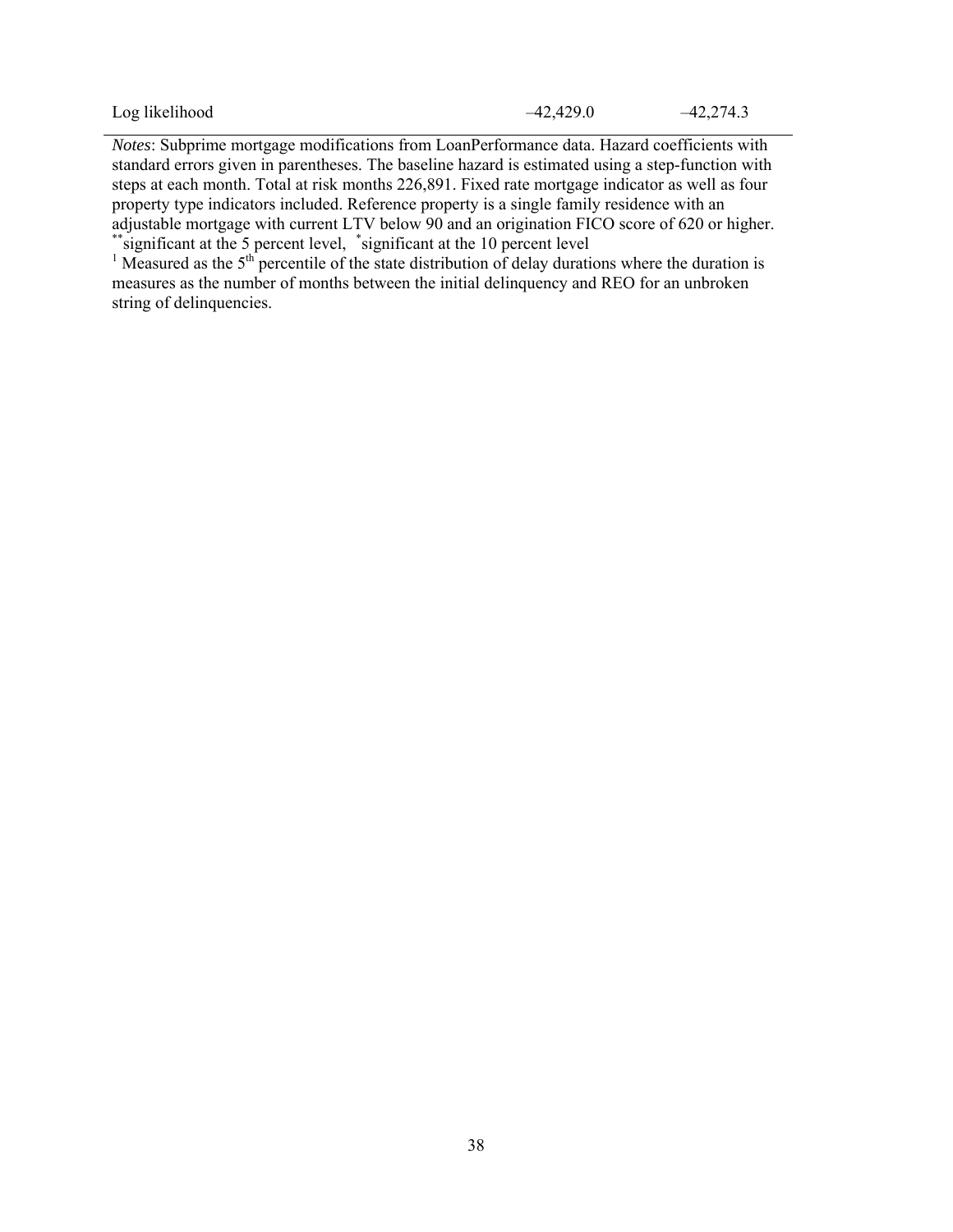| re-default rate<br>Variable<br>$-0.045$ **<br>Reduction in monthly payment (10%)<br>(0.002)<br>$0.014$ **<br>Local unemployment rate lagged 6-months less<br>average local rate<br>(0.002)<br>Current LTV:<br>0.005<br>$90 - 94$<br>(0.106)<br>$0.023***$<br>$95 - 99$<br>(0.003)<br>$0.046$ **<br>$100 - 104$<br>(0.003)<br>$0.136$ **<br>$105 - 109$<br>(0.003)<br>$0.239**$<br>$110 - 114$<br>(0.003)<br>$0.327***$<br>$115 - 119$<br>(0.003)<br>$0.333***$<br>$120+$<br>(0.003)<br>$0.006$ *<br>House price index relative to 2000 average $(10\%)$<br>(0.001)<br>$0.004***$<br>Balance at modification (\$10,000)<br>(0.000)<br>$0.006$ **<br>Duration to $REO - (1$ month)<br>(0.003)<br>$0.022$ **<br>Distressed sales per 10,000 households (5 sales)<br>(0.002)<br>$-0.018$ *<br>Recourse state<br>(0.007)<br>FICO at origination:<br>$0.037**$<br>< 560<br>(0.008)<br>$0.031**$<br>$560 - 589$<br>(0.008)<br>0.010<br>$590 - 619$<br>(0.007)<br>$0.140**$<br>Missing<br>(0.038)<br>$-0.015$ **<br>Months current in year prior to modification<br>(0.001)<br>$-0.058$ **<br>Full documentation at origination<br>(0.006)<br>$-0.030$ <sup>**</sup> |                            | Change in |
|--------------------------------------------------------------------------------------------------------------------------------------------------------------------------------------------------------------------------------------------------------------------------------------------------------------------------------------------------------------------------------------------------------------------------------------------------------------------------------------------------------------------------------------------------------------------------------------------------------------------------------------------------------------------------------------------------------------------------------------------------------------------------------------------------------------------------------------------------------------------------------------------------------------------------------------------------------------------------------------------------------------------------------------------------------------------------------------------------------------------------------------------------------------|----------------------------|-----------|
|                                                                                                                                                                                                                                                                                                                                                                                                                                                                                                                                                                                                                                                                                                                                                                                                                                                                                                                                                                                                                                                                                                                                                              |                            |           |
|                                                                                                                                                                                                                                                                                                                                                                                                                                                                                                                                                                                                                                                                                                                                                                                                                                                                                                                                                                                                                                                                                                                                                              |                            |           |
|                                                                                                                                                                                                                                                                                                                                                                                                                                                                                                                                                                                                                                                                                                                                                                                                                                                                                                                                                                                                                                                                                                                                                              |                            |           |
|                                                                                                                                                                                                                                                                                                                                                                                                                                                                                                                                                                                                                                                                                                                                                                                                                                                                                                                                                                                                                                                                                                                                                              |                            |           |
|                                                                                                                                                                                                                                                                                                                                                                                                                                                                                                                                                                                                                                                                                                                                                                                                                                                                                                                                                                                                                                                                                                                                                              |                            |           |
|                                                                                                                                                                                                                                                                                                                                                                                                                                                                                                                                                                                                                                                                                                                                                                                                                                                                                                                                                                                                                                                                                                                                                              |                            |           |
|                                                                                                                                                                                                                                                                                                                                                                                                                                                                                                                                                                                                                                                                                                                                                                                                                                                                                                                                                                                                                                                                                                                                                              |                            |           |
|                                                                                                                                                                                                                                                                                                                                                                                                                                                                                                                                                                                                                                                                                                                                                                                                                                                                                                                                                                                                                                                                                                                                                              |                            |           |
|                                                                                                                                                                                                                                                                                                                                                                                                                                                                                                                                                                                                                                                                                                                                                                                                                                                                                                                                                                                                                                                                                                                                                              |                            |           |
|                                                                                                                                                                                                                                                                                                                                                                                                                                                                                                                                                                                                                                                                                                                                                                                                                                                                                                                                                                                                                                                                                                                                                              |                            |           |
|                                                                                                                                                                                                                                                                                                                                                                                                                                                                                                                                                                                                                                                                                                                                                                                                                                                                                                                                                                                                                                                                                                                                                              |                            |           |
|                                                                                                                                                                                                                                                                                                                                                                                                                                                                                                                                                                                                                                                                                                                                                                                                                                                                                                                                                                                                                                                                                                                                                              |                            |           |
|                                                                                                                                                                                                                                                                                                                                                                                                                                                                                                                                                                                                                                                                                                                                                                                                                                                                                                                                                                                                                                                                                                                                                              |                            |           |
|                                                                                                                                                                                                                                                                                                                                                                                                                                                                                                                                                                                                                                                                                                                                                                                                                                                                                                                                                                                                                                                                                                                                                              |                            |           |
|                                                                                                                                                                                                                                                                                                                                                                                                                                                                                                                                                                                                                                                                                                                                                                                                                                                                                                                                                                                                                                                                                                                                                              |                            |           |
|                                                                                                                                                                                                                                                                                                                                                                                                                                                                                                                                                                                                                                                                                                                                                                                                                                                                                                                                                                                                                                                                                                                                                              |                            |           |
|                                                                                                                                                                                                                                                                                                                                                                                                                                                                                                                                                                                                                                                                                                                                                                                                                                                                                                                                                                                                                                                                                                                                                              |                            |           |
|                                                                                                                                                                                                                                                                                                                                                                                                                                                                                                                                                                                                                                                                                                                                                                                                                                                                                                                                                                                                                                                                                                                                                              |                            |           |
|                                                                                                                                                                                                                                                                                                                                                                                                                                                                                                                                                                                                                                                                                                                                                                                                                                                                                                                                                                                                                                                                                                                                                              |                            |           |
|                                                                                                                                                                                                                                                                                                                                                                                                                                                                                                                                                                                                                                                                                                                                                                                                                                                                                                                                                                                                                                                                                                                                                              |                            |           |
|                                                                                                                                                                                                                                                                                                                                                                                                                                                                                                                                                                                                                                                                                                                                                                                                                                                                                                                                                                                                                                                                                                                                                              |                            |           |
|                                                                                                                                                                                                                                                                                                                                                                                                                                                                                                                                                                                                                                                                                                                                                                                                                                                                                                                                                                                                                                                                                                                                                              |                            |           |
|                                                                                                                                                                                                                                                                                                                                                                                                                                                                                                                                                                                                                                                                                                                                                                                                                                                                                                                                                                                                                                                                                                                                                              |                            |           |
|                                                                                                                                                                                                                                                                                                                                                                                                                                                                                                                                                                                                                                                                                                                                                                                                                                                                                                                                                                                                                                                                                                                                                              |                            |           |
|                                                                                                                                                                                                                                                                                                                                                                                                                                                                                                                                                                                                                                                                                                                                                                                                                                                                                                                                                                                                                                                                                                                                                              |                            |           |
|                                                                                                                                                                                                                                                                                                                                                                                                                                                                                                                                                                                                                                                                                                                                                                                                                                                                                                                                                                                                                                                                                                                                                              |                            |           |
|                                                                                                                                                                                                                                                                                                                                                                                                                                                                                                                                                                                                                                                                                                                                                                                                                                                                                                                                                                                                                                                                                                                                                              |                            |           |
|                                                                                                                                                                                                                                                                                                                                                                                                                                                                                                                                                                                                                                                                                                                                                                                                                                                                                                                                                                                                                                                                                                                                                              |                            |           |
|                                                                                                                                                                                                                                                                                                                                                                                                                                                                                                                                                                                                                                                                                                                                                                                                                                                                                                                                                                                                                                                                                                                                                              |                            |           |
|                                                                                                                                                                                                                                                                                                                                                                                                                                                                                                                                                                                                                                                                                                                                                                                                                                                                                                                                                                                                                                                                                                                                                              |                            |           |
|                                                                                                                                                                                                                                                                                                                                                                                                                                                                                                                                                                                                                                                                                                                                                                                                                                                                                                                                                                                                                                                                                                                                                              |                            |           |
|                                                                                                                                                                                                                                                                                                                                                                                                                                                                                                                                                                                                                                                                                                                                                                                                                                                                                                                                                                                                                                                                                                                                                              |                            |           |
|                                                                                                                                                                                                                                                                                                                                                                                                                                                                                                                                                                                                                                                                                                                                                                                                                                                                                                                                                                                                                                                                                                                                                              |                            |           |
|                                                                                                                                                                                                                                                                                                                                                                                                                                                                                                                                                                                                                                                                                                                                                                                                                                                                                                                                                                                                                                                                                                                                                              |                            |           |
|                                                                                                                                                                                                                                                                                                                                                                                                                                                                                                                                                                                                                                                                                                                                                                                                                                                                                                                                                                                                                                                                                                                                                              |                            |           |
|                                                                                                                                                                                                                                                                                                                                                                                                                                                                                                                                                                                                                                                                                                                                                                                                                                                                                                                                                                                                                                                                                                                                                              |                            |           |
|                                                                                                                                                                                                                                                                                                                                                                                                                                                                                                                                                                                                                                                                                                                                                                                                                                                                                                                                                                                                                                                                                                                                                              |                            |           |
|                                                                                                                                                                                                                                                                                                                                                                                                                                                                                                                                                                                                                                                                                                                                                                                                                                                                                                                                                                                                                                                                                                                                                              |                            |           |
|                                                                                                                                                                                                                                                                                                                                                                                                                                                                                                                                                                                                                                                                                                                                                                                                                                                                                                                                                                                                                                                                                                                                                              |                            |           |
|                                                                                                                                                                                                                                                                                                                                                                                                                                                                                                                                                                                                                                                                                                                                                                                                                                                                                                                                                                                                                                                                                                                                                              |                            |           |
|                                                                                                                                                                                                                                                                                                                                                                                                                                                                                                                                                                                                                                                                                                                                                                                                                                                                                                                                                                                                                                                                                                                                                              | Age of mortgage (6 months) | (0.001)   |

## **Table 6.** Probability of re-default over 12 months since modification

*Notes*: Average derivatives (continuous variables) and differences (indicator variables) of one minus the predicted survivor function evaluated at 12 months from specification (2) of Table 5 with standard errors given in parentheses. Averages are taken over 8,185 mortgages. The average predicted re-default rate is 56 percent. Reference property is a single family residence with an adjustable mortgage with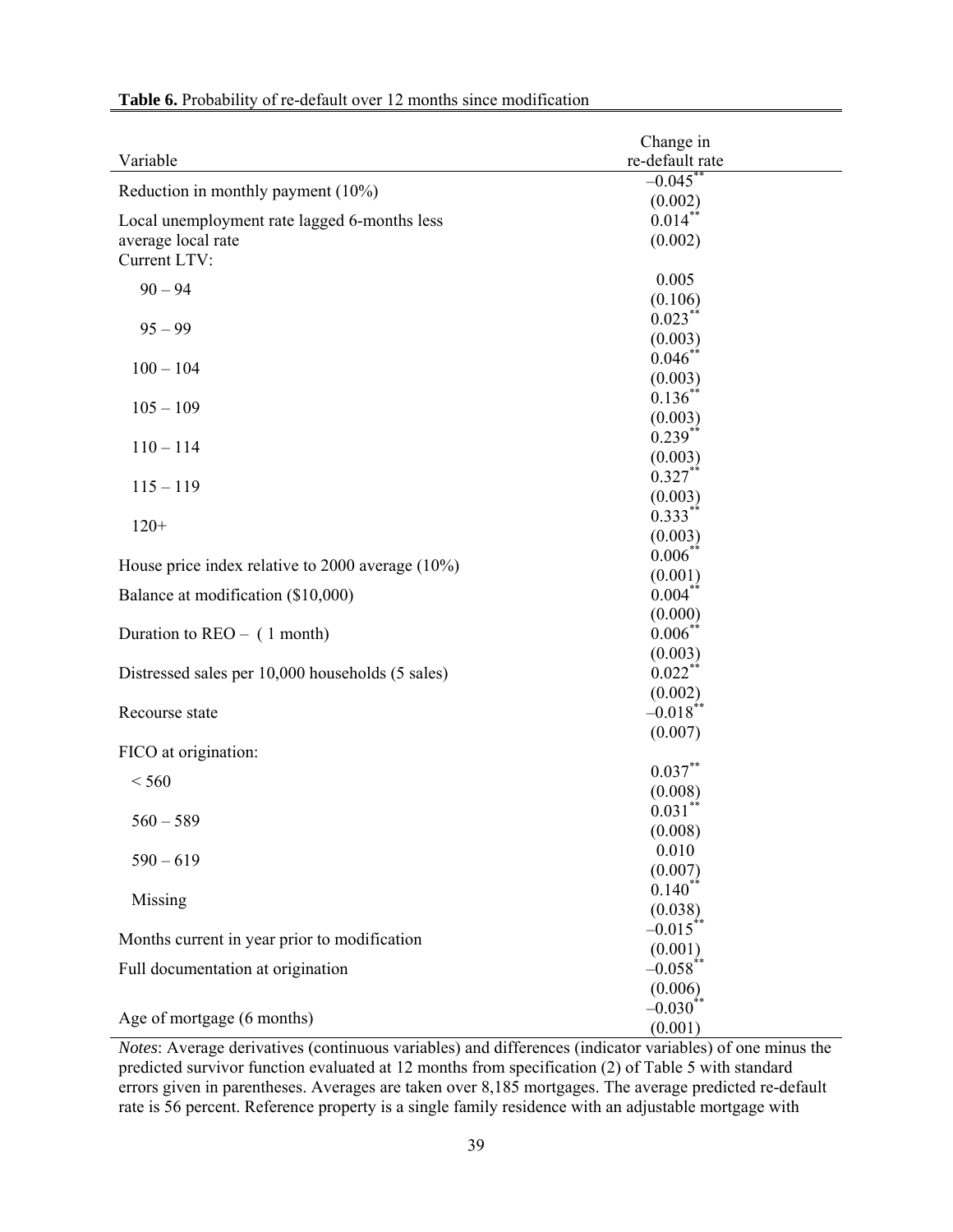positive equity and an origination FICO of 620 or higher. \*\*significant at the 5 percent level, \*significant at the 10 percent level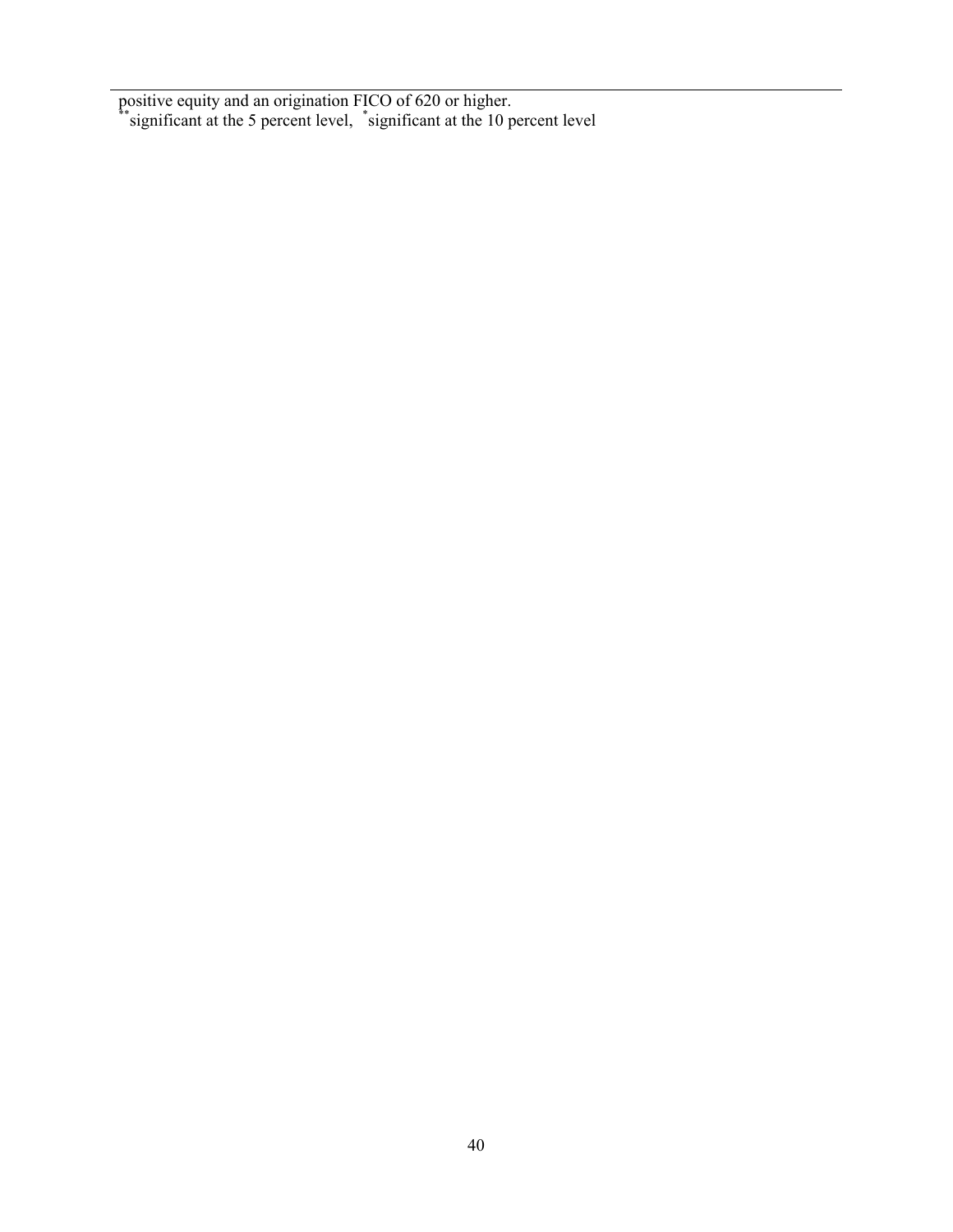|                                |               | Modification 1 | Modification 2   |
|--------------------------------|---------------|----------------|------------------|
|                                | Original      | Interest rate  | Balance and rate |
| House value                    | \$<br>207,250 | \$<br>169,945  | \$<br>169,945    |
| Mortgage balance               | \$<br>200,000 | \$<br>200,752  | \$<br>169,945    |
| <b>LTV</b>                     | 96.5          | 118.1          | 100.0            |
| Interest rate                  | 9.17%         | 6.29%          | 7.95%            |
| Monthly Income                 | \$<br>4,602   | \$<br>4,602    | \$<br>4,602      |
| Tax & Insurance                | \$<br>207     | \$<br>207      | \$<br>207        |
| Principal & interest           | \$<br>1,634   | \$<br>1,241    | \$<br>1,241      |
| PITI                           | \$<br>1,841   | \$<br>1,449    | \$<br>1,449      |
| <b>DTI</b>                     | 0.40          | 0.31           | 0.31             |
| % decline in payment           |               | $-24%$         | $-24%$           |
| $\triangle$ Prob of re-default |               | $-10.8%$       | $-40.1%$         |
| $\Delta$ 2-year mobility rate  |               | $-10.8\%$      | $-2.3%$          |
| Net present value<br>* .       | \$<br>137,703 | \$<br>138,705  | \$<br>183,291    |

# **Table 7:** Modification Programs and Their Effects

*Note*: \* Change in probability of re-default within 12 months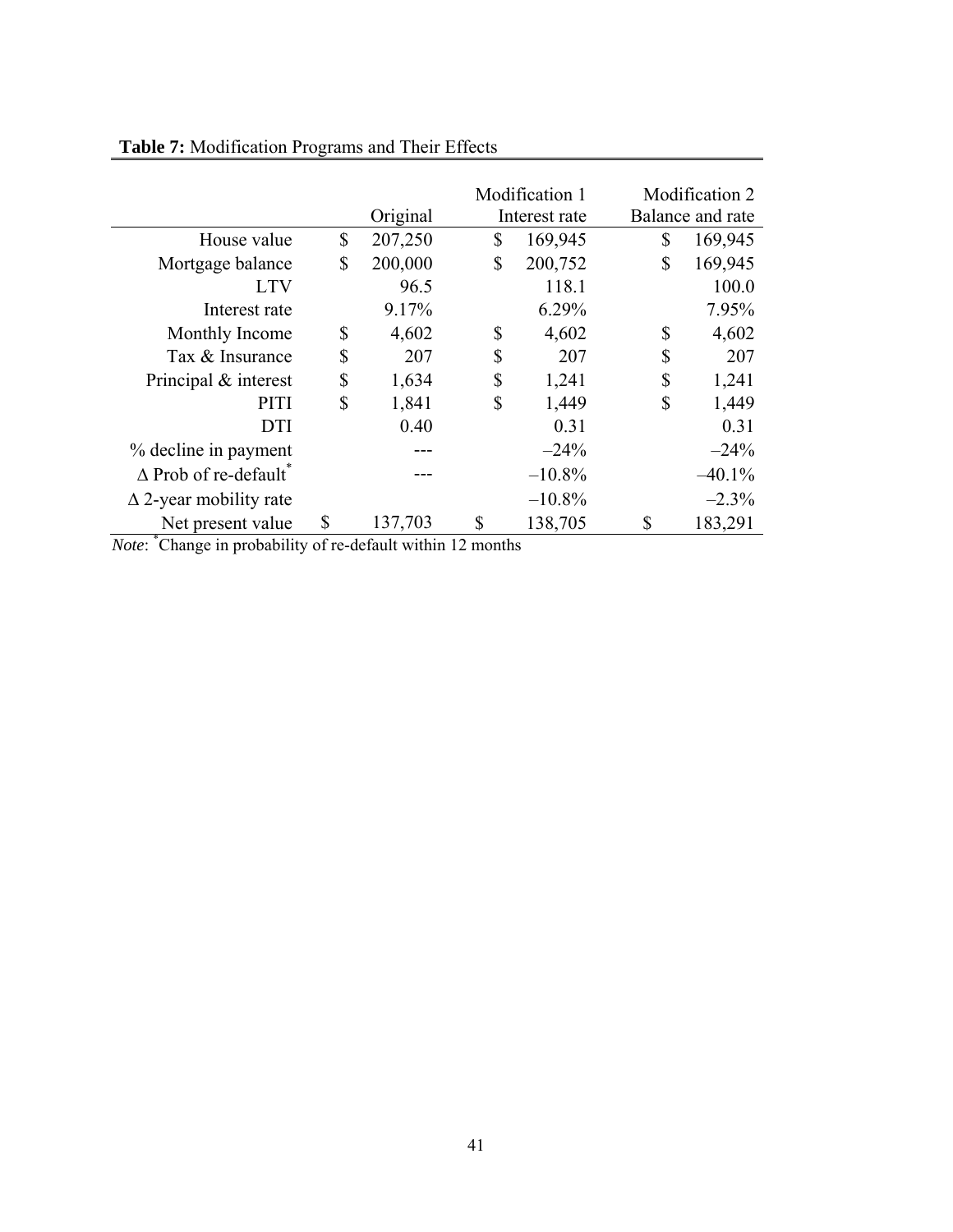| Current LTV at    | FACL    | <b>FACL</b>    |
|-------------------|---------|----------------|
| modification date | Overall | Non-distressed |
| $90 - 94$         | 7.1     | 10.3           |
| $95 - 99$         | 71      | 98             |
| $100 - 104$       | 9.1     | 16.4           |
| $105 - 109$       | 6.3     | 5.8            |
| $110 - 114$       | 4.7     | 2.0            |
| $115 - 119$       | 3.8     | 0.8            |
| $120+$            | 22.2    | 0.4            |
| Negative equity   | 46.1    | 254            |
| $\sim$            |         |                |

**Table A1.** Distribution of current LTV as of modification date

*Note*: Sample size 53,618

# **Table A2.** Summary Statistics

| Static (number of obs = $53,618$ ) |                |                |       |
|------------------------------------|----------------|----------------|-------|
| Mean                               | <b>Std Dev</b> | Min            | Max   |
| 21.3                               | 13.1           | $\overline{0}$ | 91.6  |
|                                    |                |                |       |
| 0.23                               | 0.42           | $\theta$       |       |
| 0.20                               | 0.40           |                |       |
| 0.25                               | 0.43           |                |       |
| 0.05                               | 0.07           | 0              |       |
|                                    |                |                |       |
| 2.7                                | 3.0            | $\Omega$       | 11    |
| 21.4                               | 13.7           | 0.3            | 164.3 |
|                                    |                |                |       |
| 7.1                                | 10             | 6              | 9     |
| 0.76                               | 0.43           | 0              |       |
|                                    |                |                |       |

Dynamic (number of obs = 226,891)

| Variable                               | Mean    | <b>Std Dev</b> | Min     | Max   |
|----------------------------------------|---------|----------------|---------|-------|
| Months since modification              | 5.8     | 2.9            | 3.0     | 32.0  |
| Local unemployment rate lagged 6-      | 0.2     | 11             | $-13.2$ | 8.9   |
| months less average local rate         |         |                |         |       |
| House price change in last 12-months : |         |                |         |       |
| $\text{FACL}$ – overall                | $-97$   | 100            | $-41.0$ | 14.8  |
| FACL – nondistressed                   | $-10.7$ | 7.9            | $-43.2$ | 14.3  |
| House price index relative to 2000     |         |                |         |       |
| average:                               |         |                |         |       |
| $\text{FACL}$ – overall                | 22.1    | 24.6           | $-28.7$ | 160.0 |
| FACL – nondistressed                   | 42.8    | 25.2           | $-17.7$ | 161.8 |
| Age of mortgage (months)               | 40.0    | 15.2           | 11.0    | 278.0 |
| Distressed sales per 10,000 households | 4.3     | 5.7            | 0       | 34.1  |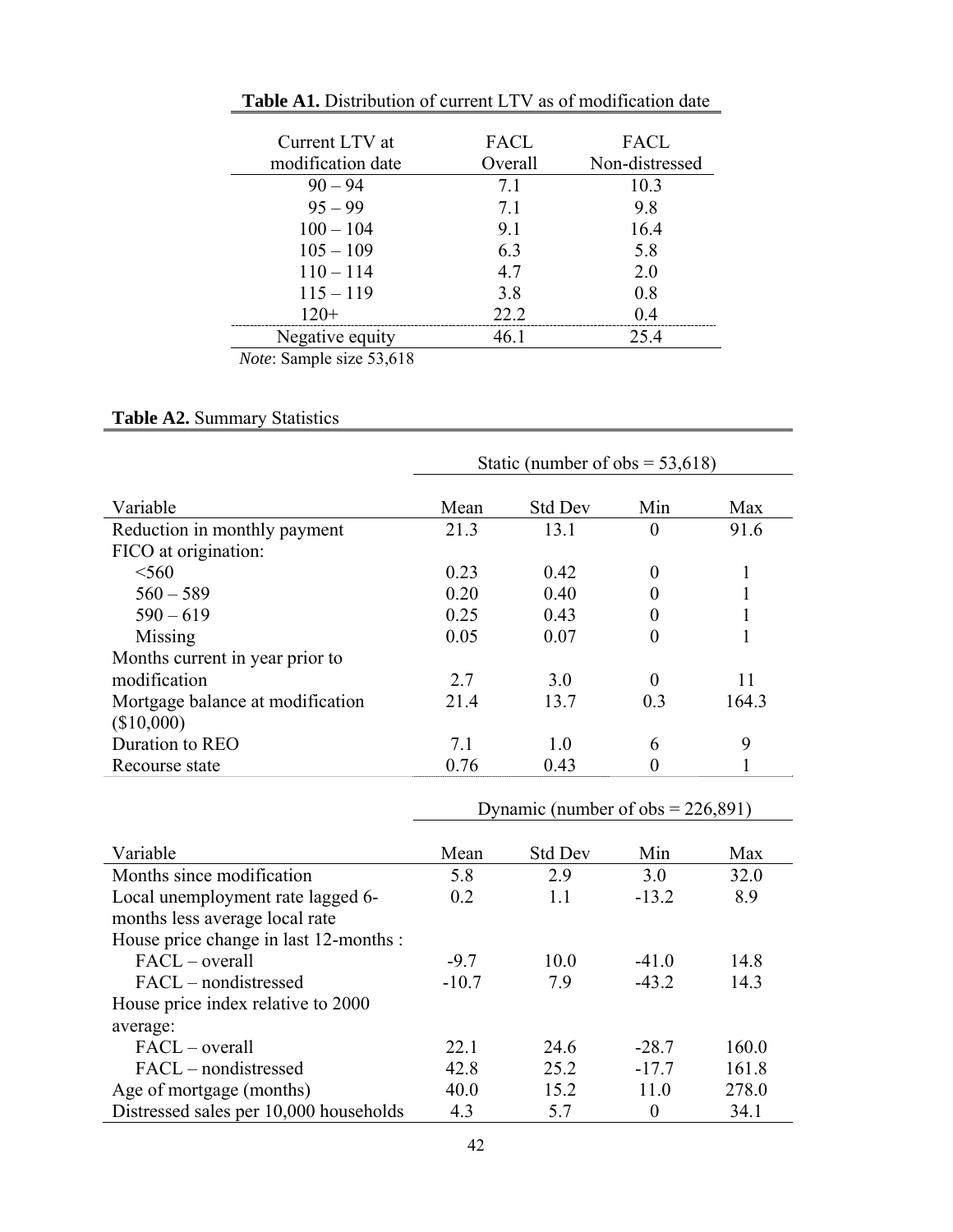

# **Figure 1.** Kaplan-Meier Survival Graphs -- 12 months post-modification

*Notes*: Failure is defined as the modified mortgage reaching 90 days delinquent. Analysis time begins at the 3<sup>rd</sup> month following the modification.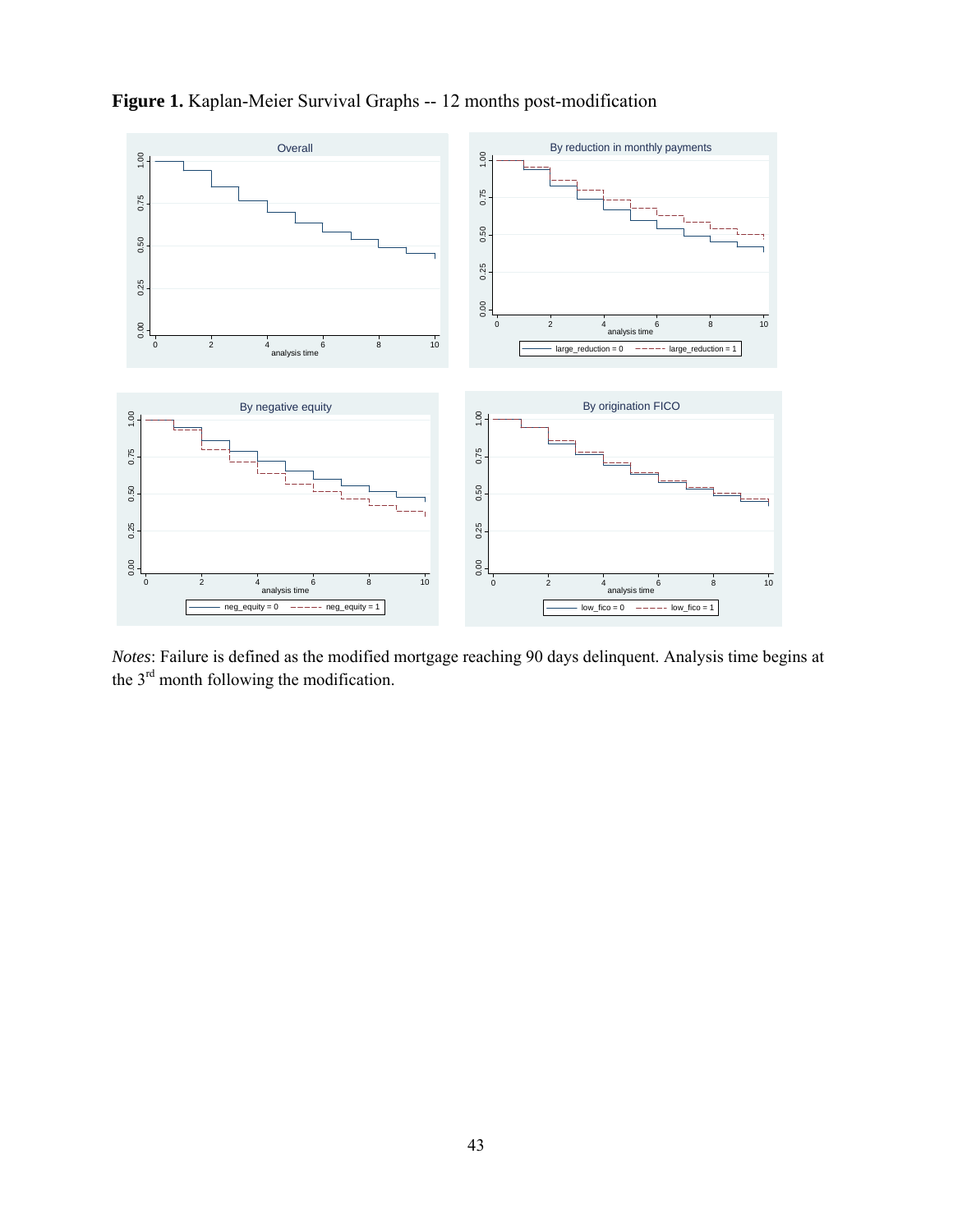

**Figure 2.** FACL Overall and Non-Distressed House Price Changes and Distress Sales Share

*Source*: FirstAmerican CoreLogic.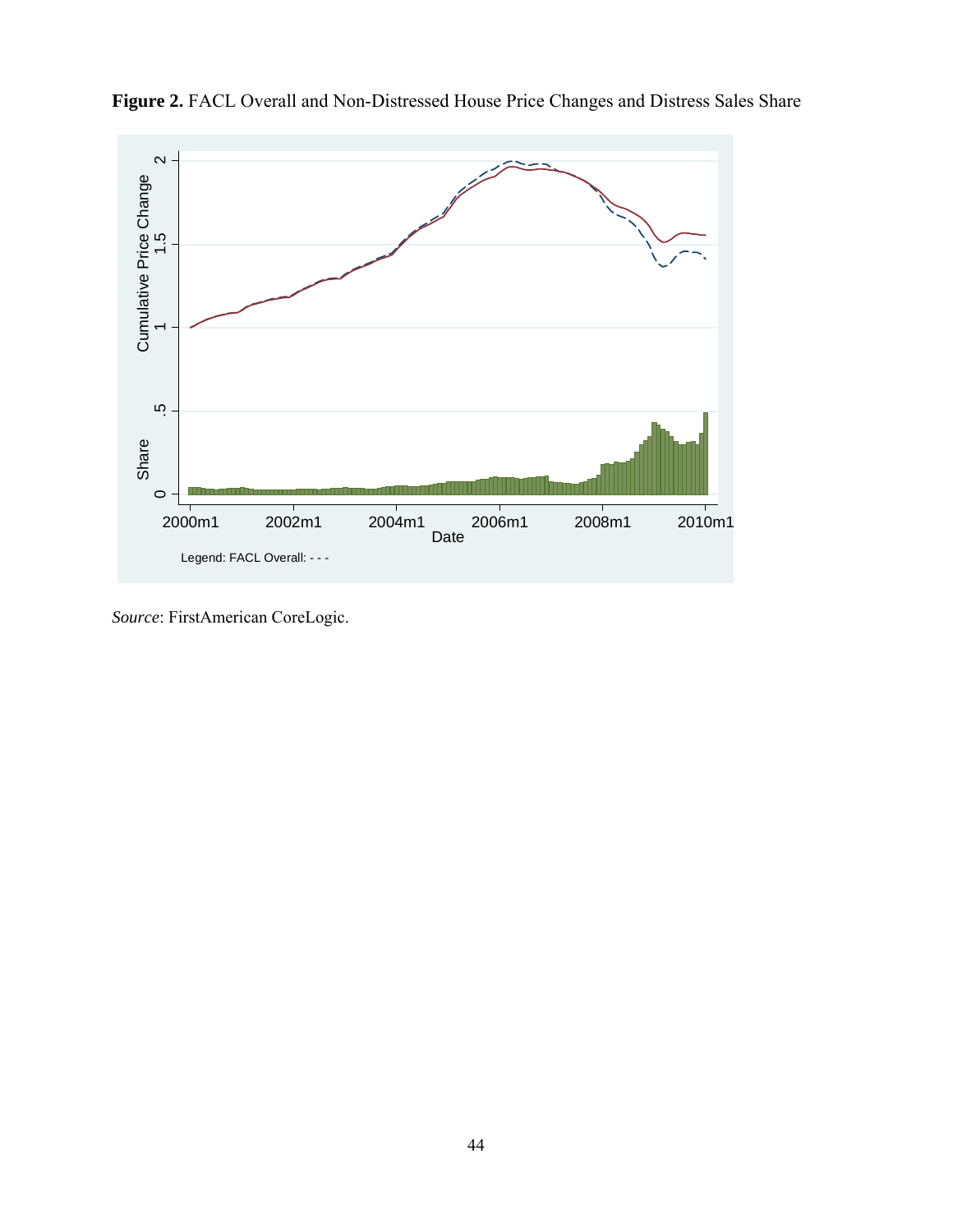**Figure 3.** NPV Cash Flow Diagram